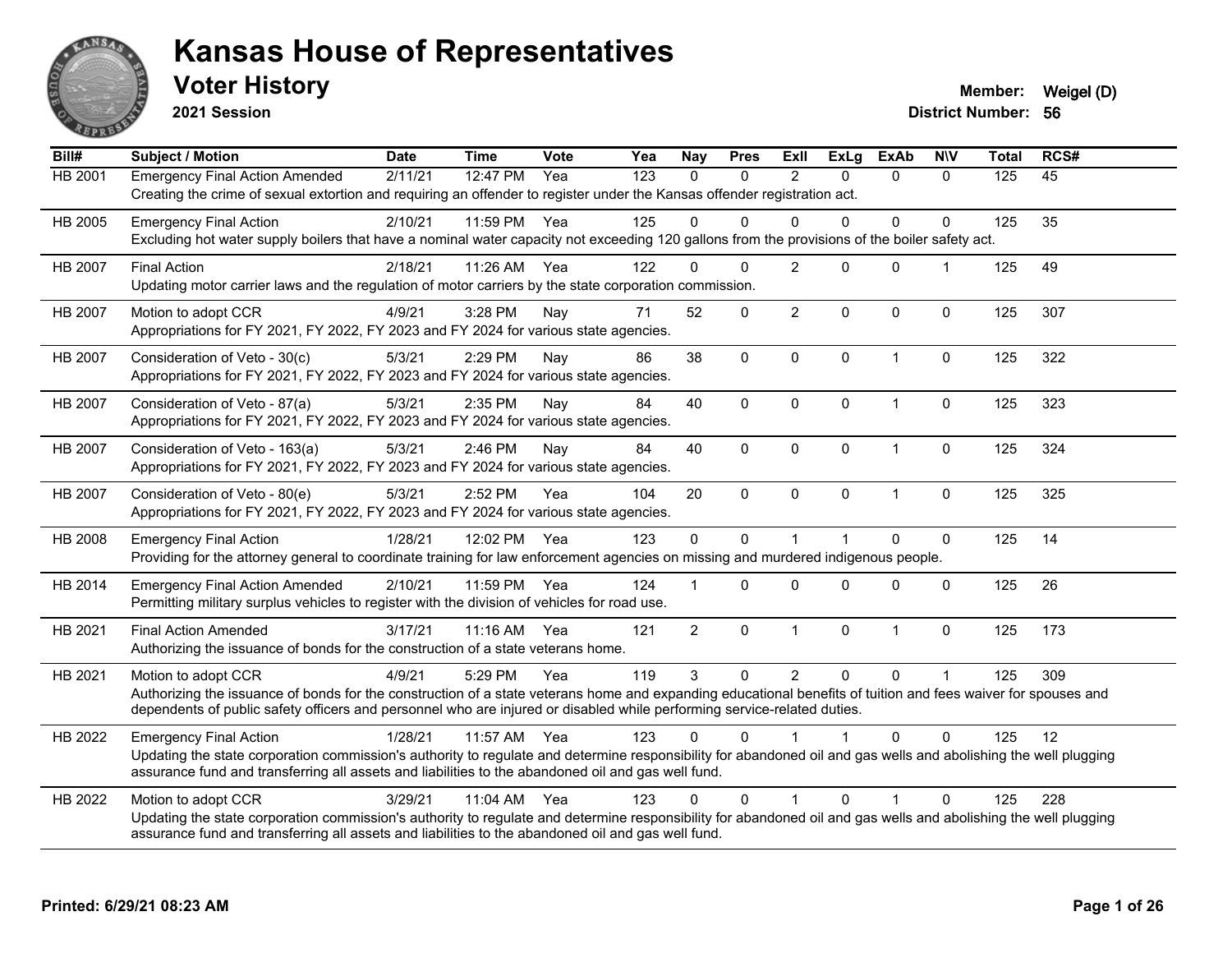

**2021 Session**

| Bill#          | <b>Subject / Motion</b>                                                                                                                                                                                                                                                                                                                                                                                                                                                                                                                                                                                                                                                         | <b>Date</b> | <b>Time</b> | Vote | Yea              | Nay          | <b>Pres</b>  | <b>ExII</b>    | <b>ExLg</b>  | <b>ExAb</b>    | <b>NIV</b>   | Total | RCS#            |
|----------------|---------------------------------------------------------------------------------------------------------------------------------------------------------------------------------------------------------------------------------------------------------------------------------------------------------------------------------------------------------------------------------------------------------------------------------------------------------------------------------------------------------------------------------------------------------------------------------------------------------------------------------------------------------------------------------|-------------|-------------|------|------------------|--------------|--------------|----------------|--------------|----------------|--------------|-------|-----------------|
| <b>HB 2026</b> | <b>Emergency Final Action</b><br>Creating a drug abuse treatment program for people on diversion and allowing county and district attorneys to enter into agreements with chief judges and community<br>corrections for supervision.                                                                                                                                                                                                                                                                                                                                                                                                                                            | 1/28/21     | 12:00 PM    | Yea  | $\overline{123}$ | $\mathbf{0}$ | $\Omega$     | 1              |              | $\Omega$       | $\Omega$     | 125   | $\overline{13}$ |
| HB 2026        | Motion to adopt CCR<br>Creating a drug abuse treatment program for people on diversion and allowing county and district attorneys to enter into agreements with chief judges and community<br>corrections for supervision, clarifying jurisdiction and supervision of offenders in a certified drug abuse treatment program, authorizing the Kansas sentencing<br>commission to change risk assessment cut-off levels for participation in the certified drug abuse treatment program, modifying the criminal penalties for tampering with<br>electronic monitoring equipment and increasing the criminal penalties for riot and incitement to riot in a correctional facility. | 5/5/21      | $2:18$ PM   | Yea  | 121              | 0            | $\Omega$     | $\overline{2}$ | $\Omega$     | $\overline{2}$ | $\Omega$     | 125   | 330             |
| HB 2029        | <b>Emergency Final Action</b><br>Counting any crime with a domestic violence designation as a prior conviction under domestic battery.                                                                                                                                                                                                                                                                                                                                                                                                                                                                                                                                          | 2/3/21      | 12:37 PM    | Yea  | 118              | 7            | $\Omega$     | $\Omega$       | 0            | $\Omega$       | $\Omega$     | 125   | 19              |
| HB 2030        | <b>Emergency Final Action</b><br>Extending terminal medical release to inmates in the custody of the department of corrections with a condition likely to cause death within 120 days.                                                                                                                                                                                                                                                                                                                                                                                                                                                                                          | 2/10/21     | 11:59 PM    | Yea  | 96               | 29           | $\Omega$     | $\mathbf{0}$   | $\mathbf{0}$ | $\Omega$       | $\mathbf 0$  | 125   | 29              |
| HB 2039        | <b>Final Action Amended</b><br>Requiring students to pass an American civics test in order to graduate with a high school diploma.                                                                                                                                                                                                                                                                                                                                                                                                                                                                                                                                              | 3/4/21      | 1:34 PM     | Nay  | 69               | 54           | $\Omega$     | $\overline{1}$ | $\Omega$     | 1              | $\Omega$     | 125   | 143             |
| HB 2039        | Motion to adopt CCR<br>Requiring administration of a basic civics test as part of the course in United States history and government that is necessary for high school graduation and requiring<br>students to take and pass a personal financial literacy course for high school graduation beginning in school year 2024-2025.                                                                                                                                                                                                                                                                                                                                                | 4/9/21      | 3:45 PM     | Nay  | 72               | 51           | $\mathbf{0}$ | $\overline{2}$ | $\Omega$     | $\Omega$       | $\mathbf{0}$ | 125   | 308             |
| HB 2045        | <b>Final Action Amended</b><br>Revising two tax credits - first by updating the Kansas angel investor tax credit act with respect to the definition of qualified securities, tax credit limitations and amounts,<br>investor requirements and extending the date that credits may be allowed, and second by increasing the tax credit for expenses incurred to make a residence accessible<br>to persons with a disability.                                                                                                                                                                                                                                                     | 3/3/21      | 11:38 AM    | Yea  | 112              | 11           | 1            | $\mathbf 1$    | $\Omega$     | $\Omega$       | $\mathbf{0}$ | 125   | 117             |
| HB 2049        | <b>Emergency Final Action on Substitute</b><br>Bill<br>Substitute for HB 2049 by Committee on Judiciary - Prohibiting a public agency from charging a fee for records requested for an audit by the legislative division of post<br>audit.                                                                                                                                                                                                                                                                                                                                                                                                                                      | 2/3/21      | 12:39 PM    | Yea  | 124              | 1            | $\mathbf{0}$ | $\Omega$       | $\Omega$     | $\Omega$       | $\mathbf{0}$ | 125   | 20              |
| HB 2050        | <b>Final Action</b><br>Removing the requirement that certain entities submit certain documents to the division of post audit.                                                                                                                                                                                                                                                                                                                                                                                                                                                                                                                                                   | 2/11/21     | 11:20 AM    | ExIl | 122              | 0            | $\Omega$     | 3              | $\Omega$     | $\Omega$       | $\Omega$     | 125   | 37              |
| HB 2052        | <b>Final Action Amended</b><br>Authorizing legislative assistants and committee assistants to accept gifts from legislators.                                                                                                                                                                                                                                                                                                                                                                                                                                                                                                                                                    | 2/25/21     | 11:24 AM    | Yea  | 119              | 5            | $\Omega$     | $\mathbf{1}$   | $\mathbf{0}$ | $\Omega$       | $\mathbf 0$  | 125   | 73              |
| HB 2056        | <b>Emergency Final Action</b><br>Regulating the sale and distribution of kratom products as a part of and supplemental to the Kansas food, drug and cosmetic act.                                                                                                                                                                                                                                                                                                                                                                                                                                                                                                               | 5/6/21      | 3:37 PM     | Yea  | 97               | 24           | $\Omega$     | $\Omega$       |              | $\mathcal{P}$  | $\mathbf{1}$ | 125   | 343             |
| HB 2057        | <b>Final Action</b><br>Allowing an alcoholic liquor manufacturer to obtain a drinking establishment license under certain conditions.                                                                                                                                                                                                                                                                                                                                                                                                                                                                                                                                           | 3/3/21      | 11:40 AM    | Yea  | 124              | 0            | 0            |                | 0            | 0              | $\mathbf 0$  | 125   | 118             |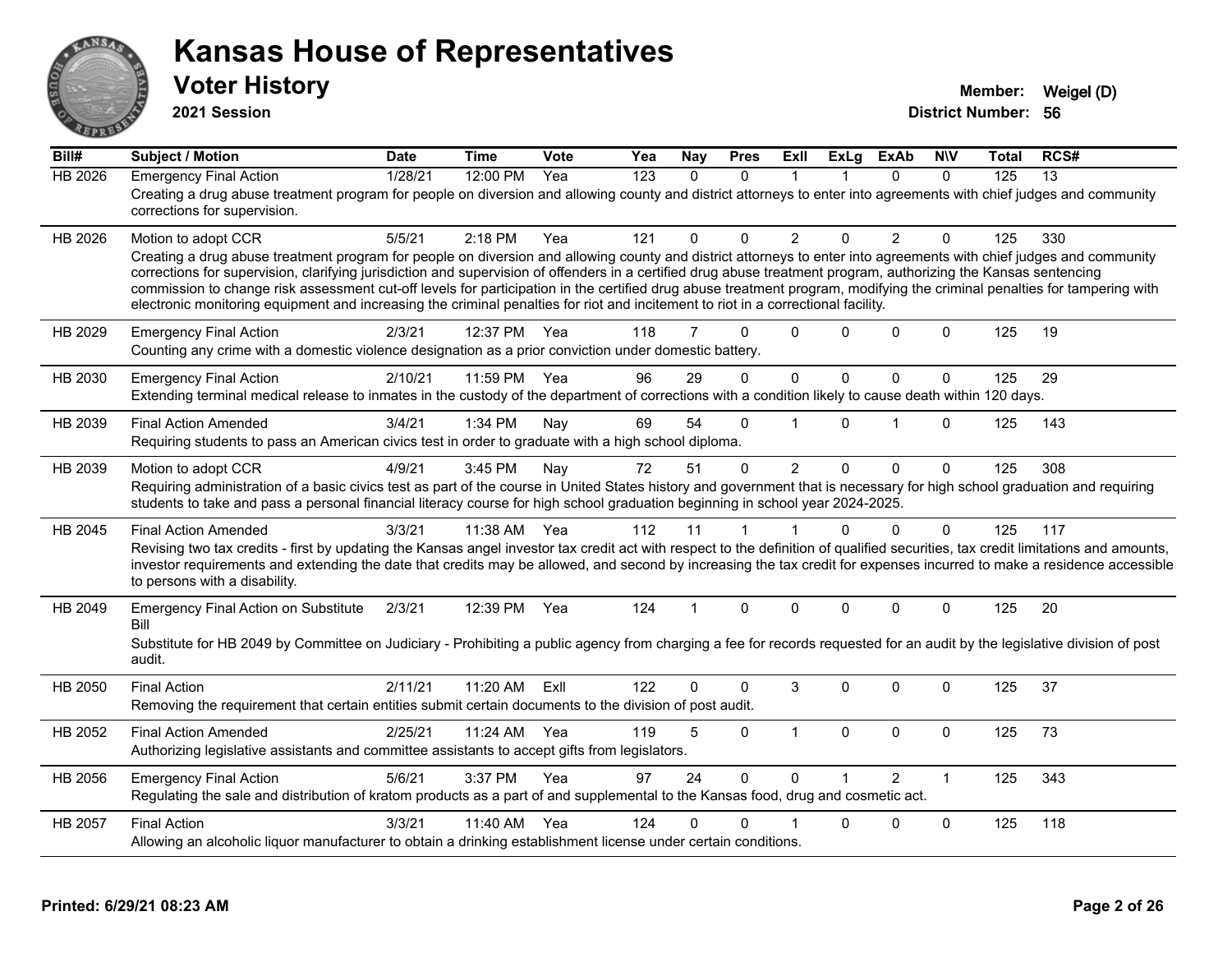

**2021 Session**

| Bill#          | <b>Subject / Motion</b>                                                                                                                                                      | <b>Date</b> | <b>Time</b>  | <b>Vote</b> | Yea | <b>Nay</b>      | <b>Pres</b>  | ExII           | ExLg         | <b>ExAb</b>    | <b>NIV</b>   | <b>Total</b> | RCS# |
|----------------|------------------------------------------------------------------------------------------------------------------------------------------------------------------------------|-------------|--------------|-------------|-----|-----------------|--------------|----------------|--------------|----------------|--------------|--------------|------|
| <b>HB 2058</b> | Final Action Amended                                                                                                                                                         | 3/4/21      | 1:39 PM      | Nay         | 85  | $\overline{38}$ | $\Omega$     | $\mathbf 1$    | $\Omega$     | $\mathbf{1}$   | $\Omega$     | 125          | 144  |
|                | Allowing reciprocity to recognize out-of-state licenses to carry a concealed handgun.                                                                                        |             |              |             |     |                 |              |                |              |                |              |              |      |
| HB 2058        | <b>Motion to Concur</b>                                                                                                                                                      | 4/8/21      | 9:24 PM      | Nay         | 80  | 43              | 0            |                | $\Omega$     | $\mathbf{1}$   | $\mathbf{0}$ | 125          | 293  |
|                | Providing reciprocity for licenses to carry concealed handguns and creating a new class of concealed carry license for individuals 18 to 20 years of age, and creating the   |             |              |             |     |                 |              |                |              |                |              |              |      |
|                | Kansas protection of firearm rights act to restore the right to possess a firearm upon expungement of certain convictions.                                                   |             |              |             |     |                 |              |                |              |                |              |              |      |
| HB 2058        | <b>Consideration of Veto</b>                                                                                                                                                 | 5/3/21      | 12:15 PM     | Nay         | 84  | 39              | $\Omega$     | 0              | $\Omega$     | $\mathbf{1}$   | 1            | 125          | 320  |
|                | Providing reciprocity for licenses to carry concealed handguns and creating a new class of concealed carry license for individuals 18 to 20 years of age, and creating the   |             |              |             |     |                 |              |                |              |                |              |              |      |
|                | Kansas protection of firearm rights act to restore the right to possess a firearm upon expungement of certain convictions.                                                   |             |              |             |     |                 |              |                |              |                |              |              |      |
| HB 2062        | <b>Emergency Final Action</b>                                                                                                                                                | 2/10/21     | 11:59 PM Yea |             | 125 |                 | $\mathbf{0}$ | $\mathbf 0$    | $\Omega$     | $\mathbf 0$    | $\mathbf 0$  | 125          | 31   |
|                | Providing certain exceptions to the confidentiality of state child death review board documents.                                                                             |             |              |             |     |                 |              |                |              |                |              |              |      |
| HB 2063        | <b>Emergency Final Action Amended</b>                                                                                                                                        | 2/10/21     | 11:59 PM Yea |             | 125 | $\Omega$        | $\Omega$     | $\Omega$       | $\Omega$     | $\Omega$       | $\Omega$     | 125          | 28   |
|                | Providing certain KP&F tier II spousal and children's benefits for death resulting from a service-connected disability and enacting the Michael Wells memorial act.          |             |              |             |     |                 |              |                |              |                |              |              |      |
| HB 2064        | <b>Emergency Final Action Amended</b>                                                                                                                                        | 2/10/21     | 11:59 PM     | Yea         | 125 | $\Omega$        | $\mathbf 0$  | 0              | $\mathbf{0}$ | $\mathbf{0}$   | $\Omega$     | 125          | 33   |
|                | Making DROP elections revocable and allowing DROP members who first elected a DROP period of less than five years to extend such DROP period.                                |             |              |             |     |                 |              |                |              |                |              |              |      |
| HB 2064        | Motion to adopt CCR                                                                                                                                                          | 4/9/21      | 5:35 PM      | Yea         | 118 |                 | $\Omega$     | 2              | 0            | $\Omega$       |              | 125          | 310  |
|                | Creating the Kansas promise scholarship act to provide postsecondary educational scholarships for certain two-year associate degree programs, career and technical           |             |              |             |     |                 |              |                |              |                |              |              |      |
|                | education certificates and other stand-alone programs.                                                                                                                       |             |              |             |     |                 |              |                |              |                |              |              |      |
| HB 2066        | Final Action Sub Bill Amended                                                                                                                                                | 3/3/21      | 11:45 AM     | Yea         | 103 | 21              | $\Omega$     |                | $\Omega$     | $\Omega$       | $\Omega$     | 125          | 119  |
|                | Substitute for HB 2066 by Committee on Commerce, Labor and Economic Development - Expanding the military spouse and service member's expedited licensure law                 |             |              |             |     |                 |              |                |              |                |              |              |      |
|                | to all applicants who have established or intend to establish residency in Kansas.                                                                                           |             |              |             |     |                 |              |                |              |                |              |              |      |
| HB 2066        | Motion to adopt CCR                                                                                                                                                          | 4/8/21      | 5:08 PM      | Nay         | 105 | 17              | 0            |                | $\mathbf{0}$ | $\overline{2}$ | $\mathbf 0$  | 125          | 287  |
|                | Substitute for HB 2066 by Committee on Commerce, Labor and Economic Development - Expanding the military spouse and service memberGÇÖs expedited licensure                   |             |              |             |     |                 |              |                |              |                |              |              |      |
|                | law to all applicants who have established or intend to establish residency in Kansas.                                                                                       |             |              |             |     |                 |              |                |              |                |              |              |      |
| HB 2070        | <b>Final Action</b>                                                                                                                                                          | 2/18/21     | 11:27 AM     | Yea         | 119 | 3               | $\mathbf 0$  | $\overline{2}$ | $\Omega$     | $\Omega$       | $\mathbf{1}$ | 125          | 50   |
|                | Allowing certain private not-for-profit postsecondary educational institutions to recoup credit card fees by permitting a surcharge for credit card transactions in the same |             |              |             |     |                 |              |                |              |                |              |              |      |
|                | manner as municipal universities, community colleges, technical colleges and vocational educational schools.                                                                 |             |              |             |     |                 |              |                |              |                |              |              |      |
| HB 2071        | <b>Emergency Final Action</b>                                                                                                                                                | 2/3/21      | 12:32 PM     | Yea         | 125 | 0               | $\mathbf{0}$ | 0              | $\Omega$     | 0              | $\mathbf 0$  | 125          | 17   |
|                | Increasing the criminal penalties for stalking a minor.                                                                                                                      |             |              |             |     |                 |              |                |              |                |              |              |      |
| HB 2071        | Motion to Concur                                                                                                                                                             | 4/6/21      | 2:33 PM      | Yea         | 119 | $\Omega$        | 0            | $\overline{1}$ | $\Omega$     | 5              | $\mathbf 0$  | 125          | 261  |
|                | Increasing the criminal penalties for stalking a minor.                                                                                                                      |             |              |             |     |                 |              |                |              |                |              |              |      |
| HB 2072        | <b>Final Action</b>                                                                                                                                                          | 2/10/21     | 11:59 PM     | Yea         | 123 | $\Omega$        | 0            | $\mathbf 0$    | 0            | $\overline{2}$ | 0            | 125          | 24   |
|                | Updating the version of risk-based capital instructions in effect.                                                                                                           |             |              |             |     |                 |              |                |              |                |              |              |      |
|                |                                                                                                                                                                              |             |              |             |     |                 |              |                |              |                |              |              |      |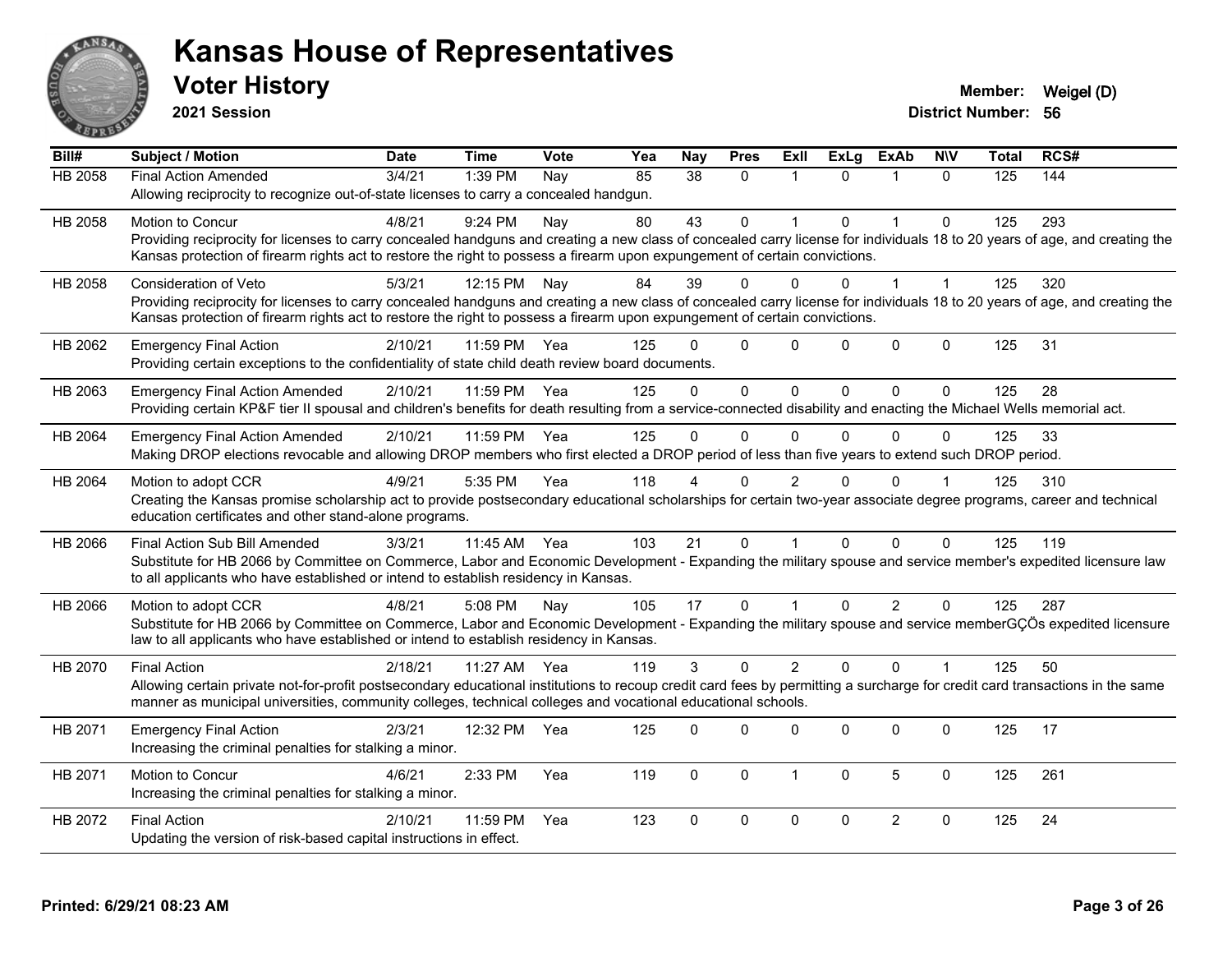

**2021 Session**

| Bill#          | Subject / Motion                                                                                                                                                                                                                                                                                                                                                                                                                                                                                                      | <b>Date</b> | Time       | Vote | Yea | <b>Nay</b>     | <b>Pres</b>  | ExII           | ExLg     | ExAb           | <b>NIV</b>   | Total | RCS#             |
|----------------|-----------------------------------------------------------------------------------------------------------------------------------------------------------------------------------------------------------------------------------------------------------------------------------------------------------------------------------------------------------------------------------------------------------------------------------------------------------------------------------------------------------------------|-------------|------------|------|-----|----------------|--------------|----------------|----------|----------------|--------------|-------|------------------|
| <b>HB 2072</b> | Motion to Concur                                                                                                                                                                                                                                                                                                                                                                                                                                                                                                      | 3/29/21     | 11:01 AM   | Yea  | 113 | 9              | $\Omega$     |                | $\Omega$ |                | $\mathbf 1$  | 125   | $\overline{227}$ |
|                | Senate Substitute for HB 2072 by Committee on Financial Institutions and Insurance - Providing for the Kansas corporation commission to authorize the securitization of<br>certain public utility generating facilities, qualified extraordinary costs and issuance of securitized utility tariff bonds.                                                                                                                                                                                                              |             |            |      |     |                |              |                |          |                |              |       |                  |
| HB 2074        | <b>Emergency Final Action</b>                                                                                                                                                                                                                                                                                                                                                                                                                                                                                         | 2/11/21     | 12:46 PM   | Yea  | 123 | 0              | $\Omega$     | 2              | 0        | $\Omega$       | $\Omega$     | 125   | 44               |
|                | Updating producer licensing statutes pertaining to appointment, fees, licensing, renewal dates, continuing education, suspension, revocation and denial of licensure and<br>reinstatement.                                                                                                                                                                                                                                                                                                                            |             |            |      |     |                |              |                |          |                |              |       |                  |
| HB 2074        | Motion to adopt CCR                                                                                                                                                                                                                                                                                                                                                                                                                                                                                                   | 4/9/21      | 11:39 AM   | Nay  | 103 | 20             | $\Omega$     | $\overline{2}$ | $\Omega$ | $\Omega$       | $\Omega$     | 125   | 301              |
|                | Senate Substitute for HB 2074 by Committee on Financial Institutions and Insurance - Enacting the technology-enabled fiduciary financial institution act, providing                                                                                                                                                                                                                                                                                                                                                   |             |            |      |     |                |              |                |          |                |              |       |                  |
|                | requirements, fiduciary powers, duties, functions and limitations for such financial institutions and the administration thereof by the state bank commissioner, creating an<br>income and privilege tax credit for certain qualified distributions from technology-enabled fiduciary financial institutions and the joint committee on fiduciary financial<br>institutions oversight.                                                                                                                                |             |            |      |     |                |              |                |          |                |              |       |                  |
| HB 2075        | <b>Emergency Final Action</b>                                                                                                                                                                                                                                                                                                                                                                                                                                                                                         | 2/10/21     | 11:59 PM   | Yea  | 125 | $\Omega$       | $\Omega$     | $\Omega$       | $\Omega$ | $\Omega$       | $\mathbf 0$  | 125   | 30               |
|                | Allowing venue for an adoption when the state is the agency to be where the state agency or its subcontracting agency has an office.                                                                                                                                                                                                                                                                                                                                                                                  |             |            |      |     |                |              |                |          |                |              |       |                  |
| HB 2076        | <b>Final Action Amended</b>                                                                                                                                                                                                                                                                                                                                                                                                                                                                                           | 2/18/21     | 11:29 AM   | Yea  | 122 | 0              | 0            | $\overline{2}$ | $\Omega$ | 0              | 1            | 125   | 51               |
|                | Clarifying that bond agents seeking discharge as a surety are required to return the person released on bond to the court in the county where the complaint subject to<br>the bond was filed.                                                                                                                                                                                                                                                                                                                         |             |            |      |     |                |              |                |          |                |              |       |                  |
| HB 2077        | <b>Emergency Final Action Amended</b>                                                                                                                                                                                                                                                                                                                                                                                                                                                                                 | 2/3/21      | 12:29 PM   | Yea  | 120 | 5              | $\Omega$     | $\Omega$       | $\Omega$ | $\Omega$       | $\mathbf{0}$ | 125   | 16               |
|                | Extending the Kansas criminal justice reform commission, limiting the commission's scope of study and adding a public defender.                                                                                                                                                                                                                                                                                                                                                                                       |             |            |      |     |                |              |                |          |                |              |       |                  |
| HB 2077        | Motion to adopt CCR                                                                                                                                                                                                                                                                                                                                                                                                                                                                                                   | 5/5/21      | 2:23 PM    | Yea  | 115 | 6              | 0            | $\overline{2}$ | 0        | $\overline{2}$ | $\mathbf 0$  | 125   | 331              |
|                | Extending the Kansas closed case task force, providing for staff assistance and renaming the task force the Alvin Sykes cold case DNA task force, extending the Kansas<br>criminal justice reform commission, limiting the commission's scope of study and adding a public defender, and authorizing the crime victims compensation board to<br>waive application time restrictions for certain victims to receive compensation for mental health counseling and adding certain children to the definition of victim. |             |            |      |     |                |              |                |          |                |              |       |                  |
| HB 2078        | <b>Final Action Amended</b>                                                                                                                                                                                                                                                                                                                                                                                                                                                                                           | 2/25/21     | 11:36 AM   | Yea  | 107 | 17             | $\mathbf{0}$ |                | $\Omega$ | $\mathbf{0}$   | $\Omega$     | 125   | 74               |
|                | Suspending statutory speedy trial rights until May 1, 2024, in all criminal cases and providing guidelines for prioritizing trials.                                                                                                                                                                                                                                                                                                                                                                                   |             |            |      |     |                |              |                |          |                |              |       |                  |
| HB 2078        | Motion to Concur                                                                                                                                                                                                                                                                                                                                                                                                                                                                                                      | 3/22/21     | $11:14$ AM | Yea  | 114 | $\overline{7}$ | $\Omega$     | $\Omega$       | $\Omega$ | 4              | $\Omega$     | 125   | 187              |
|                | Suspending statutory speedy trial rights until May 1, 2023, in all criminal cases, providing guidelines for prioritizing trials and requiring the office of judicial administration<br>to prepare and submit a report to the legislature in 2022 and 2023.                                                                                                                                                                                                                                                            |             |            |      |     |                |              |                |          |                |              |       |                  |
| HB 2079        | <b>Emergency Final Action Amended</b>                                                                                                                                                                                                                                                                                                                                                                                                                                                                                 | 2/3/21      | 12:46 PM   | Nay  | 70  | 54             | 1            | $\overline{0}$ | $\Omega$ | $\mathbf{0}$   | $\Omega$     | 125   | 22               |
|                | Transferring duties concerning address confidentiality program (safe at home) and the registration for charitable organizations from the secretary of state to the attorney<br>general.                                                                                                                                                                                                                                                                                                                               |             |            |      |     |                |              |                |          |                |              |       |                  |
| HB 2079        | Motion to adopt CCR                                                                                                                                                                                                                                                                                                                                                                                                                                                                                                   | 5/5/21      | 2:32 PM    | Nay  | 78  | 42             | $\mathbf 1$  | $\overline{2}$ | $\Omega$ | 2              | $\Omega$     | 125   | 332              |
|                | Transferring duties concerning address confidentiality program (safe at home) and the registration of charitable organizations from the secretary of state to the attorney                                                                                                                                                                                                                                                                                                                                            |             |            |      |     |                |              |                |          |                |              |       |                  |
|                | general, enacting the Kansas fights addiction act to establish a grant program for the purpose of preventing, reducing, treating and mitigating the effects of substance<br>abuse and addiction and requiring posting of a human trafficking awareness notice approved by the attorney general in certain businesses and public places.                                                                                                                                                                               |             |            |      |     |                |              |                |          |                |              |       |                  |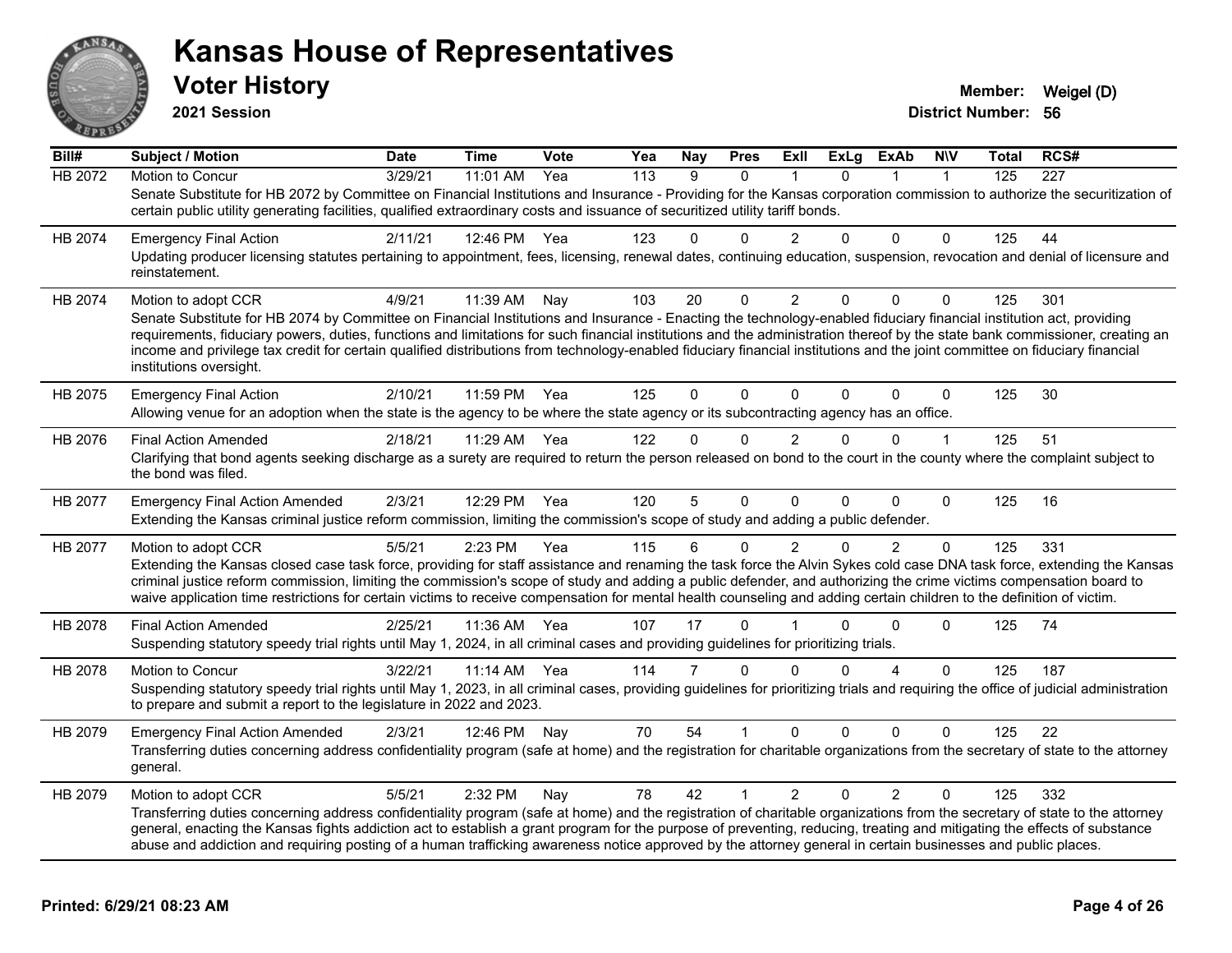

**2021 Session**

| Bill#          | <b>Subject / Motion</b>                                                                                                                                                                                                                                                                                                                                | <b>Date</b> | <b>Time</b> | Vote | Yea | Nay            | <b>Pres</b> | <b>ExII</b>    | <b>ExLg</b>  | <b>ExAb</b>    | <b>NIV</b>   | <b>Total</b> | RCS# |
|----------------|--------------------------------------------------------------------------------------------------------------------------------------------------------------------------------------------------------------------------------------------------------------------------------------------------------------------------------------------------------|-------------|-------------|------|-----|----------------|-------------|----------------|--------------|----------------|--------------|--------------|------|
| HB 2081        | <b>Emergency Final Action Amended</b><br>Modifying how certain prior convictions are counted for the special sentencing rule related to possession of a controlled substance and providing concurrent or<br>consecutive sentencing for persons convicted of new crimes while on release for a felony.                                                  | 2/10/21     | 11:59 PM    | Yea  | 69  | 56             | 0           | $\mathbf{0}$   | $\Omega$     | $\mathbf{0}$   | $\mathbf{0}$ | 125          | 32   |
| HB 2082        | <b>Emergency Final Action</b><br>Authorizing the crime victims compensation board to waive application time restrictions for a victim of a sexually violent crime to receive compensation for mental health<br>counseling and adding certain children to the definition of victim.                                                                     | 2/3/21      | 12:41 PM    | Yea  | 125 | 0              | 0           | $\Omega$       | $\Omega$     | $\Omega$       | $\mathbf 0$  | 125          | 21   |
| HB 2085        | <b>Final Action</b><br>Creating the students' right to know act to provide information on postsecondary education options.                                                                                                                                                                                                                             | 3/4/21      | 1:41 PM     | Yea  | 123 | $\Omega$       | $\Omega$    | $\mathbf{1}$   | $\Omega$     | $\mathbf{1}$   | $\Omega$     | 125          | 145  |
| HB 2087        | <b>Final Action Amended</b><br>Limiting the review of certain rules and regulations by the director of the budget.                                                                                                                                                                                                                                     | 2/18/21     | 11:30 AM    | Yea  | 109 | 13             | $\mathbf 0$ | $\overline{2}$ | $\mathbf{0}$ | $\mathbf 0$    | $\mathbf{1}$ | 125          | 52   |
| <b>HB 2088</b> | <b>Final Action Amended</b><br>Requiring visual observation of an alleged victim of child abuse or neglect as part of an investigation.                                                                                                                                                                                                                | 3/4/21      | 1:42 PM     | Yea  | 121 | $\overline{2}$ | $\mathbf 0$ | $\mathbf 1$    | $\mathbf{0}$ | $\mathbf{1}$   | $\mathbf 0$  | 125          | 146  |
| HB 2089        | <b>Final Action Sub Bill</b><br>Substitute for HB 2089 by Committee on Federal and State Affairs - Standardizing firearm safety education training programs in school districts.                                                                                                                                                                       | 3/18/21     | 11:26 AM    | Nay  | 75  | 47             | $\Omega$    | $\mathbf 1$    | $\Omega$     | $\overline{2}$ | $\Omega$     | 125          | 180  |
| HB 2089        | Motion to Concur<br>Substitute for HB 2089 by Committee on Federal and State Affairs - Standardizing firearm safety education training programs in school districts.                                                                                                                                                                                   | 4/8/21      | 9:28 PM     | Nay  | 79  | 44             | $\Omega$    |                | $\Omega$     |                | $\Omega$     | 125          | 294  |
| HB 2090        | <b>Emergency Final Action Amended</b><br>Creating a procedure for appointment of acting official when an elected official's military service causes a vacancy.                                                                                                                                                                                         | 2/3/21      | 12:34 PM    | Yea  | 125 | 0              | $\Omega$    | $\Omega$       | $\Omega$     | $\Omega$       | $\Omega$     | 125          | 18   |
| HB 2093        | <b>Final Action Amended</b><br>Increasing criminal penalties for fleeing or attempting to elude a police officer when operating a stolen vehicle, committing certain driving violations or causing a collision<br>involving another driver and making fleeing or attempting to elude a police officer evidence of intent to commit theft of a vehicle. | 2/25/21     | 11:38 AM    | Yea  | 124 | 0              | $\Omega$    |                | 0            | $\Omega$       | $\Omega$     | 125          | 75   |
| HB 2094        | <b>Final Action Sub Bill</b><br>Substitute for HB 2094 by Committee on Appropriations - Expanding educational benefits of tuition and fees waiver for spouses and dependents of public safety officers<br>and personnel who are injured or disabled while performing service-related duties.                                                           | 3/17/21     | $11:17$ AM  | Yea  | 117 | 6              | $\Omega$    |                | $\Omega$     | 1              | $\Omega$     | 125          | 174  |
| HB 2096        | <b>Final Action</b><br>Authorizing department of corrections employees, local correctional or detention officers, judicial branch employees, municipal court employees and administrative<br>hearing officers to have identifying information restricted from public access on public websites that identify home addresses or home ownership.         | 2/18/21     | 11:32 AM    | Yea  | 122 | 0              | $\Omega$    | $\overline{2}$ | $\Omega$     | $\Omega$       |              | 125          | 53   |
| HB 2097        | <b>Final Action</b><br>Decoupling the KIT and KIR workforce training programs from the high performance incentive fund program.                                                                                                                                                                                                                        | 3/3/21      | 11:47 AM    | Yea  | 124 | 0              | $\Omega$    |                | $\Omega$     | $\Omega$       | $\Omega$     | 125          | 120  |
| HB 2101        | <b>Emergency Final Action Amended</b><br>Extending transfers from the expanded lottery act revenues fund to the university engineering initiative.                                                                                                                                                                                                     | 2/25/21     | 12:56 PM    | Yea  | 112 | 12             | ŋ           | -1             | $\Omega$     | $\Omega$       | $\Omega$     | 125          | 83   |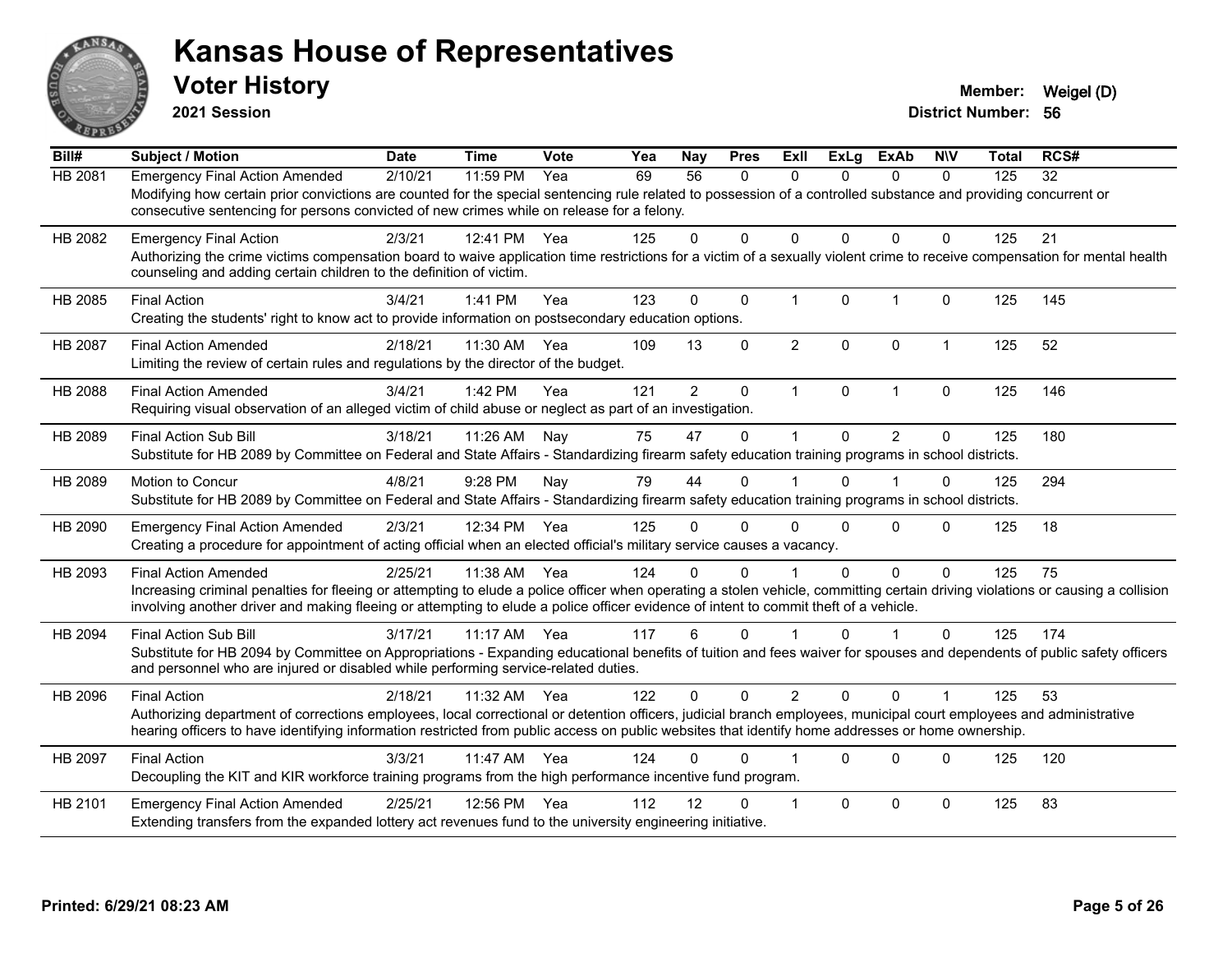

**2021 Session**

| Bill#          | <b>Subject / Motion</b>                                                                                                                                                                                                                                                                                                                                                                                                                                                                                                                                                                                                                                                                                                                                                                                                                                                                                                                                                                                                                                                                                                                                                                                                                                                                                     | <b>Date</b> | <b>Time</b>  | <b>Vote</b> | Yea | <b>Nay</b>     | <b>Pres</b> | <b>Exll</b>    | <b>ExLg</b>  | <b>ExAb</b>  | <b>NIV</b>   | <b>Total</b> | RCS#            |
|----------------|-------------------------------------------------------------------------------------------------------------------------------------------------------------------------------------------------------------------------------------------------------------------------------------------------------------------------------------------------------------------------------------------------------------------------------------------------------------------------------------------------------------------------------------------------------------------------------------------------------------------------------------------------------------------------------------------------------------------------------------------------------------------------------------------------------------------------------------------------------------------------------------------------------------------------------------------------------------------------------------------------------------------------------------------------------------------------------------------------------------------------------------------------------------------------------------------------------------------------------------------------------------------------------------------------------------|-------------|--------------|-------------|-----|----------------|-------------|----------------|--------------|--------------|--------------|--------------|-----------------|
| <b>HB 2102</b> | <b>Emergency Final Action</b><br>Updating egg repackaging requirements for retailers.                                                                                                                                                                                                                                                                                                                                                                                                                                                                                                                                                                                                                                                                                                                                                                                                                                                                                                                                                                                                                                                                                                                                                                                                                       | 2/10/21     | 11:59 PM     | Yea         | 123 | $\overline{2}$ | $\Omega$    | $\Omega$       | $\Omega$     | $\mathbf{0}$ | $\mathbf{0}$ | 125          | $\overline{25}$ |
| HB 2102        | Mot to Concur in Conference<br>Senate Substitute for HB 2102 by Committee on Agriculture and Natural Resources - Updating egg repackaging requirements for retailers.                                                                                                                                                                                                                                                                                                                                                                                                                                                                                                                                                                                                                                                                                                                                                                                                                                                                                                                                                                                                                                                                                                                                       | 4/9/21      | 2:22 PM      | Yea         | 122 | $\mathbf{1}$   | $\Omega$    | $\overline{c}$ | $\Omega$     | $\mathbf{0}$ | $\mathbf{0}$ | 125          | 303             |
| HB 2103        | <b>Emergency Final Action</b><br>Establishing the Kansas pesticide waste disposal program and permitting up to \$50,000 to be transferred annually from the Kansas agricultural remediation fund to a<br>new Kansas pesticide waste disposal fund.                                                                                                                                                                                                                                                                                                                                                                                                                                                                                                                                                                                                                                                                                                                                                                                                                                                                                                                                                                                                                                                          | 2/11/21     | 12:38 PM     | Yea         | 123 | $\Omega$       | 0           | $\overline{c}$ | $\Omega$     | $\mathbf 0$  | $\mathbf 0$  | 125          | 39              |
| HB 2104        | <b>Final Action Amended</b><br>Modifying the sales tax exemption for construction materials by allowing certain educational institutions a sales tax exemption for purchases thereof.                                                                                                                                                                                                                                                                                                                                                                                                                                                                                                                                                                                                                                                                                                                                                                                                                                                                                                                                                                                                                                                                                                                       | 2/18/21     | 11:35 AM Yea |             | 114 | 8              | 0           | $\overline{c}$ | $\Omega$     | $\mathbf 0$  |              | 125          | 54              |
| HB 2104        | Motion to Adopt CCR<br>Senate Substitute for HB 2104 by Committee on Assessment ant Taxation - Extending certain budget due dates for schools and notice and hearing requirements when<br>exceeding the revenue neutral rate for property tax purposes, changing time to request full and complete opinion from the state board tax appeals, requiring the state<br>board of tax appeals to serve orders and notices by electronic means if requested by the party, prohibiting valuation increases of certain property in appeals, requiring<br>appraisal directives to require compliance with uniform standards of professional appraisal practice, providing for notice and opportunity to be heard prior to removal<br>from county appraiser eligibility list, providing notification when person no longer holds office of county appraiser, placing the burden of proof on the county appraiser in<br>certain valuation and classification appeal hearings before the district court, requiring appraisal courses for appraisers to be courses approved by the Kansas real estate<br>appraisal board, extending the time a state board of tax appeals member may continue to serve after such member's term expires and authorizing appointment of a<br>member pro tempore under certain conditions. | 4/6/21      | 2:57 PM      | Nay         | 77  | 42             | $\Omega$    |                | $\Omega$     | 5            | $\Omega$     | 125          | 262             |
| HB 2106        | <b>Emergency Final Action</b><br>Extending the dates when corporate tax returns are required to be filed.                                                                                                                                                                                                                                                                                                                                                                                                                                                                                                                                                                                                                                                                                                                                                                                                                                                                                                                                                                                                                                                                                                                                                                                                   | 3/4/21      | 4:36 PM      | Yea         | 123 | $\Omega$       | $\mathbf 0$ | $\mathbf{1}$   | $\mathbf{0}$ | $\mathbf{1}$ | $\Omega$     | 125          | 160             |
| HB 2109        | <b>Emergency Final Action</b><br>Increasing the county population threshold for a county to be required to have a lawyer representative, increasing the number of lawyer members and decreasing the<br>number of non-lawyer members on the board of indigents' defense services.                                                                                                                                                                                                                                                                                                                                                                                                                                                                                                                                                                                                                                                                                                                                                                                                                                                                                                                                                                                                                            | 2/11/21     | 12:41 PM     | Yea         | 87  | 36             | 0           | $\overline{c}$ | 0            | 0            | $\Omega$     | 125          | 41              |
| HB 2112        | <b>Emergency Final Action</b><br>Permitting online advertisement and sales of abandoned property by self-storage rental unit operators; providing for the designation by occupants of an alternate contact<br>and limiting claims for loss or damage of stored property to the property value limit provided in the rental agreement.                                                                                                                                                                                                                                                                                                                                                                                                                                                                                                                                                                                                                                                                                                                                                                                                                                                                                                                                                                       | 2/10/21     | 11:59 PM     | Yea         | 120 | 5              | $\mathbf 0$ | 0              | $\Omega$     | $\pmb{0}$    | $\Omega$     | 125          | 27              |
| HB 2114        | <b>Emergency Final Action Amended</b><br>Establishing the Kansas senior care task force.                                                                                                                                                                                                                                                                                                                                                                                                                                                                                                                                                                                                                                                                                                                                                                                                                                                                                                                                                                                                                                                                                                                                                                                                                    | 2/18/21     | 12:38 PM     | Yea         | 113 | 8              | 0           | $\overline{c}$ | 0            | 1            | 1            | 125          | 60              |
| HB 2114        | Motion to adopt CCR<br>Establishing the senior care task force, a definition of financial exploitation and Kansas elder and dependent adult abuse multidisciplinary team coordinator and teams,<br>requiring additional mandatory reporters, increasing investigation days for reports of abuse, neglect and financial exploitation of certain adults and directing the<br>department for children and families to inform certain chief administrative officers of substantiated findings of such reports.                                                                                                                                                                                                                                                                                                                                                                                                                                                                                                                                                                                                                                                                                                                                                                                                  | 4/9/21      | 5:41 PM      | Yea         | 115 | $\overline{7}$ | $\Omega$    | $\overline{c}$ | 0            | $\Omega$     |              | 125          | 311             |
| HB 2115        | <b>Final Action Amended</b><br>Establishing the joint committee on child welfare system oversight.                                                                                                                                                                                                                                                                                                                                                                                                                                                                                                                                                                                                                                                                                                                                                                                                                                                                                                                                                                                                                                                                                                                                                                                                          | 2/18/21     | 11:38 AM     | Yea         | 118 | 4              | $\Omega$    | $\overline{2}$ | $\Omega$     | $\mathbf 0$  | 1            | 125          | 55              |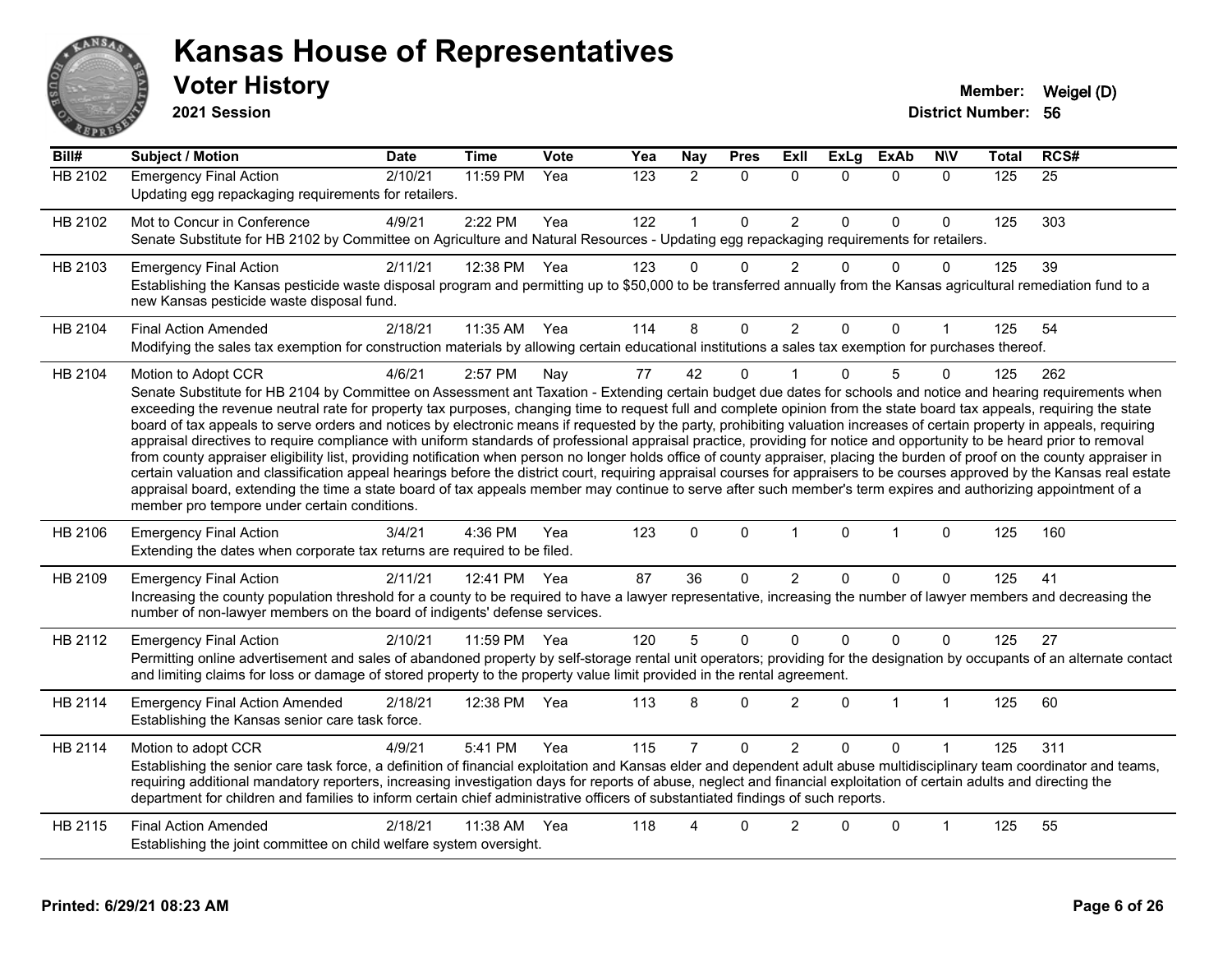

**2021 Session**

| Bill#          | Subject / Motion                                                                                                                                                                                                                                                                                                                      | <b>Date</b> | <b>Time</b>  | <b>Vote</b> | Yea              | <b>Nay</b>   | <b>Pres</b>  | Exll           | <b>ExLg</b> | <b>ExAb</b>    | <b>NIV</b>   | <b>Total</b> | RCS# |  |
|----------------|---------------------------------------------------------------------------------------------------------------------------------------------------------------------------------------------------------------------------------------------------------------------------------------------------------------------------------------|-------------|--------------|-------------|------------------|--------------|--------------|----------------|-------------|----------------|--------------|--------------|------|--|
| <b>HB 2116</b> | <b>Emergency Final Action</b>                                                                                                                                                                                                                                                                                                         | 3/4/21      | 4:43 PM      | Yea         | $\overline{123}$ | $\mathbf{0}$ | $\mathbf{0}$ | $\mathbf 1$    | $\Omega$    | 1              | $\mathbf{0}$ | 125          | 165  |  |
|                | Exempting the caregiver of a child in state out-of-home placement from the child care assistance 20-hour-per-week work requirement.                                                                                                                                                                                                   |             |              |             |                  |              |              |                |             |                |              |              |      |  |
| HB 2119        | EFA Sub Bill Amended                                                                                                                                                                                                                                                                                                                  | 3/30/21     | 7:56 PM      | Nay         | 65               | 58           | $\mathbf 0$  |                | $\Omega$    |                | $\Omega$     | 125          | 255  |  |
|                | Substitute for HB 2119 by Committee on K-12 Education Budget - Making and concerning appropriations for the department of education for fiscal years ending June 30,                                                                                                                                                                  |             |              |             |                  |              |              |                |             |                |              |              |      |  |
|                | 2021, June 30, 2022, and June 30, 2023, creating and expanding school choice programs, restricting remote learning and remote enrollment and extending the                                                                                                                                                                            |             |              |             |                  |              |              |                |             |                |              |              |      |  |
|                | statewide property tax levy for schools.                                                                                                                                                                                                                                                                                              |             |              |             |                  |              |              |                |             |                |              |              |      |  |
| HB 2120        | <b>Emergency Final Action</b>                                                                                                                                                                                                                                                                                                         | 2/11/21     | 12:50 PM     | Yea         | 110              | 13           | $\mathbf 0$  | $\overline{2}$ | $\mathbf 0$ | $\mathbf 0$    | $\mathbf 0$  | 125          | 46   |  |
|                | Removing the spousal exception from the crime of sexual battery.                                                                                                                                                                                                                                                                      |             |              |             |                  |              |              |                |             |                |              |              |      |  |
| HB 2121        | <b>Emergency Final Action Amended</b>                                                                                                                                                                                                                                                                                                 | 2/11/21     | 12:43 PM     | Yea         | 101              | 22           | 0            | $\overline{c}$ | $\mathbf 0$ | 0              | $\mathbf 0$  | 125          | 42   |  |
|                | Adding definitions related to defendants who abscond from supervision in the criminal procedure code and for parole.                                                                                                                                                                                                                  |             |              |             |                  |              |              |                |             |                |              |              |      |  |
| HB 2121        | Motion to adopt CCR                                                                                                                                                                                                                                                                                                                   | 5/5/21      | 2:39 PM      | Yea         | 121              | $\Omega$     | $\mathbf 0$  | 2              | $\Omega$    | $\overline{2}$ | $\mathbf 0$  | 125          | 333  |  |
|                | Increasing the criminal penalty for mistreatment of a dependent adult or elder person when the victim is a resident of an adult care home, adding definitions related to                                                                                                                                                              |             |              |             |                  |              |              |                |             |                |              |              |      |  |
|                | defendants who abscond from supervision in the criminal procedure code and for parole and clarifying that bond agents seeking discharge as a surety are required to                                                                                                                                                                   |             |              |             |                  |              |              |                |             |                |              |              |      |  |
|                | return the person released on bond to the court in the county where the complaint subject to the bond was filed, requiring the department of corrections to develop                                                                                                                                                                   |             |              |             |                  |              |              |                |             |                |              |              |      |  |
|                | guidance to be used by parole officers when responding to violations of parole and postrelease supervision and that incentivize compliant behavior, and authorizing<br>court services officers and community corrections officers to provide a certification of identification to offenders for use to obtain a new driver's license. |             |              |             |                  |              |              |                |             |                |              |              |      |  |
|                |                                                                                                                                                                                                                                                                                                                                       |             |              |             |                  |              |              |                |             |                |              |              |      |  |
| HB 2124        | <b>Emergency Final Action</b>                                                                                                                                                                                                                                                                                                         | 2/18/21     | 12:39 PM     | Yea         | 121              | $\Omega$     | $\mathbf{0}$ | 2              | $\Omega$    |                |              | 125          | 61   |  |
|                | Clarifying the authority of healing arts school clinics to provide healing arts services.                                                                                                                                                                                                                                             |             |              |             |                  |              |              |                |             |                |              |              |      |  |
| HB 2125        | <b>Emergency Final Action Amended</b>                                                                                                                                                                                                                                                                                                 | 2/18/21     | 12:46 PM Yea |             | 118              | 3            | $\mathbf 0$  | $\overline{2}$ | $\Omega$    |                |              | 125          | 64   |  |
|                | Allowing a copy of a will to be filed and admitted to probate and allowing a will or a copy of a will filed within six months after the death of the testator to be admitted to                                                                                                                                                       |             |              |             |                  |              |              |                |             |                |              |              |      |  |
|                | probate at any time.                                                                                                                                                                                                                                                                                                                  |             |              |             |                  |              |              |                |             |                |              |              |      |  |
| HB 2126        | <b>Final Action Amended</b>                                                                                                                                                                                                                                                                                                           | 3/4/21      | 1:44 PM      | Nay         | 85               | 37           | 1            | $\mathbf{1}$   | $\mathbf 0$ | $\mathbf 1$    | $\pmb{0}$    | 125          | 147  |  |
|                | Providing immunity from civil liability for COVID-19 claims for adult care facilities.                                                                                                                                                                                                                                                |             |              |             |                  |              |              |                |             |                |              |              |      |  |
| HB 2128        | <b>Final Action Amended</b>                                                                                                                                                                                                                                                                                                           | 3/2/21      | 10:32 AM     | Yea         | 124              | $\Omega$     | $\mathbf{0}$ | $\overline{1}$ | $\Omega$    | $\mathbf{0}$   | $\mathbf 0$  | 125          | 92   |  |
|                | Clarifying jurisdiction and supervision of offenders in a certified drug abuse treatment program.                                                                                                                                                                                                                                     |             |              |             |                  |              |              |                |             |                |              |              |      |  |
| HB 2134        | <b>Emergency Final Action</b>                                                                                                                                                                                                                                                                                                         | 2/11/21     | 12:39 PM     | Yea         | 123              | $\Omega$     | 0            | $\overline{2}$ | $\Omega$    | $\Omega$       | $\mathbf 0$  | 125          | 40   |  |
|                | Updating the national association of insurance commissioners credit for reinsurance model law and codifying the credit for reinsurance model regulation.                                                                                                                                                                              |             |              |             |                  |              |              |                |             |                |              |              |      |  |
|                |                                                                                                                                                                                                                                                                                                                                       |             |              |             |                  |              | $\Omega$     |                | $\Omega$    | 6              |              |              | 352  |  |
| HB 2134        | Motion to adopt CCR<br>Making appropriations for the Kansas state department of education for FY 2021, FY 2022 and FY 2023; requiring a Kansas foster care children annual academic report                                                                                                                                            | 5/7/21      | 6:51 PM      | Yea         | 107              | 9            |              |                |             |                | 2            | 125          |      |  |
|                | card; authorizing limited remote learning; providing the criteria for identification of students eligible to receive at-risk programs and services; requiring boards of                                                                                                                                                               |             |              |             |                  |              |              |                |             |                |              |              |      |  |
|                | education to allocate sufficient school district moneys to improve student academic performance; authorizing school districts to pay tuition and fees for concurrent and                                                                                                                                                              |             |              |             |                  |              |              |                |             |                |              |              |      |  |
|                | dual enrollment programs; expanding student eligibility under the tax credit for low income students scholarship program; extending the high-density at-risk weighting;                                                                                                                                                               |             |              |             |                  |              |              |                |             |                |              |              |      |  |
|                | providing ACT college entrance exams and workkeys assessments to certain nonpublic school students.                                                                                                                                                                                                                                   |             |              |             |                  |              |              |                |             |                |              |              |      |  |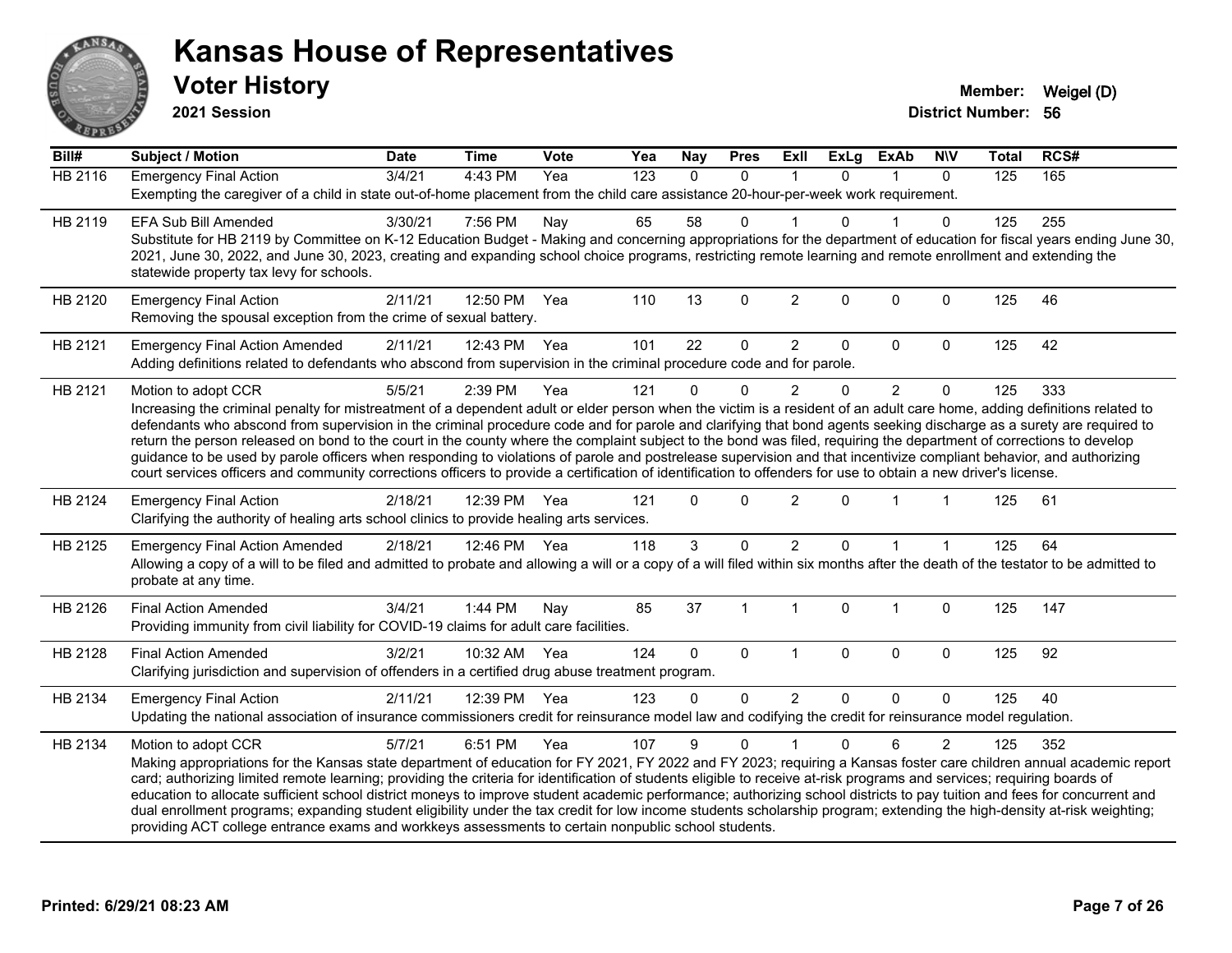

**2021 Session**

| Bill#          | Subject / Motion                                                                                                                                                                                                                                                                                                                           | <b>Date</b> | <b>Time</b> | <b>Vote</b> | Yea | Nay            | <b>Pres</b> | ExII                 | <b>ExLg</b>  | <b>ExAb</b>    | <b>NIV</b>     | <b>Total</b> | RCS# |
|----------------|--------------------------------------------------------------------------------------------------------------------------------------------------------------------------------------------------------------------------------------------------------------------------------------------------------------------------------------------|-------------|-------------|-------------|-----|----------------|-------------|----------------------|--------------|----------------|----------------|--------------|------|
| <b>HB 2136</b> | <b>Final Action Amended</b>                                                                                                                                                                                                                                                                                                                | 2/25/21     | 11:40 AM    | Yea         | 124 | $\Omega$       | $\Omega$    |                      | <sup>n</sup> | 0              | $\Omega$       | 125          | 76   |
|                | Updating certain statutes relating to the regulation of the business of insurance; granting the commissioner of insurance certain investigative powers.                                                                                                                                                                                    |             |             |             |     |                |             |                      |              |                |                |              |      |
| HB 2137        | <b>Final Action Amended</b>                                                                                                                                                                                                                                                                                                                | 3/2/21      | 10:33 AM    | Yea         | 122 | $\overline{2}$ | $\Omega$    |                      | $\Omega$     | $\Omega$       | $\Omega$       | 125          | 93   |
|                | Authorizing certain licensees under the Kansas liquor control act and the club and drinking establishment act to sell and serve cereal malt beverages.                                                                                                                                                                                     |             |             |             |     |                |             |                      |              |                |                |              |      |
| HB 2137        | Motion to adopt CCR                                                                                                                                                                                                                                                                                                                        | 5/7/21      | 4:41 PM     | Nay         | 101 | 18             | 0           |                      | 0            | 5              | $\Omega$       | 125          | 351  |
|                | Making amendments regarding licensure to sell alcoholic liquor and cereal malt beverages, authorizing transfers of bulk alcoholic liquor by certain licensees and<br>authorizing the sale of alcoholic liquor and cereal malt beverages on specified days and times and subject to certain conditions by licensees under the Kansas liquor |             |             |             |     |                |             |                      |              |                |                |              |      |
|                | control act and the club and drinking establishment act.                                                                                                                                                                                                                                                                                   |             |             |             |     |                |             |                      |              |                |                |              |      |
| HB 2138        | <b>Final Action</b>                                                                                                                                                                                                                                                                                                                        | 3/3/21      | 11:48 AM    | Yea         | 120 | 4              | $\Omega$    |                      | $\Omega$     | $\Omega$       | $\Omega$       | 125          | 121  |
|                | Club and drinking establishment liquor license eligibility; spouse is a law enforcement officer in another county.                                                                                                                                                                                                                         |             |             |             |     |                |             |                      |              |                |                |              |      |
| HB 2143        | <b>Emergency Final Action</b>                                                                                                                                                                                                                                                                                                              | 3/4/21      | 4:39 PM     | Yea         | 119 | 4              | $\Omega$    |                      | $\Omega$     | $\overline{1}$ | $\Omega$       | 125          | 162  |
|                | Making exemption permanent for certain cash rebates on sales or leases of new motor vehicles for sales tax purposes.                                                                                                                                                                                                                       |             |             |             |     |                |             |                      |              |                |                |              |      |
| HB 2143        | Motion to adopt CCR                                                                                                                                                                                                                                                                                                                        | 4/9/21      | 6:16 PM     | Yea         | 118 | 3              | 0           | $\overline{2}$       | $\Omega$     | $\Omega$       | $\overline{2}$ | 125          | 315  |
|                | Making exemption permanent for certain cash rebates on sales or leases of new motor vehicles for sales tax purposes.                                                                                                                                                                                                                       |             |             |             |     |                |             |                      |              |                |                |              |      |
| HB 2145        | <b>Final Action</b>                                                                                                                                                                                                                                                                                                                        | 3/2/21      | 10:35 AM    | Yea         | 124 | $\Omega$       | $\Omega$    |                      | $\Omega$     | $\Omega$       | $\mathbf{0}$   | 125          | 94   |
|                | Exempting the retail sale of electricity by public utilities for electric vehicle charging stations from the jurisdiction of the state corporation commission.                                                                                                                                                                             |             |             |             |     |                |             |                      |              |                |                |              |      |
| HB 2150        | <b>Final Action Amended</b>                                                                                                                                                                                                                                                                                                                | 3/25/21     | $11:18$ AM  | Yea         | 118 | Δ              | 0           |                      |              | 2              | 0              | 125          | 209  |
|                | Creating a definition of financial exploitation, requiring additional mandatory reporters and increasing investigation days in the abuse, neglect and financial exploitation of                                                                                                                                                            |             |             |             |     |                |             |                      |              |                |                |              |      |
|                | certain adults.                                                                                                                                                                                                                                                                                                                            |             |             |             |     |                |             |                      |              |                |                |              |      |
| HB 2151        | <b>Emergency Final Action</b>                                                                                                                                                                                                                                                                                                              | 2/18/21     | 12:44 PM    | Yea         | 121 | $\Omega$       | $\Omega$    | $\overline{2}$       | $\Omega$     | $\overline{1}$ | 1              | 125          | 63   |
|                | Creating Kansas elder and dependent adult abuse multidisciplinary teams and a coordinator.                                                                                                                                                                                                                                                 |             |             |             |     |                |             |                      |              |                |                |              |      |
| HB 2153        | <b>Final Action</b>                                                                                                                                                                                                                                                                                                                        | 3/3/21      | 11:50 AM    | Yea         | 124 | $\Omega$       | $\Omega$    | $\blacktriangleleft$ | $\Omega$     | $\Omega$       | $\mathbf{0}$   | 125          | 122  |
|                | Increasing the criminal penalty for mistreatment of a dependent adult or elder person when the victim is a resident of an adult care home.                                                                                                                                                                                                 |             |             |             |     |                |             |                      |              |                |                |              |      |
| HB 2155        | <b>Emergency Final Action</b>                                                                                                                                                                                                                                                                                                              | 2/18/21     | 12:43 PM    | Nay         | 85  | 36             | 0           | $\overline{2}$       | 0            |                |                | 125          | 62   |
|                | Providing for department of health and environment response operations for water and soil pollutant release, discharge or escape.                                                                                                                                                                                                          |             |             |             |     |                |             |                      |              |                |                |              |      |
| HB 2158        | <b>Final Action</b>                                                                                                                                                                                                                                                                                                                        | 2/18/21     | 11:40 AM    | Yea         | 121 |                | 0           | 2                    | 0            | $\Omega$       |                | 125          | 56   |
|                | Making permanent provisions for the advisory committee on trauma and the statewide trauma system regional council to conduct closed meetings and keep privileged<br>records regarding trauma cases.                                                                                                                                        |             |             |             |     |                |             |                      |              |                |                |              |      |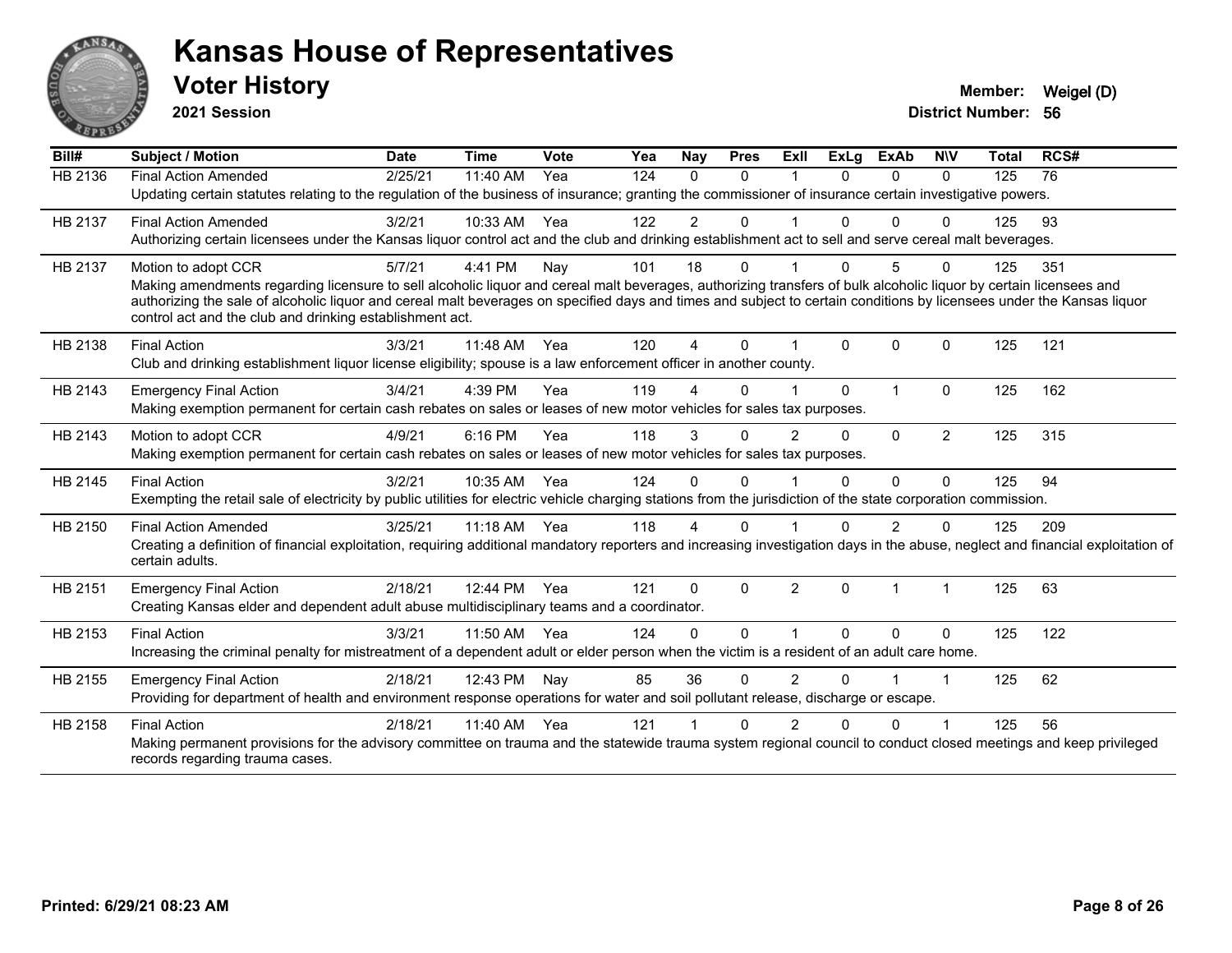

**2021 Session**

| Bill#          | Subject / Motion                                                                                                                                                                                                                                                                                                                                                                                                                                                                                                                                                                                                                                                                                                                                                                                      | <b>Date</b> | <b>Time</b>  | <b>Vote</b> | Yea | <b>Nay</b>   | <b>Pres</b>  | ExII           | <b>ExLg</b>  | <b>ExAb</b>    | <b>NIV</b>   | Total | RCS# |
|----------------|-------------------------------------------------------------------------------------------------------------------------------------------------------------------------------------------------------------------------------------------------------------------------------------------------------------------------------------------------------------------------------------------------------------------------------------------------------------------------------------------------------------------------------------------------------------------------------------------------------------------------------------------------------------------------------------------------------------------------------------------------------------------------------------------------------|-------------|--------------|-------------|-----|--------------|--------------|----------------|--------------|----------------|--------------|-------|------|
| <b>HB 2158</b> | Motion to adopt CCR                                                                                                                                                                                                                                                                                                                                                                                                                                                                                                                                                                                                                                                                                                                                                                                   | 5/5/21      | 2:45 PM      | Yea         | 121 | $\Omega$     | $\Omega$     | $\mathcal{P}$  | $\Omega$     | $\mathcal{P}$  | $\Omega$     | 125   | 334  |
|                | Establishing the joint committee on child welfare system oversight, providing certain exceptions to the confidentiality of state child death review board documents,<br>requiring visual observation of an alleged victim of child abuse or neglect as part of an investigation, exempting the caregiver of a child in state out-of-home placement<br>from the child care assistance 20-hour-per-week work requirement, permitting the secretary for children and families to license certain family foster homes where a<br>former foster care youth with certain juvenile adjudications resides making permanent provisions for the advisory committee on trauma and the statewide trauma system<br>regional council to conduct closed meetings and keep privileged records regarding trauma cases. |             |              |             |     |              |              |                |              |                |              |       |      |
| HB 2162        | <b>Final Action</b>                                                                                                                                                                                                                                                                                                                                                                                                                                                                                                                                                                                                                                                                                                                                                                                   | 3/2/21      | 10:25 AM     | Yea         | 123 | $\Omega$     | $\mathbf 1$  | $\overline{1}$ | $\Omega$     | $\mathbf 0$    | $\mathbf 0$  | 125   | 88   |
|                | Amending and repealing reapportionment census data laws to conform with 2019 amendments to the Kansas constitution and to remove certain obsolete provisions.                                                                                                                                                                                                                                                                                                                                                                                                                                                                                                                                                                                                                                         |             |              |             |     |              |              |                |              |                |              |       |      |
| HB 2165        | <b>Emergency Final Action Amended</b><br>Providing for all vehicles more than 35 years old to qualify as an antique vehicle.                                                                                                                                                                                                                                                                                                                                                                                                                                                                                                                                                                                                                                                                          | 2/11/21     | 12:44 PM Yea |             | 114 | 9            | $\mathbf 0$  | $\overline{2}$ | $\Omega$     | $\Omega$       | $\mathbf{0}$ | 125   | 43   |
| HB 2165        | Motion to Concur<br>Providing for all vehicles more than 35 years old to qualify as an antique vehicle.                                                                                                                                                                                                                                                                                                                                                                                                                                                                                                                                                                                                                                                                                               | 4/7/21      | 10:26 AM     | Yea         | 117 | 5            | $\mathbf 0$  | $\mathbf{1}$   | $\mathbf 0$  | $\overline{2}$ | $\mathbf 0$  | 125   | 265  |
| HB 2166        | Final Action Sub Bill Amended                                                                                                                                                                                                                                                                                                                                                                                                                                                                                                                                                                                                                                                                                                                                                                         | 3/2/21      | 10:38 AM     | Yea         | 124 | $\Omega$     | $\mathbf 0$  |                | 0            | $\Omega$       | $\Omega$     | 125   | 95   |
|                | Substitute for HB 2166 by Committee on Transportation - Providing for the Braden's hope for childhood cancer, proud educator and alpha kappa alpha distinctive license<br>plates and providing distinctive license plates for current and veteran members of the United States army, navy, marine corps, air force, coast guard and space force and<br>modifying the requirements to begin production on distinctive license plates.                                                                                                                                                                                                                                                                                                                                                                  |             |              |             |     |              |              |                |              |                |              |       |      |
| HB 2166        | Motion to Adopt CCR                                                                                                                                                                                                                                                                                                                                                                                                                                                                                                                                                                                                                                                                                                                                                                                   | 4/8/21      | 5:31 PM      | Nay         | 81  | 41           | $\mathbf{0}$ |                | $\Omega$     | $\overline{2}$ | $\mathbf{0}$ | 125   | 289  |
|                | Substitute for HB 2166 by Committee on Transportation - Providing for the Braden's hope for childhood cancer, proud educator, delta sigma theta, Gadsden flag, love,<br>Chloe foundation and alpha kappa alpha distinctive license plates and providing distinctive license plates for current and veteran members of the United States army,<br>navy, marine corps, air force, coast guard and space force, modifying the requirements to begin production on distinctive license plates, requiring reporting by<br>sponsoring organizations of distinctive license plates, allowing certain license plates issued by the division of vehicles to be personalized license plates and establishing<br>a fee on firefighter distinctive license plates.                                                |             |              |             |     |              |              |                |              |                |              |       |      |
| HB 2166        | Consideration of Veto                                                                                                                                                                                                                                                                                                                                                                                                                                                                                                                                                                                                                                                                                                                                                                                 | 5/3/21      | 11:39 AM     | Nay         | 86  | 37           | $\mathbf 0$  | $\mathbf{0}$   | $\mathbf{0}$ | 1              | 1            | 125   | 317  |
|                | Substitute for HB 2166 by Committee on Transportation - Providing for the Braden's hope for childhood cancer, proud educator, delta sigma theta, Gadsden flag, love,<br>Chloe foundation and alpha kappa alpha distinctive license plates and providing distinctive license plates for current and veteran members of the United States army,<br>navy, marine corps, air force, coast guard and space force, modifying the requirements to begin production on distinctive license plates, requiring reporting by<br>sponsoring organizations of distinctive license plates, allowing certain license plates issued by the division of vehicles to be personalized license plates and establishing<br>a fee on firefighter distinctive license plates.                                                |             |              |             |     |              |              |                |              |                |              |       |      |
| HB 2167        | <b>Emergency Final Action</b><br>Permitting concrete mixer trucks and requiring dump trucks to display license plates on the front of vehicles.                                                                                                                                                                                                                                                                                                                                                                                                                                                                                                                                                                                                                                                       | 2/10/21     | 11:59 PM     | Yea         | 125 | $\mathbf{0}$ | 0            | $\Omega$       | 0            | $\Omega$       | $\mathbf 0$  | 125   | 34   |
| HB 2167        | Motion to Concur<br>Permitting concrete mixer trucks and requiring dump trucks to display license plates on the front of vehicles.                                                                                                                                                                                                                                                                                                                                                                                                                                                                                                                                                                                                                                                                    | 4/7/21      | 10:28 AM     | Yea         | 122 | $\Omega$     | 0            |                | $\Omega$     | $\overline{2}$ | $\mathbf 0$  | 125   | 266  |
| HB 2172        | <b>Final Action Amended</b>                                                                                                                                                                                                                                                                                                                                                                                                                                                                                                                                                                                                                                                                                                                                                                           | 2/18/21     | 11:41 AM     | Yea         | 122 | <sup>n</sup> | $\Omega$     | 2              | $\Omega$     | $\Omega$       |              | 125   | 57   |
|                | Modifying water usage calculations and fees for multi-year flex accounts and permitting alternative base average water use calculations and prorated terms.                                                                                                                                                                                                                                                                                                                                                                                                                                                                                                                                                                                                                                           |             |              |             |     |              |              |                |              |                |              |       |      |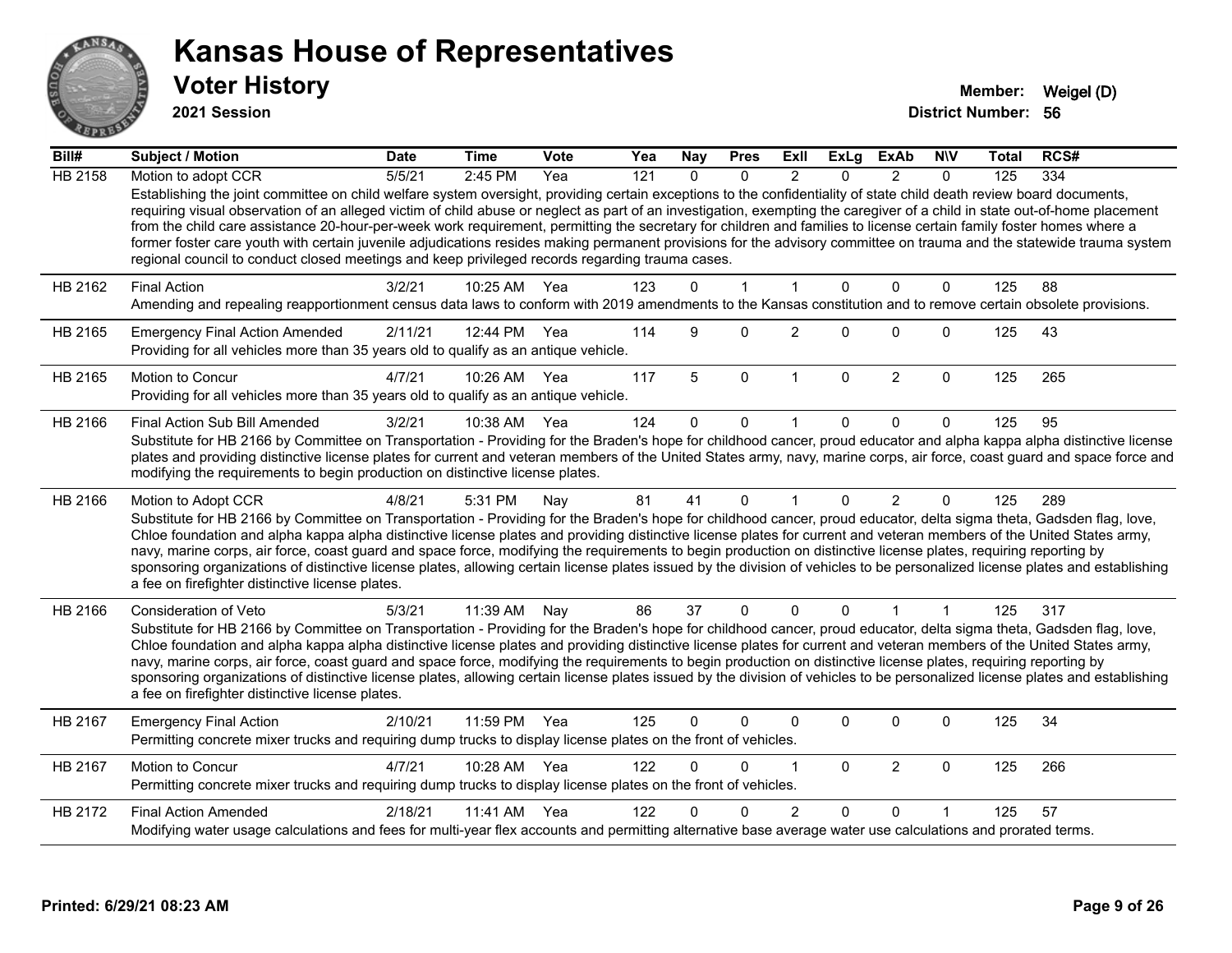

**2021 Session**

| Bill#          | <b>Subject / Motion</b>                                                                                                                                                                                                                                                                                                                                                                                                                                                                                                                                                                                                                                                                                                                                                                                                                                                                                           | <b>Date</b> | <b>Time</b> | Vote | Yea | <b>Nay</b>     | <b>Pres</b> | Exll           | <b>ExLg</b>  | <b>ExAb</b>    | <b>NIV</b>   | <b>Total</b> | RCS#            |
|----------------|-------------------------------------------------------------------------------------------------------------------------------------------------------------------------------------------------------------------------------------------------------------------------------------------------------------------------------------------------------------------------------------------------------------------------------------------------------------------------------------------------------------------------------------------------------------------------------------------------------------------------------------------------------------------------------------------------------------------------------------------------------------------------------------------------------------------------------------------------------------------------------------------------------------------|-------------|-------------|------|-----|----------------|-------------|----------------|--------------|----------------|--------------|--------------|-----------------|
| <b>HB 2175</b> | <b>Emergency Final Action</b><br>Creating the Dwayne Peaslee technical training center district.                                                                                                                                                                                                                                                                                                                                                                                                                                                                                                                                                                                                                                                                                                                                                                                                                  | 2/25/21     | 12:52 PM    | Yea  | 122 | $\overline{2}$ | $\mathbf 0$ | $\mathbf{1}$   | $\Omega$     | $\mathbf 0$    | $\mathbf{0}$ | 125          | $\overline{81}$ |
| HB 2176        | <b>Emergency Final Action Amended</b><br>Clarify the vacation or exclusion of territory from city boundaries or release of easements.                                                                                                                                                                                                                                                                                                                                                                                                                                                                                                                                                                                                                                                                                                                                                                             | 3/25/21     | 12:22 PM    | Yea  | 120 | $\overline{c}$ | $\Omega$    | $\mathbf{1}$   | $\mathbf{0}$ | 2              | $\mathbf 0$  | 125          | 224             |
| HB 2178        | <b>Final Action</b><br>Vacating certain blocks in the original town plat set aside for a college and a park in the city of Americus and vesting fee simple title in the city.                                                                                                                                                                                                                                                                                                                                                                                                                                                                                                                                                                                                                                                                                                                                     | 2/18/21     | 11:42 AM    | Yea  | 121 |                | $\Omega$    | 2              | $\Omega$     | $\Omega$       | 1            | 125          | 58              |
| HB 2178        | <b>Motion to Concur</b><br>Providing for the vacation or exclusion of territory or easements by cities, including certain blocks in the original town plat set aside for a college and a park in the<br>city of Americus.                                                                                                                                                                                                                                                                                                                                                                                                                                                                                                                                                                                                                                                                                         | 3/30/21     | 3:05 PM     | Yea  | 121 | $\overline{2}$ | 0           |                | $\Omega$     | $\Omega$       | 1            | 125          | 250             |
| HB 2183        | <b>Final Action Amended</b><br>Prohibiting the governor, the executive branch and the judicial branch from altering election laws or procedures and limiting the authority of the secretary of state to enter<br>into consent decrees with any court absent the approval of the legislative coordinating council.                                                                                                                                                                                                                                                                                                                                                                                                                                                                                                                                                                                                 | 3/3/21      | 11:53 AM    | Nay  | 84  | 39             |             |                | $\Omega$     | $\Omega$       | 0            | 125          | 123             |
| HB 2183        | Motion to adopt CCR<br>Creating the transparency in revenues underwriting elections act; prohibiting the receipt and expenditure of private moneys by election officials; directing the secretary of<br>state to publish certain registered voter totals; relating to advance voting ballots by requiring signed statements for delivery of such ballots on behalf of a voter; limiting<br>the number of such ballots that can be delivered; prohibiting the altering or backdating of the mailing date on such ballots; requiring a matching signature on such<br>ballots; removing the secretary of state's authority to provide additional time for receipt of such ballots; prohibiting candidates for office from engaging in certain conduct<br>related to advance voting ballots; creating the crime of false representation of an election official; and, expanding the crime of electioneering.          | 4/8/21      | 10:11 PM    | Nay  | 80  | 42             | $\Omega$    |                | $\Omega$     | $\overline{2}$ | 0            | 125          | 296             |
| HB 2183        | <b>Consideration of Veto</b><br>Creating the transparency in revenues underwriting elections act; prohibiting the receipt and expenditure of private moneys by election officials; directing the secretary of<br>state to publish certain registered voter totals; relating to advance voting ballots by requiring signed statements for delivery of such ballots on behalf of a voter; limiting<br>the number of such ballots that can be delivered; prohibiting the altering or backdating of the mailing date on such ballots; requiring a matching signature on such<br>ballots; removing the secretary of state's authority to provide additional time for receipt of such ballots; prohibiting candidates for office from engaging in certain conduct<br>related to advance voting ballots; creating the crime of false representation of an election official; and, expanding the crime of electioneering. | 5/3/21      | 12:01 PM    | Nay  | 85  | 38             | 0           |                |              |                |              | 125          | 319             |
| <b>HB 2187</b> | <b>Final Action</b><br>Enacting the first-time home buyer savings account act.                                                                                                                                                                                                                                                                                                                                                                                                                                                                                                                                                                                                                                                                                                                                                                                                                                    | 2/18/21     | 11:44 AM    | Yea  | 119 | 3              | $\Omega$    | $\overline{2}$ | ∩            | $\Omega$       | 1            | 125          | 59              |
| <b>HB 2187</b> | Motion to Concur<br>Enacting the first-time home buyer savings account act.                                                                                                                                                                                                                                                                                                                                                                                                                                                                                                                                                                                                                                                                                                                                                                                                                                       | 5/5/21      | 2:47 PM     | Yea  | 119 | $\overline{2}$ | $\Omega$    | $\overline{2}$ | $\Omega$     | $\overline{2}$ | 0            | 125          | 335             |
| HB 2191        | <b>Final Action</b><br>Increasing criminal penalties for the crimes of riot and incitement to riot when the crime occurs in a correctional facility.                                                                                                                                                                                                                                                                                                                                                                                                                                                                                                                                                                                                                                                                                                                                                              | 2/24/21     | 11:20 AM    | Yea  | 123 | $\mathbf{0}$   | $\Omega$    |                | $\Omega$     | $\mathbf{1}$   | $\mathbf{0}$ | 125          | 67              |
| HB 2192        | <b>Final Action</b><br>Authorizing court services officers and community corrections officers to provide a certification of identification to offenders for use to obtain a new driver's license.                                                                                                                                                                                                                                                                                                                                                                                                                                                                                                                                                                                                                                                                                                                 | 2/25/21     | 11:41 AM    | Yea  | 124 | 0              | 0           |                | U            | $\Omega$       | 0            | 125          | 77              |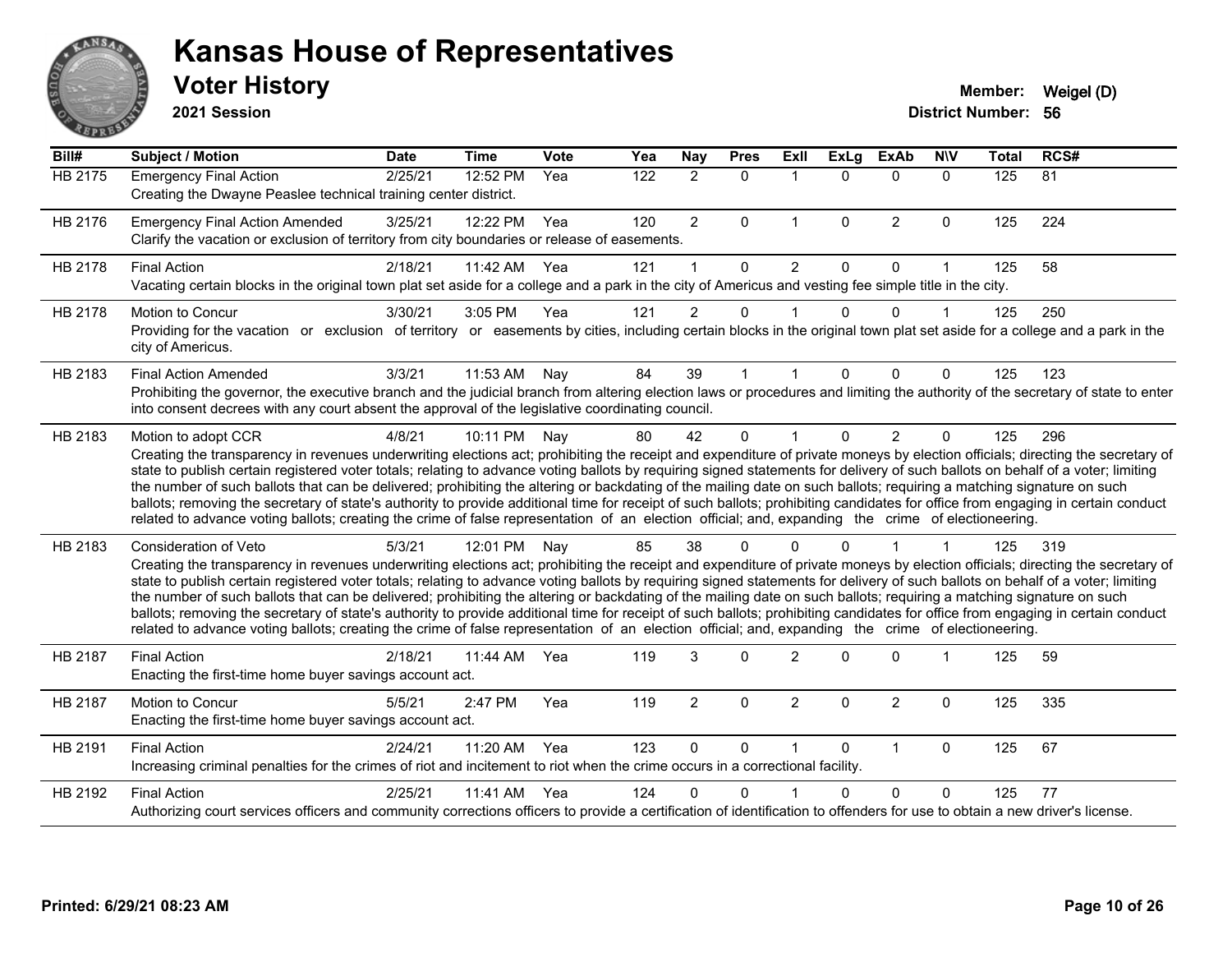

**2021 Session**

| Bill#          | <b>Subject / Motion</b>                                                                                                                                                                                                                                                                                                                                                                                                                                                                                                                                                                                                                                                                                                                                                                                                                                                                                                                                                                                                                                                                                                                           | <b>Date</b> | <b>Time</b> | <b>Vote</b> | Yea | <b>Nay</b>     | <b>Pres</b>  | ExII           | ExLg        | ExAb           | <b>NIV</b>   | <b>Total</b> | RCS# |
|----------------|---------------------------------------------------------------------------------------------------------------------------------------------------------------------------------------------------------------------------------------------------------------------------------------------------------------------------------------------------------------------------------------------------------------------------------------------------------------------------------------------------------------------------------------------------------------------------------------------------------------------------------------------------------------------------------------------------------------------------------------------------------------------------------------------------------------------------------------------------------------------------------------------------------------------------------------------------------------------------------------------------------------------------------------------------------------------------------------------------------------------------------------------------|-------------|-------------|-------------|-----|----------------|--------------|----------------|-------------|----------------|--------------|--------------|------|
| <b>HB 2196</b> | Final Action Sub Bill Amended                                                                                                                                                                                                                                                                                                                                                                                                                                                                                                                                                                                                                                                                                                                                                                                                                                                                                                                                                                                                                                                                                                                     | 3/4/21      | 1:47 PM     | Nay         | 87  | 36             | $\Omega$     |                | $\Omega$    |                | $\Omega$     | 125          | 148  |
|                | Substitute for HB 2196 by Commerce, Labor and Economic Development - Changing provisions of the employment security law including creation of the unemployment<br>compensation modernization and improvement council, development of a new unemployment insurance information technology system, provision of tax information to<br>claimants, publication of trust fund data, the maximum benefit period, the charging of employer accounts for benefits paid, employer contribution rate determination and<br>schedules, abolishment of the employment security interest assessment fund, crediting of employer accounts for fraudulent or erroneous payments, appropriation of<br>federal COVID-19 moneys to the unemployment insurance trust fund, transfers from the state general fund to the unemployment insurance trust fund for improper<br>benefit payments, emergency expansion of the employment security board of review, providing for the my reemployment plan program and workforce training program<br>availability to claimants, changes to the shared work compensation program and other unemployment trust fund provisions. |             |             |             |     |                |              |                |             |                |              |              |      |
| HB 2196        | Motion to adopt CCR<br>Senate Substitute for HB 2196 by Committee on Commerce - Changing provisions of the employment security law including creation of the unemployment<br>compensation modernization and improvement council, development of a new unemployment insurance information technology system, provision of tax information to<br>claimants, publication of trust fund data, the maximum benefit period, the charging of employer accounts for benefits paid, employer contribution rate determination and<br>schedules, crediting of employer accounts for fraudulent or erroneous payments, transfer of federal COVID-19 moneys to the unemployment insurance trust fund,<br>emergency expansion of the employment security board of review, providing for the my reemployment plan program and workforce training program availability to<br>claimants, changes to the shared work compensation program and other unemployment trust fund provisions.                                                                                                                                                                             | 4/9/21      | 5:58 PM     | Yea         | 122 | $\Omega$       | $\Omega$     | 2              |             | $\Omega$       |              | 125          | 314  |
| HB 2201        | <b>Final Action Amended</b><br>Decreasing the Eisenhower legacy transportation program alternate delivery project threshold, authorizing usage of federal stimulus funds and KDOT bonding authority.                                                                                                                                                                                                                                                                                                                                                                                                                                                                                                                                                                                                                                                                                                                                                                                                                                                                                                                                              | 3/2/21      | 10:40 AM    | Yea         | 118 | 6              | $\Omega$     |                | $\Omega$    | $\Omega$       | $\mathbf{0}$ | 125          | 96   |
| HB 2201        | Mot to Concur in Conference<br>Senate Substitute for HB 2201 by Committee on Transportation - Decreasing the Eisenhower legacy transportation program alternate delivery project threshold,<br>authorizing the usage of federal stimulus funds and KDOT bonding authority.                                                                                                                                                                                                                                                                                                                                                                                                                                                                                                                                                                                                                                                                                                                                                                                                                                                                        | 4/8/21      | 5:00 PM     | Yea         | 95  | 27             | $\mathbf{0}$ |                | $\Omega$    | $\overline{2}$ | $\Omega$     | 125          | 285  |
| HB 2203        | <b>Final Action</b><br>Establishing the asbestos remediation fund for fees collected as part of the Kansas asbestos control program.                                                                                                                                                                                                                                                                                                                                                                                                                                                                                                                                                                                                                                                                                                                                                                                                                                                                                                                                                                                                              | 3/2/21      | 10:42 AM    | Yea         | 122 | $\overline{2}$ | $\Omega$     | 1              | $\Omega$    | $\Omega$       | $\mathbf 0$  | 125          | 97   |
| HB 2203        | Motion to Concur<br>Establishing the asbestos remediation fund for fees collected as part of the Kansas asbestos control program.                                                                                                                                                                                                                                                                                                                                                                                                                                                                                                                                                                                                                                                                                                                                                                                                                                                                                                                                                                                                                 | 4/8/21      | 7:45 PM     | Yea         | 121 |                |              | 1              | $\mathbf 0$ | $\mathbf{1}$   | $\mathbf 0$  | 125          | 290  |
| HB 2208        | <b>Final Action Amended</b><br>Authorizing telemedicine waivers for out-of-state healthcare providers, reducing certain requirements for licensure by the behavioral sciences regulatory board and<br>expanding out-of-state temporary permits to practice behavioral sciences professions.                                                                                                                                                                                                                                                                                                                                                                                                                                                                                                                                                                                                                                                                                                                                                                                                                                                       | 3/3/21      | 11:55 AM    | Yea         | 124 | $\Omega$       | $\Omega$     | 1              | $\Omega$    | $\Omega$       | $\Omega$     | 125          | 124  |
| <b>HB 2208</b> | Motion to adopt CCR<br>Senate Substitute for HB 2208 by Committee on Public Health and Welfare - Establishing certification and funding for certified community behavioral health clinics,<br>enacting the rural emergency hospital act to provide for the licensure of rural emergency hospitals, authorizing telemedicine waivers for out-of-state healthcare<br>providers, reducing certain requirements for licensure by the behavioral sciences regulatory board and expanding out-of-state temporary permits to practice behavioral<br>sciences professions.                                                                                                                                                                                                                                                                                                                                                                                                                                                                                                                                                                                | 4/9/21      | 5:44 PM     | Yea         | 120 | $\overline{2}$ | $\Omega$     | $\overline{2}$ | $\Omega$    | $\Omega$       |              | 125          | 312  |
| HB 2209        | <b>Final Action Amended</b><br>Enacting the psychology interjurisdictional compact to provide for interjurisdictional authorization to practice telepsychology and temporary in-person, face-to-face<br>psychology.                                                                                                                                                                                                                                                                                                                                                                                                                                                                                                                                                                                                                                                                                                                                                                                                                                                                                                                               | 3/3/21      | 11:57 AM    | Yea         | 121 | 3              | 0            | 1              | 0           | 0              | 0            | 125          | 125  |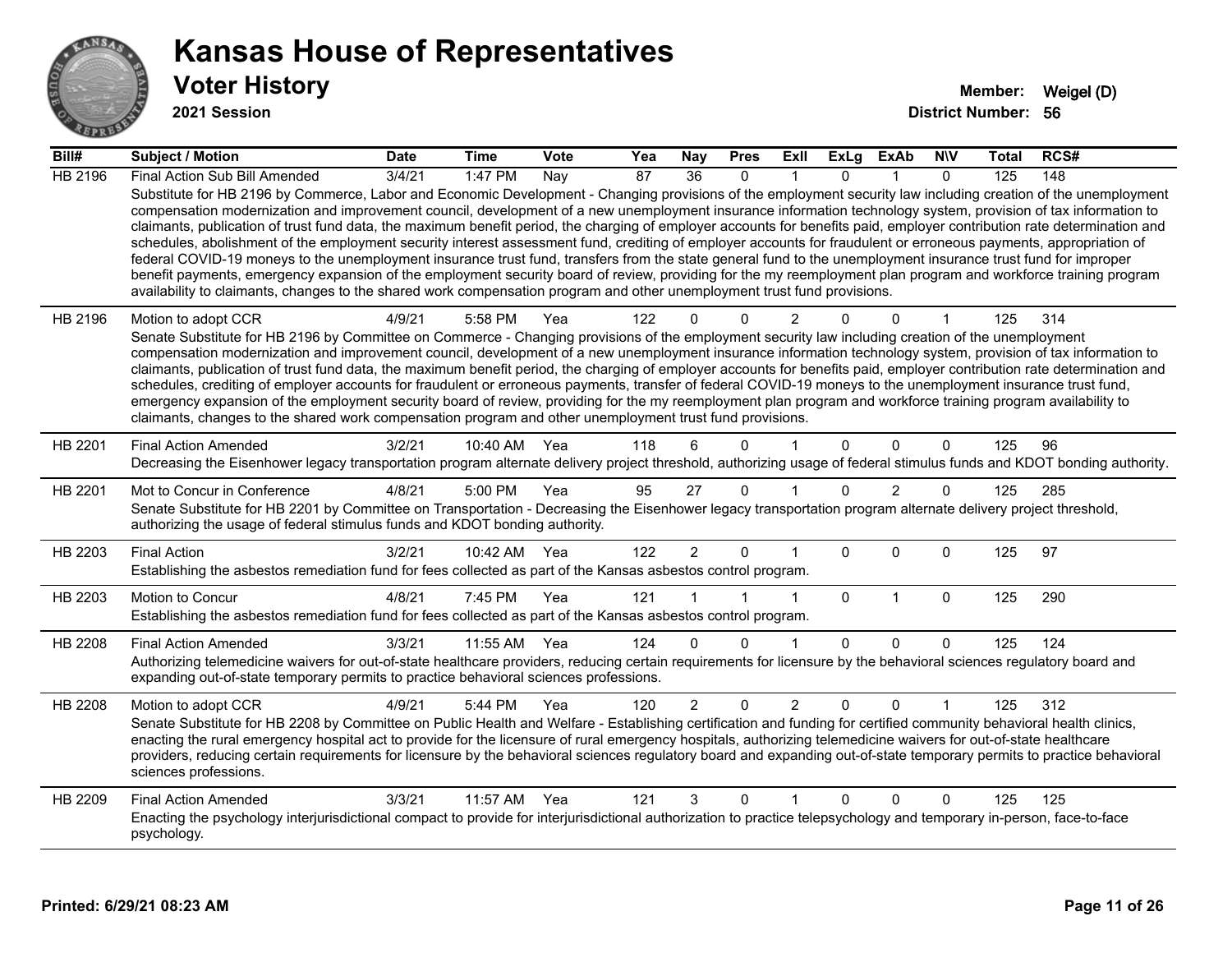

**2021 Session**

| Bill#          | <b>Subject / Motion</b>                                                                                                                                                                                                                                                    | <b>Date</b> | <b>Time</b> | Vote | Yea | Nay         | <b>Pres</b>  | ExII           | <b>ExLg</b>  | <b>ExAb</b>    | <b>NIV</b>   | Total | RCS# |
|----------------|----------------------------------------------------------------------------------------------------------------------------------------------------------------------------------------------------------------------------------------------------------------------------|-------------|-------------|------|-----|-------------|--------------|----------------|--------------|----------------|--------------|-------|------|
| HB 2212        | <b>Final Action</b>                                                                                                                                                                                                                                                        | 3/2/21      | 10:43 AM    | Yea  | 122 | 2           | $\mathbf{0}$ | 1              | $\Omega$     | $\mathbf{0}$   | $\Omega$     | 125   | 98   |
|                | Eliminating Kansas residency requirements for various liquor licenses.                                                                                                                                                                                                     |             |             |      |     |             |              |                |              |                |              |       |      |
| HB 2214        | <b>Final Action</b>                                                                                                                                                                                                                                                        | 3/2/21      | 10:45 AM    | Yea  | 124 | $\mathbf 0$ | 0            | 1              | $\Omega$     | $\Omega$       | $\Omega$     | 125   | 99   |
|                | Authorizing the secretary of administration on behalf of the department of corrections to convey land in Mitchell county to the city of Beloit.                                                                                                                            |             |             |      |     |             |              |                |              |                |              |       |      |
| HB 2218        | <b>Final Action</b>                                                                                                                                                                                                                                                        | 3/4/21      | 1:49 PM     | Yea  | 123 | 0           | $\mathbf{0}$ | 1              | 0            |                | 0            | 125   | 149  |
|                | Updating membership and requirements of the Kansas state employees health care commission to include a current and retired state employee enrolled in the state                                                                                                            |             |             |      |     |             |              |                |              |                |              |       |      |
|                | healthcare benefits program group health insurance medical plan.                                                                                                                                                                                                           |             |             |      |     |             |              |                |              |                |              |       |      |
| HB 2218        | Motion to adopt CCR                                                                                                                                                                                                                                                        | 4/9/21      | 2:33 PM     | Yea  | 123 | $\mathbf 0$ | 0            | $\overline{2}$ | $\mathbf{0}$ | $\mathbf{0}$   | 0            | 125   | 306  |
|                | Updating the membership and responsibilities of the Kansas state employees health care commission and requiring the commission to make certain reports and                                                                                                                 |             |             |      |     |             |              |                |              |                |              |       |      |
|                | recommendations to the legislature.                                                                                                                                                                                                                                        |             |             |      |     |             |              |                |              |                |              |       |      |
| HB 2219        | <b>Final Action</b>                                                                                                                                                                                                                                                        | 3/16/21     | $11:13$ AM  | Yea  | 123 |             | $\Omega$     | 1              | $\Omega$     | $\Omega$       | $\Omega$     | 125   | 168  |
|                | Enacting the Kansas targeted employment act to provide tax credits for the employment of persons with developmental disabilities.                                                                                                                                          |             |             |      |     |             |              |                |              |                |              |       |      |
| HB 2224        | <b>Final Action Amended</b>                                                                                                                                                                                                                                                | 3/4/21      | 1:50 PM     | Yea  | 117 | 6           | $\Omega$     |                | $\Omega$     |                | $\Omega$     | 125   | 150  |
|                | Expanding the definition of "infectious disease" in certain statutes related to crimes in which bodily fluids may have been transmitted from one person to another.                                                                                                        |             |             |      |     |             |              |                |              |                |              |       |      |
| HB 2224        | Mot to Concur in Conference                                                                                                                                                                                                                                                | 5/7/21      | 4:21 PM     | Yea  | 112 | 7           | $\Omega$     |                | $\Omega$     | $\overline{5}$ | $\Omega$     | 125   | 350  |
|                | Expanding the definition of "infectious disease" in certain statutes related to crimes in which bodily fluids may have been transmitted from one person to another.                                                                                                        |             |             |      |     |             |              |                |              |                |              |       |      |
|                |                                                                                                                                                                                                                                                                            |             |             |      |     |             |              |                |              |                |              |       |      |
| <b>HB 2227</b> | <b>Final Action Amended</b>                                                                                                                                                                                                                                                | 3/4/21      | 1:53 PM     | Yea  | 113 | 10          | $\Omega$     |                | $\Omega$     |                | $\mathbf{0}$ | 125   | 151  |
|                | Providing immunity from civil liability for COVID-19 claims for certain covered facilities, including adult care homes, community mental health centers, crisis intervention<br>centers, community service providers and community developmental disability organizations. |             |             |      |     |             |              |                |              |                |              |       |      |
| HB 2228        | <b>Final Action Amended</b>                                                                                                                                                                                                                                                | 3/3/21      | 11:58 AM    | Yea  | 124 | 0           | 0            | 1              | 0            | $\mathbf 0$    | 0            | 125   | 126  |
|                | Requiring law enforcement agencies to adopt a policy regarding submission of sexual assault evidence kits and allowing evidence collection at child advocacy centers or                                                                                                    |             |             |      |     |             |              |                |              |                |              |       |      |
|                | other facilities.                                                                                                                                                                                                                                                          |             |             |      |     |             |              |                |              |                |              |       |      |
| HB 2231        | <b>Emergency Final Action</b>                                                                                                                                                                                                                                              | 3/4/21      | 4:35 PM     | Yea  | 78  | 45          | $\mathbf 0$  | $\mathbf{1}$   | $\Omega$     | $\overline{1}$ | $\mathbf 0$  | 125   | 159  |
|                | Amending the definition of the crime of conducting a pyramid promotional scheme, providing for an exemption and defining key terms.                                                                                                                                        |             |             |      |     |             |              |                |              |                |              |       |      |
| HB 2234        | <b>Final Action</b>                                                                                                                                                                                                                                                        | 3/3/21      | 12:00 PM    | Yea  | 123 |             | $\Omega$     |                | <sup>0</sup> | 0              | $\Omega$     | 125   | 127  |
|                | Requiring medical directors of emergency medical services to provide medical oversight of such services and emergency medical service providers.                                                                                                                           |             |             |      |     |             |              |                |              |                |              |       |      |
| HB 2236        | <b>Final Action Amended</b>                                                                                                                                                                                                                                                | 3/18/21     | 11:27 AM    | Yea  | 122 | $\Omega$    | $\mathbf{0}$ |                | $\Omega$     | 2              | $\Omega$     | 125   | 181  |
|                | Authorizing exclusion of the sales comparison approach in mortgage financing appraisals of certain unique residential real property in rural counties.                                                                                                                     |             |             |      |     |             |              |                |              |                |              |       |      |
|                |                                                                                                                                                                                                                                                                            |             |             |      |     |             |              |                |              |                |              |       |      |
| HB 2237        | <b>Final Action</b><br>Extending the eligible time period for the rural opportunity zone loan repayment program and income tax credit.                                                                                                                                     | 2/24/21     | 11:22 AM    | Yea  | 107 | 16          | $\Omega$     |                | $\Omega$     | 1              | $\Omega$     | 125   | 68   |
|                |                                                                                                                                                                                                                                                                            |             |             |      |     |             |              |                |              |                |              |       |      |
| HB 2238        | <b>Final Action</b>                                                                                                                                                                                                                                                        | 3/2/21      | 10:47 AM    | Yea  | 124 | 0           | 0            |                | $\Omega$     | $\mathbf{0}$   | $\Omega$     | 125   | 100  |
|                | Eliminating the dollar limitation for acceptance of gifts by donors to school districts or cities, or both, for library purposes.                                                                                                                                          |             |             |      |     |             |              |                |              |                |              |       |      |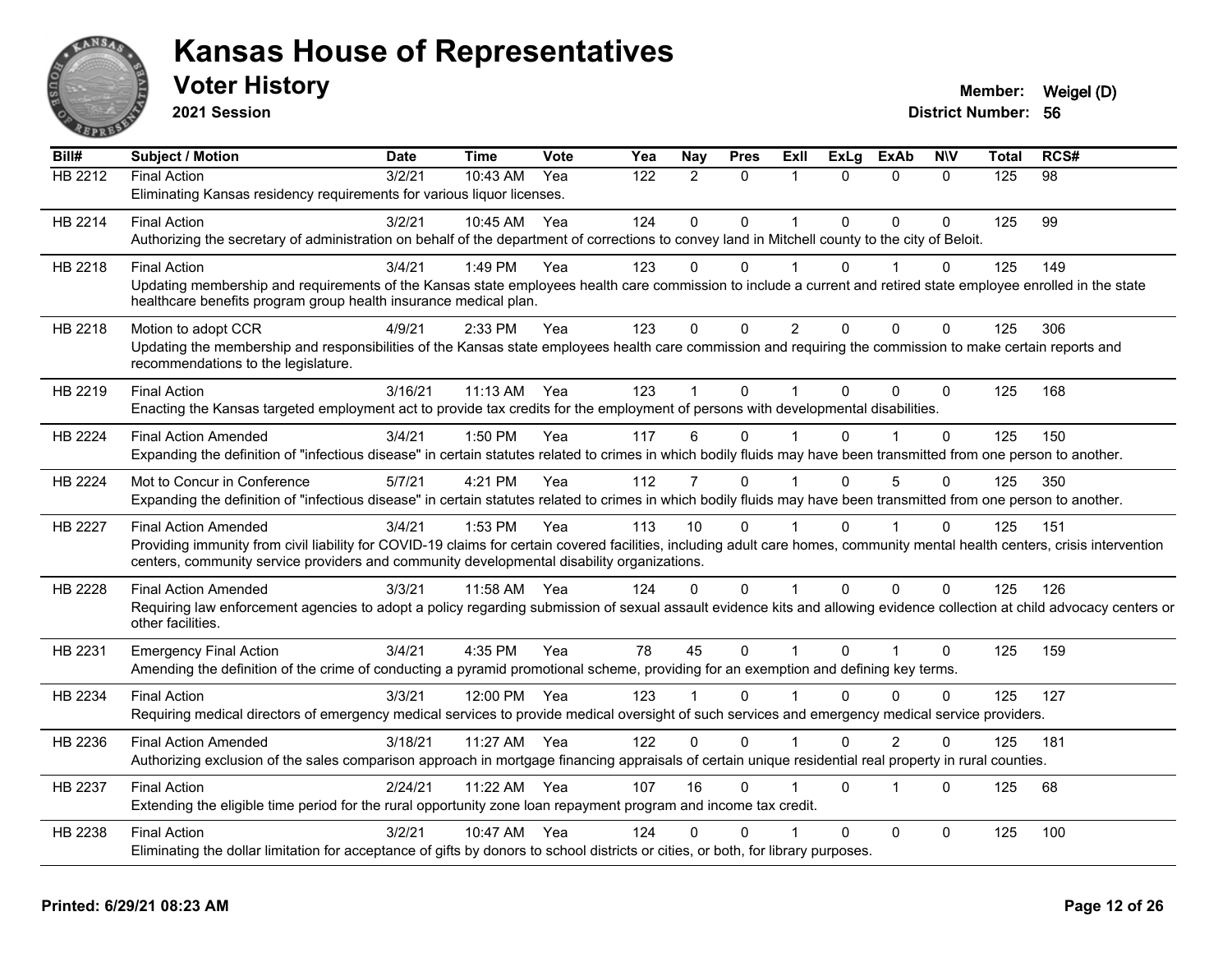

**2021 Session**

| Bill#          | Subject / Motion                                                                                                                                                                                                                                                                                                                                                                                         | <b>Date</b> | <b>Time</b>  | Vote | $\overline{Y}$ ea | Nay            | <b>Pres</b>  | Exll         | <b>ExLg</b>    | <b>ExAb</b>    | <b>NIV</b>   | <b>Total</b> | RCS# |
|----------------|----------------------------------------------------------------------------------------------------------------------------------------------------------------------------------------------------------------------------------------------------------------------------------------------------------------------------------------------------------------------------------------------------------|-------------|--------------|------|-------------------|----------------|--------------|--------------|----------------|----------------|--------------|--------------|------|
| HB 2239        | <b>Emergency Final Action Amended</b><br>Extending the Kansas corporate income tax net operating loss carryforward.                                                                                                                                                                                                                                                                                      | 3/4/21      | 4:33 PM      | Yea  | 123               | $\Omega$       | $\Omega$     | 1            | $\Omega$       |                | $\mathbf{0}$ | 125          | 158  |
| HB 2243        | <b>Final Action</b><br>Adjusting the frequency of the KPERS actuarial experience study.                                                                                                                                                                                                                                                                                                                  | 2/25/21     | 11:43 AM     | Yea  | 123               | $\mathbf{1}$   | $\mathbf{0}$ | $\mathbf 1$  | $\Omega$       | $\mathbf{0}$   | $\Omega$     | 125          | 78   |
| HB 2243        | Motion to adopt CCR<br>Adjusting the frequency of the KPERS actuarial experience study, providing a moratorium on KPERS death and long-term disability employer contributions, allowing the<br>extension of certain DROP periods and conforming certain KPERS provisions with the federal CARES act.                                                                                                     | 4/8/21      | 5:11 PM      | Yea  | 122               | 0              | 0            | 1            | $\mathbf 0$    | $\overline{2}$ | $\mathbf 0$  | 125          | 288  |
| HB 2244        | <b>Emergency Final Action Amended</b><br>Establishing requirements for the effective disposal of industrial hemp and requiring industrial hemp processors to register with the state fire marshal.                                                                                                                                                                                                       | 2/25/21     | 12:49 PM     | Yea  | 97                | 27             | $\mathbf{0}$ | $\mathbf{1}$ | $\Omega$       | $\mathbf 0$    | $\mathbf 0$  | 125          | 79   |
| HB 2244        | Motion to adopt CCR<br>Establishing requirements for the effective disposal of industrial hemp and requiring industrial hemp processors to register with the state fire marshal.                                                                                                                                                                                                                         | 4/8/21      | 9:32 PM      | Yea  | 101               | 22             | $\Omega$     |              | 0              |                | $\Omega$     | 125          | 295  |
| HB 2245        | <b>Final Action</b><br>Permitting the division of vehicles to collect emergency contact information for registration purposes and permitting law enforcement agencies to use such information in<br>the case of an emergency.                                                                                                                                                                            | 3/4/21      | 1:54 PM      | Yea  | 123               | $\Omega$       | $\Omega$     |              | <sup>0</sup>   |                | $\Omega$     | 125          | 152  |
| HB 2245        | Motion to Concur<br>Permitting the division of vehicles to collect emergency contact information for registration purposes and permitting law enforcement agencies to use such information in<br>the case of an emergency.                                                                                                                                                                               | 4/7/21      | 10:30 AM     | Yea  | 122               | $\mathbf{0}$   | $\mathbf 0$  | $\mathbf{1}$ | $\overline{0}$ | $\overline{2}$ | 0            | 125          | 267  |
| HB 2247        | <b>Final Action Amended</b><br>Designating a portion of K-67 highway as the COII Trenton J Brinkman memorial highway, designating bridges on U.S. highway 54 as the Max Zimmerman memorial<br>bridge and the Jack Taylor memorial bridge, designating a bridge on U.S. highway 77 as the PFC Loren H Larson bridge and designating a bridge on U.S. highway 166<br>as the Tyler A Juden memorial bridge. | 3/2/21      | 10:48 AM Yea |      | 124               | $\Omega$       | $\Omega$     | $\mathbf{1}$ | $\Omega$       | $\Omega$       | $\Omega$     | 125          | 101  |
| <b>HB 2247</b> | Motion to Concur<br>Designating a portion of K-67 highway as the COII Trenton J Brinkman memorial highway, designating bridges on U.S. highway 54 as the Max Zimmerman memorial<br>bridge and the Jack Taylor memorial bridge, designating a bridge on U.S. highway 77 as the PFC Loren H Larson bridge and designating a bridge on U.S. highway 166<br>as the Tyler A Juden memorial bridge.            | 4/7/21      | 10:23 AM Yea |      | 122               | $\Omega$       | $\Omega$     | $\mathbf{1}$ | $\Omega$       | 2              | $\Omega$     | 125          | 264  |
| HB 2248        | <b>Final Action</b><br>Increasing state financial assistance to local health departments under specified circumstances.                                                                                                                                                                                                                                                                                  | 3/17/21     | 11:19 AM Yea |      | 111               | 12             | $\Omega$     | $\mathbf 1$  | $\Omega$       | 1              | $\mathbf 0$  | 125          | 175  |
| HB 2252        | <b>Final Action Amended</b><br>Creating fulfillment house licenses to authorize storage and shipping services provided to winery special order shipping licensees.                                                                                                                                                                                                                                       | 3/2/21      | 10:50 AM     | Yea  | 122               | $\overline{2}$ | $\Omega$     | $\mathbf{1}$ | $\Omega$       | $\mathbf{0}$   | $\mathbf 0$  | 125          | 102  |
| HB 2254        | <b>Final Action Amended</b><br>Increasing the monetary cap on irrevocable prearranged funeral agreements to \$10,000.                                                                                                                                                                                                                                                                                    | 2/24/21     | 11:23 AM     | Yea  | 123               | $\Omega$       | 0            | $\mathbf 1$  | $\mathbf{0}$   | 1              | $\Omega$     | 125          | 69   |
| HB 2254        | Mot to Concur in Conference<br>Increasing the monetary cap on irrevocable prearranged funeral agreements to \$10,000.                                                                                                                                                                                                                                                                                    | 4/8/21      | 7:48 PM      | Yea  | 122               | $\mathbf 1$    | $\Omega$     | 1            | $\Omega$       | $\overline{1}$ | $\mathbf 0$  | 125          | 291  |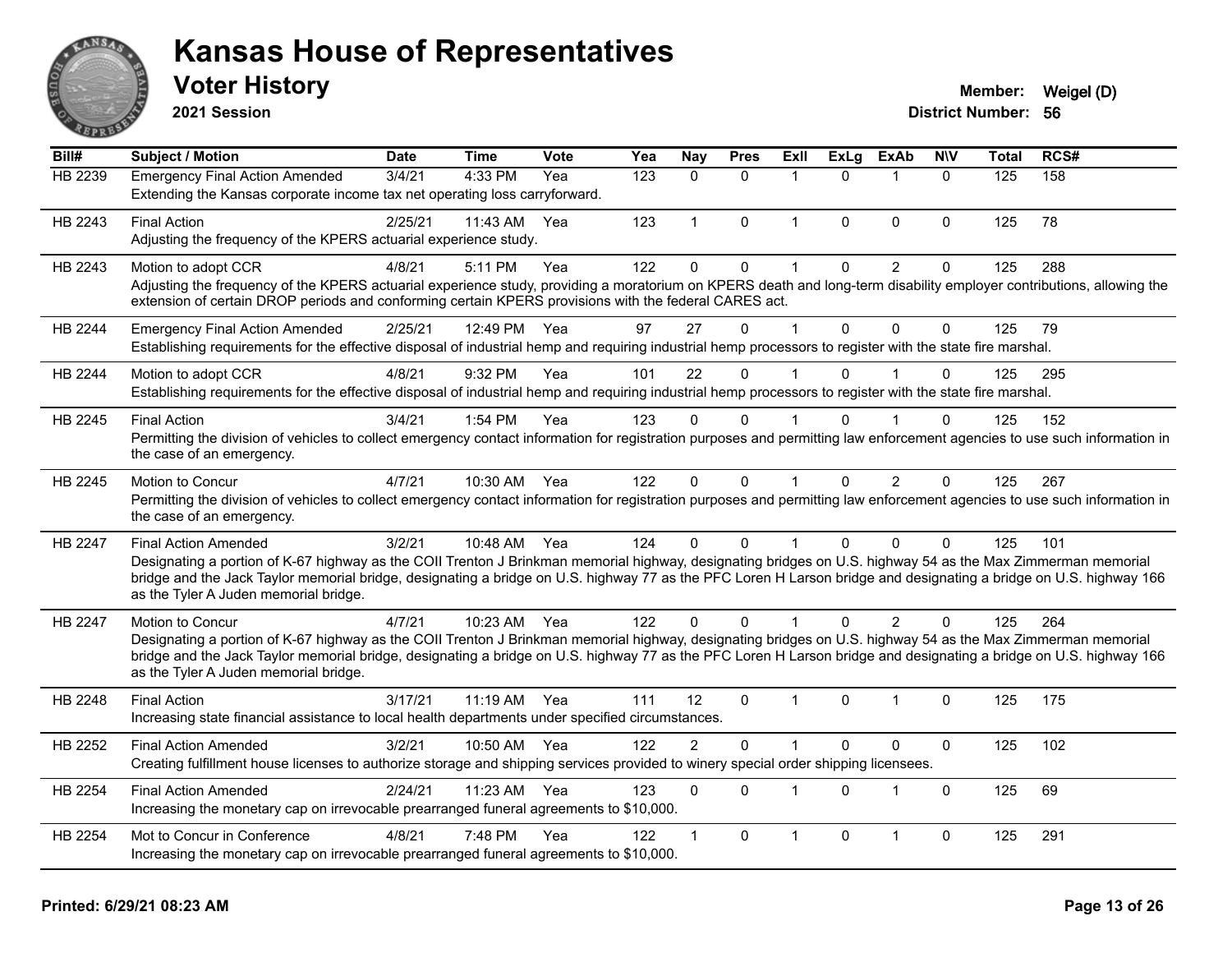

**2021 Session**

| Bill#          | <b>Subject / Motion</b>                                                                                                                                                   | <b>Date</b> | <b>Time</b> | Vote | Yea | <b>Nay</b>     | <b>Pres</b>  | ExII           | <b>ExLg</b>  | <b>ExAb</b>    | <b>NIV</b>   | <b>Total</b> | RCS# |
|----------------|---------------------------------------------------------------------------------------------------------------------------------------------------------------------------|-------------|-------------|------|-----|----------------|--------------|----------------|--------------|----------------|--------------|--------------|------|
| <b>HB 2259</b> | <b>Final Action Amended</b>                                                                                                                                               | 3/2/21      | 10:53 AM    | Yea  | 75  | 49             | $\Omega$     | $\mathbf{1}$   | $\Omega$     | $\mathbf{0}$   | $\Omega$     | 125          | 103  |
|                | Permitting the use of expedited partner therapy to treat a sexually transmitted disease.                                                                                  |             |             |      |     |                |              |                |              |                |              |              |      |
| HB 2262        | <b>Final Action Amended</b>                                                                                                                                               | 2/24/21     | 11:25 AM    | Yea  | 122 |                | $\Omega$     |                | $\Omega$     | 1              | $\mathbf{0}$ | 125          | 70   |
|                | Eliminating the requirement to provide a permit to cremate in certain circumstances and authorizing electronic permits to cremate.                                        |             |             |      |     |                |              |                |              |                |              |              |      |
| HB 2264        | <b>Final Action</b>                                                                                                                                                       | 3/2/21      | 10:56 AM    | Yea  | 95  | 29             | $\Omega$     |                | $\Omega$     | $\Omega$       | $\mathbf{0}$ | 125          | 104  |
|                | Permitting student athletes at postsecondary educational institutions to receive compensation for the use of their name, image, likeness rights or athletic reputation.   |             |             |      |     |                |              |                |              |                |              |              |      |
| HB 2270        | <b>Final Action</b>                                                                                                                                                       | 3/2/21      | 10:58 AM    | Yea  | 123 |                | 0            |                | $\Omega$     | $\Omega$       | $\Omega$     | 125          | 105  |
|                | Modifying the distribution of the levy on fire insurance business premiums to the state fire marshal fee fund, the emergency medical services operating fund and the fire |             |             |      |     |                |              |                |              |                |              |              |      |
|                | service training program fund.                                                                                                                                            |             |             |      |     |                |              |                |              |                |              |              |      |
| HB 2275        | <b>Final Action</b>                                                                                                                                                       | 3/2/21      | 10:27 AM    | Yea  | 124 | $\Omega$       | $\Omega$     | $\mathbf{1}$   | $\Omega$     | $\Omega$       | $\mathbf{0}$ | 125          | 89   |
|                | Requiring the department of corrections to develop guidance to be used by parole officers when responding to violations of parole and postrelease supervision and that    |             |             |      |     |                |              |                |              |                |              |              |      |
|                | incentivize compliant behavior.                                                                                                                                           |             |             |      |     |                |              |                |              |                |              |              |      |
| HB 2277        | <b>Emergency Final Action Amended</b>                                                                                                                                     | 2/25/21     | 12:51 PM    | Yea  | 116 | 8              | $\Omega$     | $\mathbf 1$    | $\mathbf{0}$ | $\mathbf 0$    | $\Omega$     | 125          | 80   |
|                | Clarifying the definition of possession in the Kansas criminal code.                                                                                                      |             |             |      |     |                |              |                |              |                |              |              |      |
| HB 2279        | <b>Final Action Amended</b>                                                                                                                                               | 3/3/21      | 12:02 PM    | Yea  | 122 | $\overline{2}$ | 0            | $\mathbf{1}$   | $\Omega$     | $\mathbf{0}$   | $\Omega$     | 125          | 128  |
|                | Enacting the physical therapy licensure compact and authorizing criminal history record checks.                                                                           |             |             |      |     |                |              |                |              |                |              |              |      |
| HB 2280        | <b>Final Action Amended</b>                                                                                                                                               | 3/3/21      | 12:03 PM    | Yea  | 116 | 8              | 0            | $\mathbf{1}$   | $\pmb{0}$    | $\mathbf 0$    | $\pmb{0}$    | 125          | 129  |
|                | Updating statutes relating to the powers, duties and functions of the state board of pharmacy.                                                                            |             |             |      |     |                |              |                |              |                |              |              |      |
| HB 2287        | <b>Final Action</b>                                                                                                                                                       | 3/16/21     | 11:15 AM    | Yea  | 115 | 9              | 0            | $\mathbf{1}$   | $\Omega$     | $\Omega$       | $\Omega$     | 125          | 169  |
|                | Establishing the Kansas promise scholarship act to provide scholarships to students who attend postsecondary educational programs that correspond to high-need            |             |             |      |     |                |              |                |              |                |              |              |      |
|                | career fields.                                                                                                                                                            |             |             |      |     |                |              |                |              |                |              |              |      |
| HB 2292        | <b>Final Action</b>                                                                                                                                                       | 3/2/21      | 10:28 AM    | Yea  | 124 | $\Omega$       | $\mathbf{0}$ | $\mathbf{1}$   | $\Omega$     | $\Omega$       | $\mathbf{0}$ | 125          | 90   |
|                | Creating exemptions in the open records act for cyber security assessments, plans and vulnerabilities.                                                                    |             |             |      |     |                |              |                |              |                |              |              |      |
| HB 2295        | <b>Final Action</b>                                                                                                                                                       | 3/4/21      | 1:56 PM     | Yea  | 122 |                | $\Omega$     | $\overline{1}$ | $\mathbf{0}$ | $\overline{1}$ | $\mathbf 0$  | 125          | 153  |
|                | Exempting municipal motor grader vehicle operators from Kansas uniform commercial drivers' license act requirements.                                                      |             |             |      |     |                |              |                |              |                |              |              |      |
| HB 2297        | <b>Final Action</b>                                                                                                                                                       | 3/2/21      | 10:59 AM    | Yea  | 124 | $\Omega$       | $\Omega$     | $\mathbf{1}$   | $\Omega$     | $\Omega$       | $\Omega$     | 125          | 106  |
|                | Concerning requirements of publication of certain documents by the secretary of state; relating to session laws, the Kansas register, proposed amendments to the          |             |             |      |     |                |              |                |              |                |              |              |      |
|                | constitution of the state of Kansas, and Kansas administrative rules and regulations and guidance documents.                                                              |             |             |      |     |                |              |                |              |                |              |              |      |
| HB 2298        | <b>Final Action</b>                                                                                                                                                       | 3/2/21      | 11:01 AM    | Yea  | 120 |                | $\Omega$     |                | $\Omega$     | $\Omega$       | $\mathbf{0}$ | 125          | 107  |
|                | Changing requirements for service of process on nonresident drivers and clarifying service of process on certain business entities.                                       |             |             |      |     |                |              |                |              |                |              |              |      |
| HB 2313        | <b>Final Action</b>                                                                                                                                                       | 3/4/21      | 1:32 PM     | Yea  | 123 | 0              | $\mathbf{0}$ |                | U            |                | $\mathbf{0}$ | 125          | 142  |
|                | Allowing Kansas national guard and reservist members who are in good standing to receive a property tax exemption for up to two motor vehicles.                           |             |             |      |     |                |              |                |              |                |              |              |      |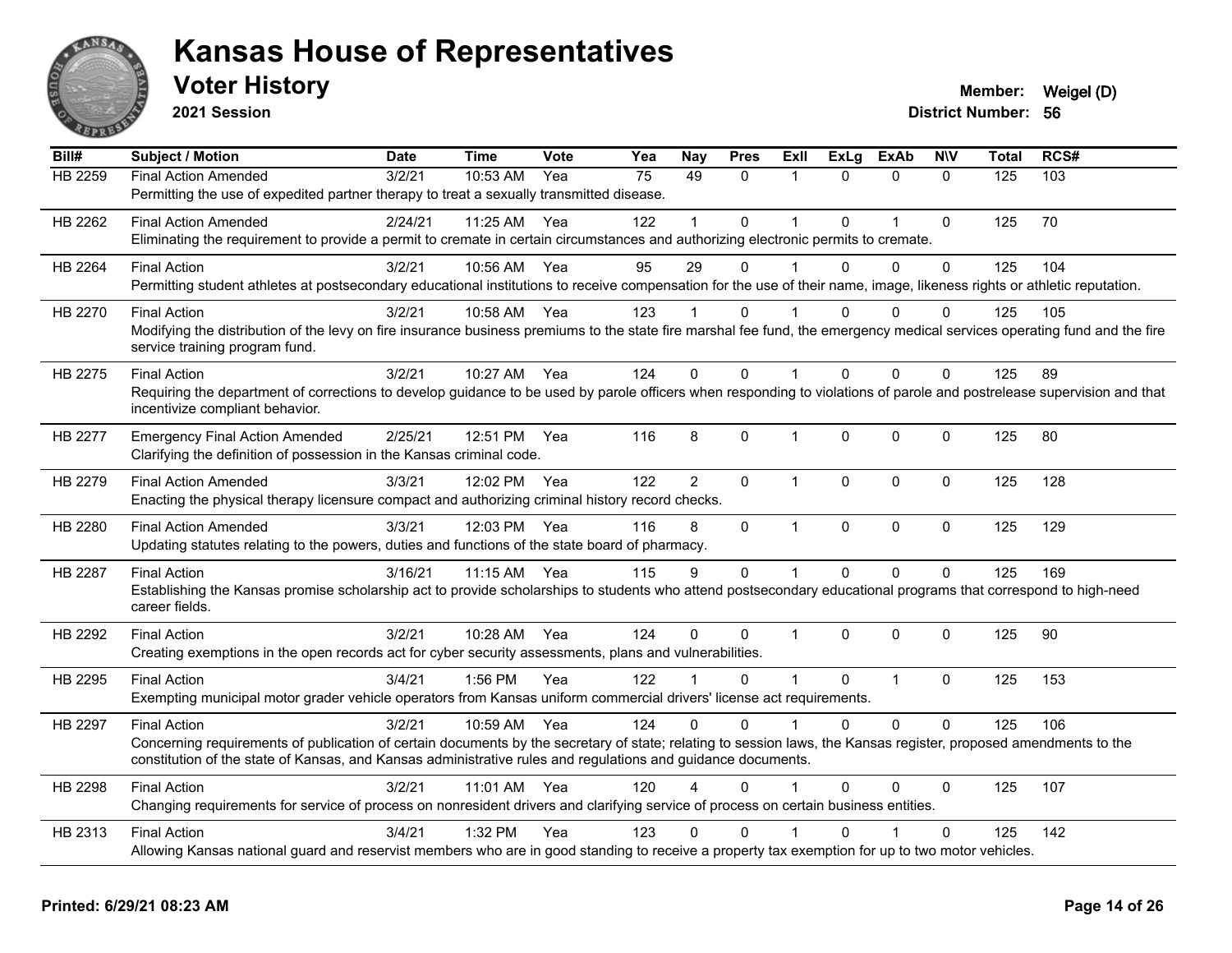

**2021 Session**

| Bill#   | Subject / Motion                                                                                                                                                                                                                                                                                                                                                                                                                                                                                                                                                                                                                                                                                                          | <b>Date</b> | Time       | Vote | Yea | <b>Nay</b>     | <b>Pres</b>          | ExII         | ExLg         | <b>ExAb</b>  | <b>NIV</b>  | Total | RCS# |
|---------|---------------------------------------------------------------------------------------------------------------------------------------------------------------------------------------------------------------------------------------------------------------------------------------------------------------------------------------------------------------------------------------------------------------------------------------------------------------------------------------------------------------------------------------------------------------------------------------------------------------------------------------------------------------------------------------------------------------------------|-------------|------------|------|-----|----------------|----------------------|--------------|--------------|--------------|-------------|-------|------|
| HB 2313 | Motion to adopt CCR                                                                                                                                                                                                                                                                                                                                                                                                                                                                                                                                                                                                                                                                                                       | 5/7/21      | 11:59 PM   | Yea  | 108 | 3              | $\Omega$             |              | <sup>n</sup> | 13           | $\Omega$    | 125   | 355  |
|         | Senate Substitute for HB 2313 by Committee on Assessment and Taxation - Providing for reimbursement of property taxes for certain business shutdowns or<br>restrictions, allowing Kansas national guard and reservist members who are in good standing to receive a property tax exemption for up to two motor vehicles,<br>authorizing continuation of the statewide levy for schools and the exemption of a portion of residential property from such levy, authorizing appointment by the governor<br>of a member pro tempore when a vacancy on the state board of tax appeals exists and directing post audit study of the impact of non-profit and governmental entities<br>competing against for-profit businesses. |             |            |      |     |                |                      |              |              |              |             |       |      |
| HB 2315 | <b>Emergency Final Action</b><br>Providing a tax credit for contributions to technical colleges.                                                                                                                                                                                                                                                                                                                                                                                                                                                                                                                                                                                                                          | 3/4/21      | 4:41 PM    | Yea  | 119 | 4              | $\Omega$             | $\mathbf{1}$ | $\Omega$     | $\mathbf{1}$ | $\mathbf 0$ | 125   | 164  |
| HB 2316 | <b>Final Action</b><br>Eliminating the prohibition of a surcharge when purchases are made with a credit or debit card.                                                                                                                                                                                                                                                                                                                                                                                                                                                                                                                                                                                                    | 3/30/21     | 10:34 AM   | Nay  | 90  | 34             | 0                    | $\mathbf{1}$ | $\Omega$     | 0            | 0           | 125   | 234  |
| HB 2321 | <b>Final Action Amended</b><br>Requiring electric public utilities to notify cities prior to construction of urban electric transmission lines.                                                                                                                                                                                                                                                                                                                                                                                                                                                                                                                                                                           | 3/2/21      | 11:03 AM   | Yea  | 122 | $\overline{2}$ | 0                    | $\mathbf{1}$ | $\mathbf 0$  | 0            | $\mathbf 0$ | 125   | 108  |
| HB 2329 | <b>Final Action Amended</b><br>Updating the entities who are subject to the pipeline safety program of the state corporation commission.                                                                                                                                                                                                                                                                                                                                                                                                                                                                                                                                                                                  | 3/24/21     | $11:14$ AM | Yea  | 121 |                | 0                    | $\mathbf{1}$ | $\Omega$     | 2            | $\mathbf 0$ | 125   | 200  |
| HB 2332 | <b>Final Action Amended</b><br>Requiring identification of the sender on third party solicitations to registered voters to file an application for an advance voting ballot.                                                                                                                                                                                                                                                                                                                                                                                                                                                                                                                                              | 3/3/21      | 12:05 PM   | Nay  | 86  | 38             | $\Omega$             | $\mathbf{1}$ | $\mathbf{0}$ | $\Omega$     | $\Omega$    | 125   | 130  |
| HB 2332 | Motion to adopt CCR<br>Prohibiting the modification of election laws other than by legislative process, requiring county election officials to maintain residential and mailing addresses for<br>registered voters, requiring identification of the sender on third party solicitations to registered voters to file an application for an advance voting ballot and prohibiting<br>such solicitations by nonresidents of this state, expanding the crime of election tampering and providing for the appointment of elected officials when vacancy is due to<br>military service.                                                                                                                                        | 4/8/21      | 10:21 PM   | Nay  | 83  | 38             | 0                    | $\mathbf 1$  | $\Omega$     | 3            | $\Omega$    | 125   | 297  |
| HB 2332 | Consideration of Veto<br>Prohibiting the modification of election laws other than by legislative process, requiring county election officials to maintain residential and mailing addresses for<br>registered voters, requiring identification of the sender on third party solicitations to registered voters to file an application for an advance voting ballot and prohibiting<br>such solicitations by nonresidents of this state, expanding the crime of election tampering and providing for the appointment of elected officials when vacancy is due to<br>military service.                                                                                                                                      | 5/3/21      | 11:45 AM   | Nay  | 86  | 37             | 0                    | $\Omega$     | 0            |              | 1           | 125   | 318  |
| HB 2339 | <b>Final Action Amended</b><br>Expanding the crime of election tampering to include changing or altering votes cast, manipulating computer hardware or software or vote tabulation methods or<br>producing false vote totals.                                                                                                                                                                                                                                                                                                                                                                                                                                                                                             | 3/17/21     | 11:21 AM   | Yea  | 122 | $\mathbf 1$    | $\Omega$             | 1            | $\Omega$     |              | $\Omega$    | 125   | 176  |
| HB 2361 | <b>Final Action</b><br>Authorizing the supreme court to adopt rules establishing specialty courts, creating the specialty court funding advisory committee and the specialty court resources<br>fund.                                                                                                                                                                                                                                                                                                                                                                                                                                                                                                                     | 3/3/21      | 12:07 PM   | Yea  | 122 |                | $\blacktriangleleft$ | $\mathbf{1}$ | $\Omega$     | $\Omega$     | $\Omega$    | 125   | 131  |
| HB 2362 | <b>Final Action</b><br>Modifying the elements of and making changes to the criminal penalties of abuse of a child.                                                                                                                                                                                                                                                                                                                                                                                                                                                                                                                                                                                                        | 3/3/21      | 12:08 PM   | Yea  | 124 | 0              | 0                    | 1            | $\Omega$     | 0            | 0           | 125   | 132  |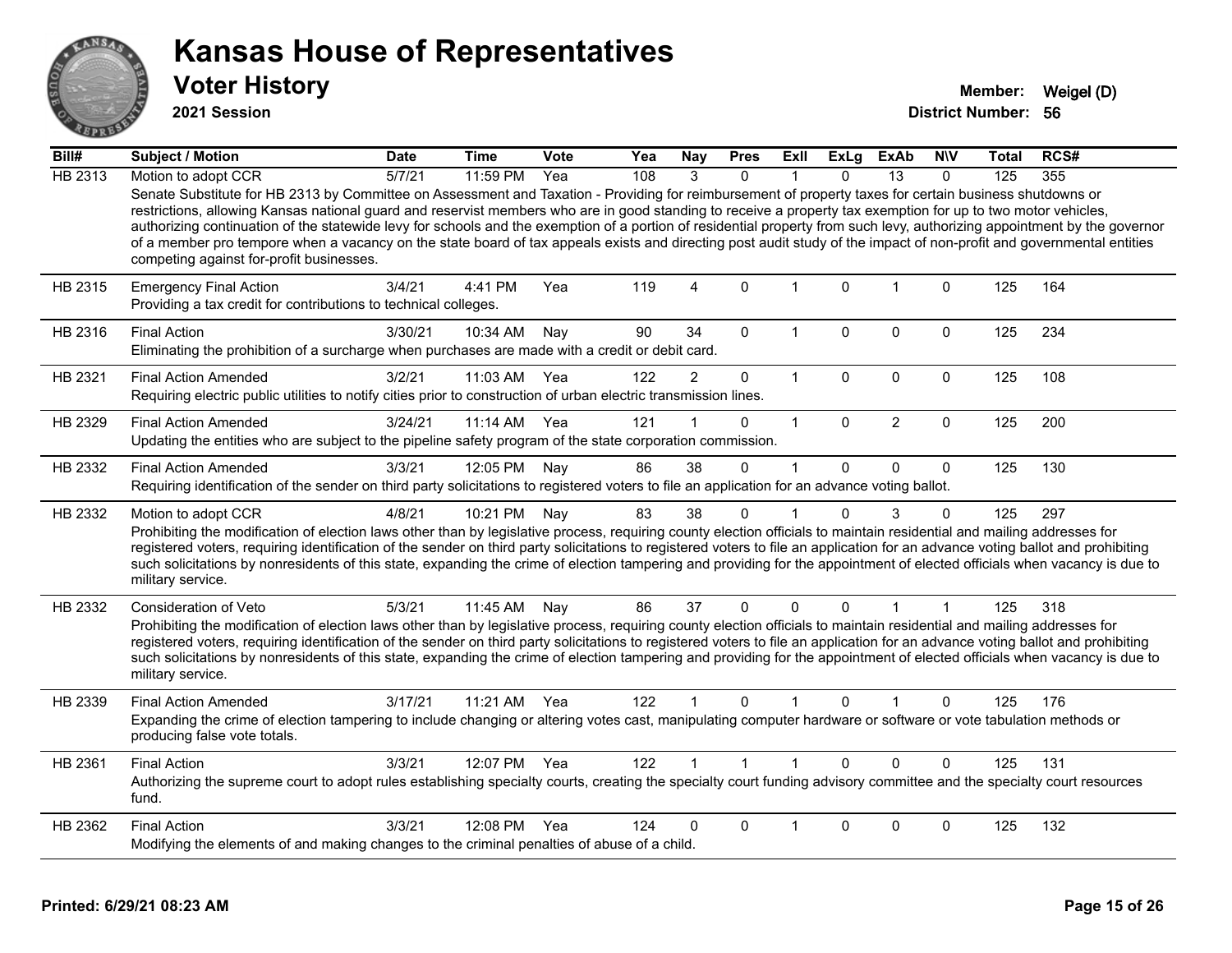

**2021 Session**

| Bill#   | <b>Subject / Motion</b>                                                                                                                                                                                                                                                                                                                                                                                                                                                                                                                                                                                             | <b>Date</b> | <b>Time</b>  | <b>Vote</b> | Yea | Nay           | <b>Pres</b>  | ExIl           | <b>ExLg</b>  | <b>ExAb</b>  | <b>NIV</b>  | <b>Total</b> | RCS# |
|---------|---------------------------------------------------------------------------------------------------------------------------------------------------------------------------------------------------------------------------------------------------------------------------------------------------------------------------------------------------------------------------------------------------------------------------------------------------------------------------------------------------------------------------------------------------------------------------------------------------------------------|-------------|--------------|-------------|-----|---------------|--------------|----------------|--------------|--------------|-------------|--------------|------|
| HB 2363 | <b>Final Action Amended</b><br>Increasing the maximum rate paid to appointed counsel.                                                                                                                                                                                                                                                                                                                                                                                                                                                                                                                               | 3/30/21     | 10:36 AM     | Yea         | 116 | 8             | $\mathbf{0}$ | $\mathbf{1}$   | $\Omega$     | $\mathbf{0}$ | $\Omega$    | 125          | 235  |
| HB 2366 | <b>Emergency Final Action</b><br>Requiring prosecutors to disclose their intent to introduce testimony from a jailhouse witness and to forward information to the Kansas bureau of investigation.                                                                                                                                                                                                                                                                                                                                                                                                                   | 4/8/21      | 11:33 AM     | Yea         | 123 | $\mathbf 0$   | $\mathbf 0$  | $\mathbf{1}$   | $\mathbf{0}$ | $\mathbf{1}$ | $\Omega$    | 125          | 279  |
| HB 2367 | <b>Final Action</b><br>Authorizing the state corporation commission to regulate certain transmission line wire stringing activities.                                                                                                                                                                                                                                                                                                                                                                                                                                                                                | 3/2/21      | 11:04 AM Yea |             | 124 | 0             | $\Omega$     |                | $\Omega$     | $\Omega$     | $\Omega$    | 125          | 109  |
| HB 2374 | <b>Final Action</b><br>Authorizing the Kansas sentencing commission to change risk assessment cut-off levels for participation in the certified drug abuse treatment program.                                                                                                                                                                                                                                                                                                                                                                                                                                       | 3/2/21      | 11:06 AM     | Yea         | 124 | 0             | $\mathbf{0}$ |                | $\mathbf{0}$ | $\mathbf 0$  | $\mathbf 0$ | 125          | 110  |
| HB 2377 | <b>Final Action Amended</b><br>Revising the laws concerning driving under the influence, including authorizing reinstatement of a driver's license for certain persons with an ignition interlock device<br>restriction, requiring persons with an ignition interlock device restriction to complete the ignition interlock device program before driving privileges are fully reinstated,<br>providing for reduced ignition interlock device program costs for certain persons and modifying the criminal penalties for driving a commercial motor vehicle under the<br>influence and driving under the influence. | 3/3/21      | 12:10 PM     | Yea         | 101 | 23            | $\Omega$     |                | $\Omega$     | $\Omega$     | $\Omega$    | 125          | 133  |
| HB 2379 | <b>Final Action Amended</b><br>Enacting the peer-to-peer vehicle sharing act to provide insurance, liability, recordkeeping and consumer protection requirements for peer-to-peer vehicle sharing.                                                                                                                                                                                                                                                                                                                                                                                                                  | 3/4/21      | $1:58$ PM    | Yea         | 123 | $\mathbf 0$   | $\Omega$     | 1              | $\Omega$     |              | $\Omega$    | 125          | 154  |
| HB 2380 | <b>Final Action Amended</b><br>Amending healthcare stabilization fund minimum professional liability insurance coverage requirements and the membership of the board of governors of such fund.                                                                                                                                                                                                                                                                                                                                                                                                                     | 3/30/21     | 10:37 AM     | Yea         | 104 | 20            | $\Omega$     |                | $\Omega$     | $\Omega$     | 0           | 125          | 236  |
| HB 2387 | <b>Final Action Amended</b><br>Revising laws relating to operating an aircraft under the influence, including prescribing criminal and administrative penalties and providing for testing of blood, breath,<br>urine or other bodily substances, and preliminary screening tests of breath or oral fluid.                                                                                                                                                                                                                                                                                                           | 3/2/21      | 11:08 AM     | Yea         | 101 | 23            | $\Omega$     |                | $\Omega$     | $\Omega$     | $\Omega$    | 125          | 111  |
| HB 2390 | <b>Final Action</b><br>Making permanent certain exceptions to the disclosure of public records under the open records act.                                                                                                                                                                                                                                                                                                                                                                                                                                                                                          | 3/2/21      | 10:30 AM     | Yea         | 124 | $\Omega$      | $\mathbf 0$  | 1              | $\mathbf{0}$ | $\mathbf 0$  | $\mathbf 0$ | 125          | 91   |
| HB 2390 | Motion to adopt CCR<br>Making permanent certain exceptions to the disclosure of public records under the open records act, creating exemptions in the open records act for cyber security<br>assessments, plans and vulnerabilities, prohibiting the filing of certain liens or claims against real or personal property and providing for criminal penalties and<br>authorizing local correctional or detention officers and administrative hearing officers to have identifying information restricted from public access on public websites that<br>identify home addresses or home ownership.                   | 4/9/21      | $10:20$ AM   | Yea         | 121 | $\mathcal{P}$ | $\Omega$     | $\mathfrak{p}$ | $\Omega$     | $\Omega$     | $\Omega$    | 125          | 300  |
| HB 2391 | <b>Final Action Amended</b><br>Changing the secretary of state's business filings provisions including instituting biennial business report filings and making other changes to business filing provisions,<br>information requirements and fees, removing exemptions from the open records act for tax records no longer kept by the secretary of state, permitting the public<br>recording of UCC filings with improperly included social security numbers and repealing certain obsolete statutes including blanket music license filing provisions.                                                             | 3/2/21      | 11:10 AM     | Yea         | 121 | 3             | $\Omega$     |                | $\Omega$     | $\Omega$     | 0           | 125          | 112  |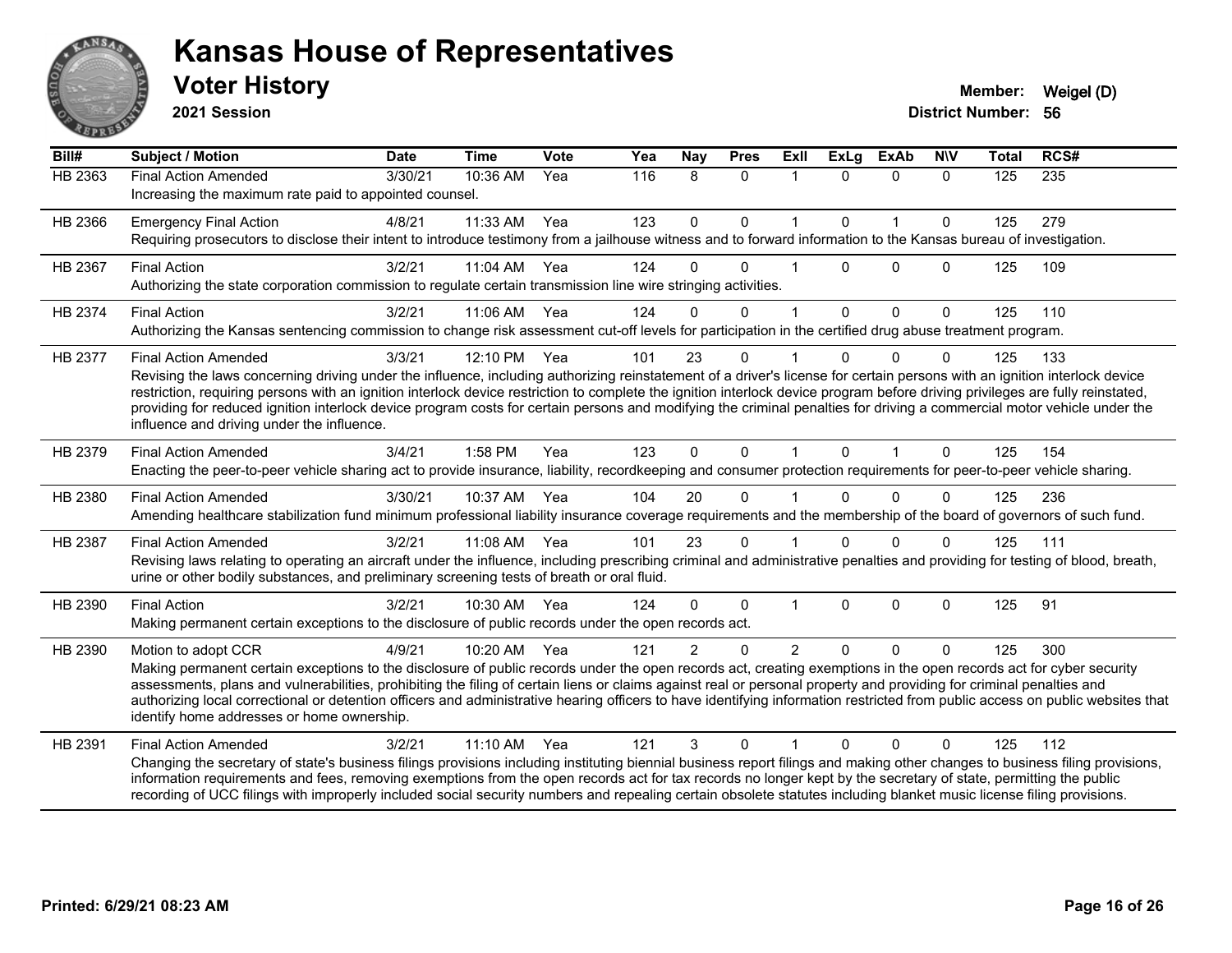|         | <b>Voter History</b><br>2021 Session                                                                                                                                                                                                                                                                                                                                                                                                                                                        |             |                |             |     |              |              |                |              |             |              | Member:<br><b>District Number: 56</b> | Weigel (D) |
|---------|---------------------------------------------------------------------------------------------------------------------------------------------------------------------------------------------------------------------------------------------------------------------------------------------------------------------------------------------------------------------------------------------------------------------------------------------------------------------------------------------|-------------|----------------|-------------|-----|--------------|--------------|----------------|--------------|-------------|--------------|---------------------------------------|------------|
| Bill#   | <b>Subject / Motion</b>                                                                                                                                                                                                                                                                                                                                                                                                                                                                     | <b>Date</b> | <b>Time</b>    | <b>Vote</b> | Yea | <b>Nay</b>   | <b>Pres</b>  | Exll           | <b>ExLg</b>  | <b>ExAb</b> | <b>NIV</b>   | Total                                 | RCS#       |
| HB 2391 | Mot to Concur in Conference<br>Changing the secretary of state's business filings provisions, including instituting biennial business report filings, authorizing the secretary of state to contract with private<br>entities for printing and binding services, changing publication and price requirements for publications of the secretary of state and repealing certain obsolete statutes<br>including blanket music license filing provisions.                                       | 4/8/21      | 7:51 PM        | Yea         | 123 | $\mathbf{0}$ | $\mathbf{0}$ | $\mathbf{1}$   | $\mathbf{0}$ | 1           | $\mathbf{0}$ | 125                                   | 292        |
| HB 2397 | EFA Sub Bill Amended<br>Appropriations for FY 2021, FY 2022, FY 2023 and FY 2024 for various state agencies.                                                                                                                                                                                                                                                                                                                                                                                | 3/30/21     | 8:00 PM        | Nay         | 71  | 52           | $\Omega$     | 1              | $\mathbf{0}$ | 1           | $\Omega$     | 125                                   | 257        |
| HB 2397 | <b>Motion to Concur</b><br>Senate Substitute for Substitute for HB 2397 by Committee on Ways and Means - Reconciling conflicting amendments to certain statutes.                                                                                                                                                                                                                                                                                                                            | 5/7/21      | 11:57 AM       | Yea         | 116 | 3            | $\mathbf{1}$ | $\mathbf{1}$   | $\Omega$     | 3           | 1            | 125                                   | 348        |
| HB 2401 | <b>Final Action Amended</b><br>Authorizing the secretary of corrections to enter agreements for public-private partnerships for projects for new or renovated buildings at correctional institutions for<br>education, skills-building and spiritual needs programs; establishing a nonprofit corporation to receive gifts, donations, grants and other moneys and engage in<br>fundraising projects for funding such projects for education, skills-building and spiritual needs programs. | 3/23/21     | $11:13$ AM Yea |             | 123 | 0            |              | 2              | 0            |             | 0            | 125                                   | 189        |
| HB 2401 | <b>Motion to Concur</b><br>Authorizing the secretary of corrections to enter agreements for public-private partnerships for projects for new or renovated buildings at correctional institutions for<br>education, skills-building and spiritual needs programs; establishing a nonprofit corporation to receive gifts, donations, grants and other moneys and engage in<br>fundraising projects for funding such projects for education, skills-building and spiritual needs programs.     | 4/8/21      | 5:04 PM        | Yea         | 120 | 2            | U            |                | $\Omega$     | 2           | $\Omega$     | 125                                   | 286        |
| HB 2405 | <b>Emergency Final Action Amended</b><br>Authorizing the issuance of \$1,000,000,000 of pension obligation bonds to finance a portion of the unfunded actuarial liability of KPERS.                                                                                                                                                                                                                                                                                                         | 3/4/21      | 4:38 PM        | Yea         | 117 | 6            | $\Omega$     |                | 0            |             | 0            | 125                                   | 161        |
| HB 2405 | Motion to adopt CCR<br>Authorizing the issuance of \$500,000,000 of pension obligation bonds to finance a portion of the unfunded actuarial liability of KPERS.                                                                                                                                                                                                                                                                                                                             | 4/9/21      | 5:48 PM        | Yea         | 112 | 10           | 0            | $\overline{2}$ | 0            | 0           | 1            | 125                                   | 313        |
| HB 2406 | <b>Final Action Amended</b><br>Sunday start time for the sale of alcoholic liquor and cereal malt beverage in retail stores changed from 12 noon to 10 a.m.                                                                                                                                                                                                                                                                                                                                 | 3/24/21     | 11:17 AM       | Nay         | 80  | 42           | $\Omega$     | 1              | $\Omega$     | 2           | 0            | 125                                   | 201        |
| HB 2408 | <b>Final Action Amended</b><br>Authorizing the state historical society to convey certain real property to the lowa Tribe of Kansas and Nebraska.                                                                                                                                                                                                                                                                                                                                           | 3/30/21     | 10:38 AM Yea   |             | 124 | $\Omega$     | 0            |                | $\mathbf{0}$ | $\Omega$    | $\Omega$     | 125                                   | 237        |
| HB 2412 | <b>Final Action Amended</b><br>Enacting the Kansas fights addiction act to establish a grant program for the purpose of preventing, reducing, treating and mitigating the effects of substance abuse and<br>addiction.                                                                                                                                                                                                                                                                      | 3/30/21     | 10:40 AM       | Nay         | 81  | 43           | 0            |                | $\Omega$     | $\Omega$    | 0            | 125                                   | 238        |
| HB 2416 | <b>Final Action Amended</b><br>Modifying the procedure for declaring and extending a state of disaster emergency, limiting powers granted to the governor during a state of disaster emergency,<br>authorizing the legislative coordinating council and the legislature to take certain action related to a state of disaster emergency and prohibiting the governor or the state<br>board of education from closing private schools during a state of disaster emergency.                  | 3/4/21      | 2:05 PM        | Nay         | 81  | 40           | 2            |                | 0            |             | 0            | 125                                   | 155        |
| HB 2417 | <b>Final Action</b><br>Allowing clubs and drinking establishments to sell beer and cereal malt beverage for consumption off the licensed premises.                                                                                                                                                                                                                                                                                                                                          | 3/30/21     | 10:41 AM       | Nay         | 106 | 18           | 0            | $\mathbf{1}$   | 0            | 0           | 0            | 125                                   | 239        |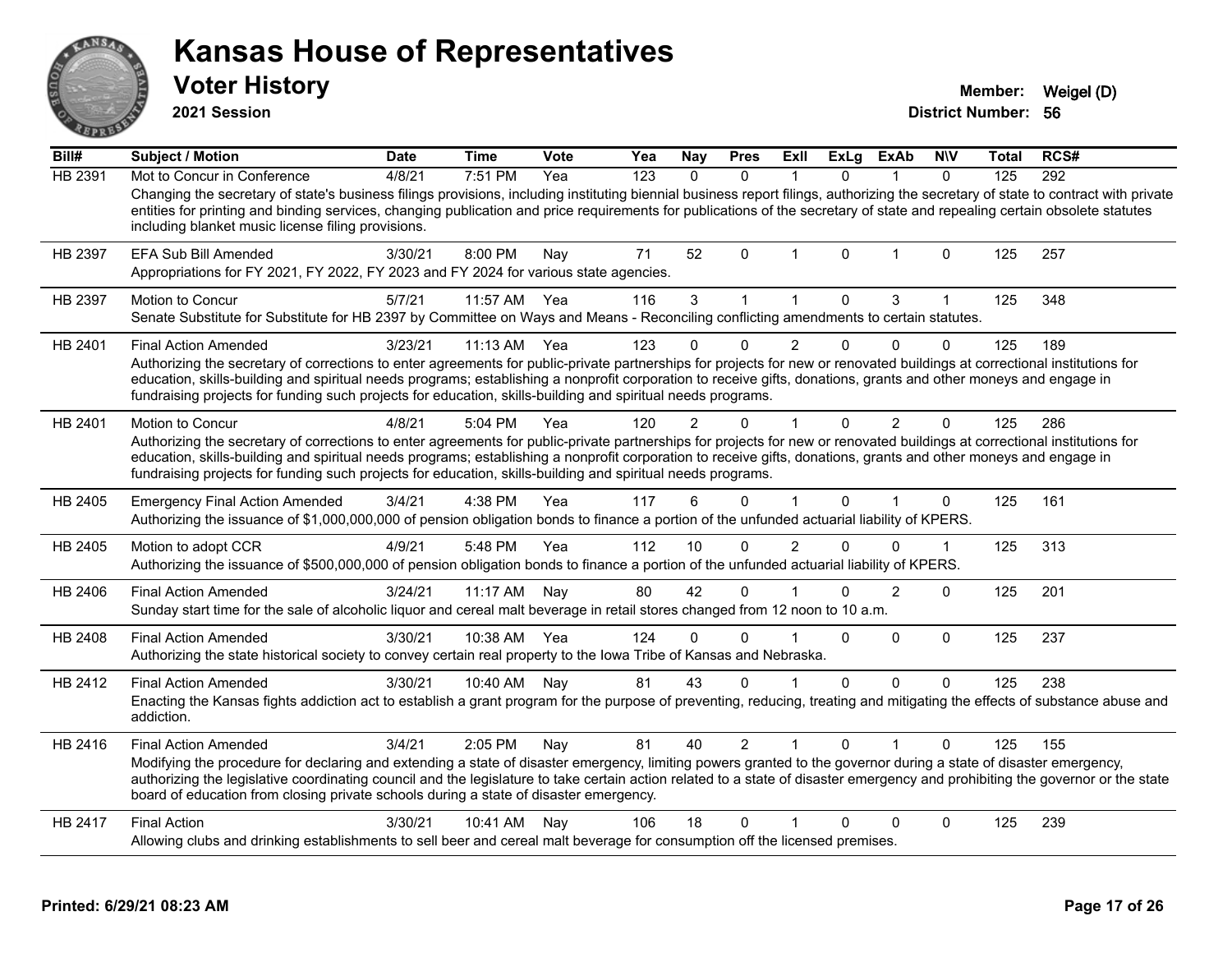

**2021 Session**

| Bill#           | Subject / Motion                                                                                                                                                                                                                                                                                                          | <b>Date</b> | Time      | <b>Vote</b> | Yea | <b>Nay</b> | <b>Pres</b>    | ExII           | ExLg         | ExAb           | <b>NIV</b>   | Total | RCS#           |
|-----------------|---------------------------------------------------------------------------------------------------------------------------------------------------------------------------------------------------------------------------------------------------------------------------------------------------------------------------|-------------|-----------|-------------|-----|------------|----------------|----------------|--------------|----------------|--------------|-------|----------------|
| HB 2448         | <b>Emergency Final Action</b>                                                                                                                                                                                                                                                                                             | 3/30/21     | 7:57 PM   | Yea         | 119 | 4          | $\Omega$       | $\overline{1}$ | $\Omega$     |                | $\Omega$     | 125   | 256            |
|                 | Permitting the secretary for children and families to license certain family foster homes where a former foster care youth with juvenile adjudications resides.                                                                                                                                                           |             |           |             |     |            |                |                |              |                |              |       |                |
| <b>HCR 5001</b> | <b>Emergency Final Action Amended</b>                                                                                                                                                                                                                                                                                     | 1/21/21     | 12:56 PM  | ExAb        | 117 | 5          | 0              | 0              | $\Omega$     | 3              | $\Omega$     | 125   | $\sqrt{5}$     |
|                 | Adopting joint rules for the House of Representatives and Senate for the 2021-2022 biennium.                                                                                                                                                                                                                              |             |           |             |     |            |                |                |              |                |              |       |                |
| <b>HCR 5003</b> | <b>EFA Amend and Debate</b>                                                                                                                                                                                                                                                                                               | 1/22/21     | 11:30 AM  | ExAb        | 86  | 38         | 0              | 0              | $\Omega$     |                | $\mathbf{0}$ | 125   | 10             |
|                 | Amending the bill of rights of the constitution of the state of Kansas to reserve to the people the right to regulate abortion through their elected state representatives and<br>senators.                                                                                                                               |             |           |             |     |            |                |                |              |                |              |       |                |
| <b>HCR 5013</b> | <b>Final Action</b>                                                                                                                                                                                                                                                                                                       | 3/18/21     | 11:29 AM  | Nay         | 84  | 38         | $\mathbf 0$    | $\mathbf{1}$   | $\mathbf{0}$ | $\overline{2}$ | $\mathbf 0$  | 125   | 182            |
|                 | Urging congress to propose the "keep nine" amendment to the United States constitution to prohibit expanding the number of justices on the United States supreme<br>court.                                                                                                                                                |             |           |             |     |            |                |                |              |                |              |       |                |
| <b>HCR 5015</b> | <b>Final Action Amended</b>                                                                                                                                                                                                                                                                                               | 3/24/21     | 11:25 AM  | Nay         | 84  | 38         | 0              | $\mathbf{1}$   | 0            | $\overline{2}$ | $\Omega$     | 125   | 202            |
|                 | Urging the United States Congress to reject the For the People Act of 2021.                                                                                                                                                                                                                                               |             |           |             |     |            |                |                |              |                |              |       |                |
| HR 6004         | <b>Emergency Final Action Amended</b>                                                                                                                                                                                                                                                                                     | 1/21/21     | 12:54 PM  | ExAb        | 110 | 12         | $\mathbf{0}$   | $\Omega$       | $\mathbf{0}$ | 3              | $\Omega$     | 125   | $\overline{4}$ |
|                 | Adopting permanent rules of the House of Representatives for the 2021-2022 biennium.                                                                                                                                                                                                                                      |             |           |             |     |            |                |                |              |                |              |       |                |
| HR 6009         | <b>Final Action</b>                                                                                                                                                                                                                                                                                                       | 3/25/21     | 11:16 AM  | Nay         | 84  | 38         | $\mathbf 0$    | $\mathbf{1}$   | 0            | $\overline{2}$ | $\mathbf{0}$ | 125   | 208            |
|                 | Disapproving executive reorganization order no. 47 that relates to the newly named Kansas department of human services.                                                                                                                                                                                                   |             |           |             |     |            |                |                |              |                |              |       |                |
| HR 6015         | <b>Emergency Final Action</b>                                                                                                                                                                                                                                                                                             | 3/30/21     | 7:48 PM   | Nav         | 84  | 39         | $\Omega$       |                | 0            |                | $\Omega$     | 125   | 254            |
|                 | Urging the legislative coordinating council to revoke an executive order issued by the governor related to mandating face coverings if such an executive order is issued<br>while the legislature is adjourned.                                                                                                           |             |           |             |     |            |                |                |              |                |              |       |                |
| HR 6018         | Motion to Adopt                                                                                                                                                                                                                                                                                                           | 5/26/21     | 12:42 PM  | Yea         | 83  | 27         | $\overline{1}$ | $\mathbf{1}$   | $\mathbf 0$  | $\overline{7}$ | 6            | 125   | 359            |
|                 | Condemning the recent attacks on the State of Israel.                                                                                                                                                                                                                                                                     |             |           |             |     |            |                |                |              |                |              |       |                |
| <b>SB 13</b>    | <b>Emergency Final Action Amended</b>                                                                                                                                                                                                                                                                                     | 3/4/21      | 4:32 PM   | Yea         | 120 | 3          | $\Omega$       | $\mathbf{1}$   | $\mathbf{0}$ | $\mathbf{1}$   | $\Omega$     | 125   | 157            |
|                 | Establishing notice and public hearing requirements prior to approval by a governing body to exceed its revenue neutral rate for property tax purposes and discontinuing                                                                                                                                                  |             |           |             |     |            |                |                |              |                |              |       |                |
|                 | the city and county tax lid, prohibiting valuation increase of real property solely as the result of normal repair, replacement or maintenance of existing structure,<br>establishing a payment plan for the payment of delinquent or nondelinquent property taxes and establishing the taxpayer notification costs fund. |             |           |             |     |            |                |                |              |                |              |       |                |
| <b>SB 14</b>    | <b>Final Action</b>                                                                                                                                                                                                                                                                                                       | 1/21/21     | $1:00$ PM | ExAb        | 119 | 3          | $\Omega$       | $\Omega$       | 0            | 3              | $\Omega$     | 125   | 6              |
|                 | Extending certain provisions of the governmental response to the COVID-19 pandemic in Kansas and providing certain relief related to health, welfare, property and                                                                                                                                                        |             |           |             |     |            |                |                |              |                |              |       |                |
|                 | economic security during this public health emergency.                                                                                                                                                                                                                                                                    |             |           |             |     |            |                |                |              |                |              |       |                |
| <b>SB 15</b>    | <b>Emergency Final Action</b>                                                                                                                                                                                                                                                                                             | 2/11/21     | 12:36 PM  | Yea         | 122 |            | $\Omega$       | $\overline{2}$ | $\Omega$     | $\Omega$       | $\Omega$     | 125   | 38             |
|                 | Enacting the Kansas economic recovery loan deposit program, updating field of membership requirements of credit unions and allowing privilege tax deductions on<br>agricultural real estate loans and single family residence loans.                                                                                      |             |           |             |     |            |                |                |              |                |              |       |                |
| <b>SB 16</b>    | <b>Final Action</b>                                                                                                                                                                                                                                                                                                       | 4/6/21      | 9:19 AM   | Yea         | 117 | 0          | $\Omega$       | 1              | 0            | $\overline{7}$ | $\Omega$     | 125   | 260            |
|                 | Removing the requirement that certain entities submit certain reports to the division of post audit.                                                                                                                                                                                                                      |             |           |             |     |            |                |                |              |                |              |       |                |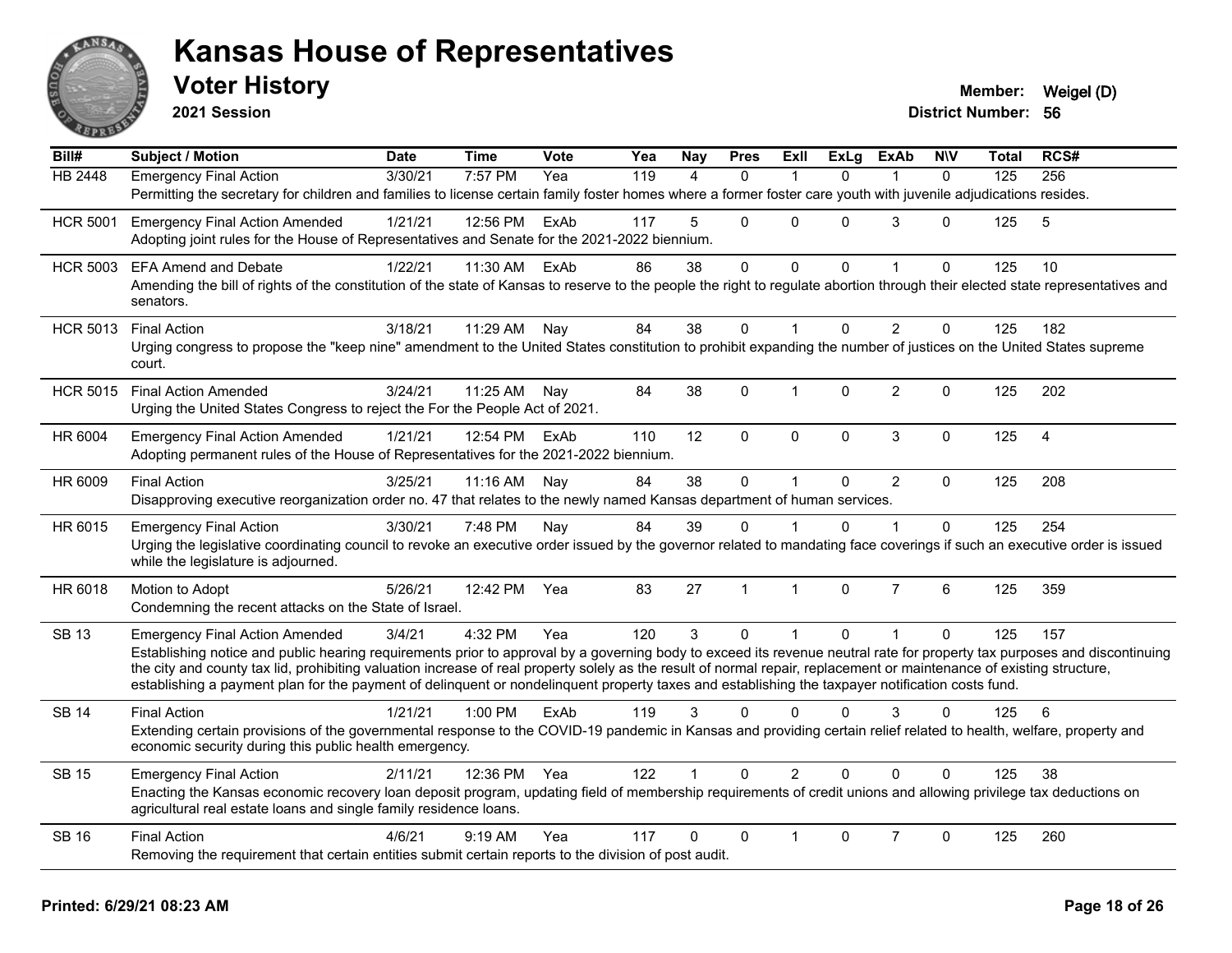

**2021 Session**

| Bill#             | <b>Subject / Motion</b>                                                                                                                                                                                                                                                                                                                                                                                                                                                                                                                                                                                                  | <b>Date</b> | <b>Time</b>  | <b>Vote</b> | Yea | Nay            | <b>Pres</b>  | Exll           | <b>ExLg</b> | <b>ExAb</b>    | <b>N\V</b>           | <b>Total</b> | RCS# |
|-------------------|--------------------------------------------------------------------------------------------------------------------------------------------------------------------------------------------------------------------------------------------------------------------------------------------------------------------------------------------------------------------------------------------------------------------------------------------------------------------------------------------------------------------------------------------------------------------------------------------------------------------------|-------------|--------------|-------------|-----|----------------|--------------|----------------|-------------|----------------|----------------------|--------------|------|
| $\overline{SB21}$ | <b>Emergency Final Action Amended</b><br>Approving election for sales tax authority for Cherokee county.                                                                                                                                                                                                                                                                                                                                                                                                                                                                                                                 | 3/4/21      | 4:40 PM      | Yea         | 119 | $\overline{4}$ | $\Omega$     | 1              | $\Omega$    | $\mathbf 1$    | $\Omega$             | 125          | 163  |
| <b>SB 24</b>      | <b>Final Action Amended</b><br>Prohibiting municipalities from imposing restrictions on customer's use of energy based upon source of energy.                                                                                                                                                                                                                                                                                                                                                                                                                                                                            | 3/24/21     | 11:27 AM     | Nay         | 93  | 29             | $\Omega$     | $\mathbf{1}$   | $\Omega$    | $\overline{2}$ | $\Omega$             | 125          | 203  |
| <b>SB 26</b>      | Final Action Sub Bill<br>House Substitute for SB 26 by Committee on Transportation - Designating a portion of K-7 as the Senator Bud Burke memorial highway and designating a portion of<br>United States highway 77 as the CPL Allen E Oatney and SP4 Gene A Myers memorial highway.                                                                                                                                                                                                                                                                                                                                    | 3/23/21     | 11:14 AM     | Yea         | 123 | 0              | 0            | $\overline{c}$ | $\mathbf 0$ | $\pmb{0}$      | 0                    | 125          | 190  |
| <b>SB 26</b>      | Motion to adopt CCR<br>House Substitute for SB 26 by Committee on Transportation - Updating motor carrier laws and the regulation of motor carriers by the state corporation commission.                                                                                                                                                                                                                                                                                                                                                                                                                                 | 4/8/21      | 2:17 PM      | Yea         | 123 | $\Omega$       | $\mathbf 0$  |                | $\Omega$    | $\overline{1}$ | $\mathbf 0$          | 125          | 280  |
| <b>SB 27</b>      | <b>Final Action</b><br>Amending the Kansas storage tank act to extend the sunsets of certain funds and to increase certain liability and reimbursement amounts.                                                                                                                                                                                                                                                                                                                                                                                                                                                          | 2/24/21     | 11:27 AM Yea |             | 123 | $\Omega$       | $\Omega$     |                | $\Omega$    |                | 0                    | 125          | 71   |
| <b>SB 29</b>      | <b>Emergency Final Action Amended</b><br>Updating the version of risk-based capital instructions in effect.                                                                                                                                                                                                                                                                                                                                                                                                                                                                                                              | 2/25/21     | 12:57 PM     | Yea         | 124 | $\Omega$       | $\Omega$     |                | $\Omega$    | $\mathbf 0$    | 0                    | 125          | 84   |
| SB 29             | Motion to Adopt CCR<br>Providing for short-term, limited-duration health plans.                                                                                                                                                                                                                                                                                                                                                                                                                                                                                                                                          | 5/7/21      | 11:53 AM     | Nay         | 68  | 51             | $\mathbf{0}$ | $\mathbf{1}$   | $\Omega$    | 3              | $\overline{c}$       | 125          | 347  |
| <b>SB 29</b>      | Consideration of Veto<br>Providing for short-term, limited-duration health plans.                                                                                                                                                                                                                                                                                                                                                                                                                                                                                                                                        | 5/26/21     | 11:53 AM     | Nay         | 67  | 48             | $\pmb{0}$    | $\mathbf{1}$   | $\mathbf 0$ | $\overline{7}$ | $\overline{2}$       | 125          | 357  |
| <b>SB 33</b>      | <b>Final Action</b><br>Providing for display show licenses under the vehicle dealers and manufacturers licensing act.                                                                                                                                                                                                                                                                                                                                                                                                                                                                                                    | 3/2/21      | 11:12 AM     | Yea         | 124 | $\mathbf 0$    | $\pmb{0}$    | $\mathbf{1}$   | $\mathbf 0$ | $\mathbf 0$    | $\mathbf 0$          | 125          | 113  |
| <b>SB 36</b>      | <b>Final Action Amended</b><br>Requiring the Kansas highway patrol to make multiple vehicle checks within a set time period for certain salvage vehicle pools and allowing salvage vehicle pools and<br>dealers to apply for ownership documents for vehicles that are disclaimed by insurance companies.                                                                                                                                                                                                                                                                                                                | 3/24/21     | 11:28 AM     | Yea         | 116 | 6              | $\mathbf{0}$ |                | $\Omega$    | 2              | $\Omega$             | 125          | 204  |
| <b>SB 36</b>      | Motion to adopt CCR<br>Requiring the Kansas highway patrol to make multiple vehicle checks within a set time period for certain salvage vehicle pools and allowing salvage vehicle pools and<br>dealers to apply for ownership documents for vehicles that are disclaimed by insurance companies, prohibiting the towing vehicles outside the state of Kansas without<br>prior consent, requiring an interstate search of registered owners and lienholders prior to sale of vehicles less than 15 years old and requiring publication in the<br>newspaper seven days prior to sale of vehicles and property at auction. | 4/8/21      | 10:35 AM     | Yea         | 118 | 4              | $\Omega$     |                | $\Omega$    |                | $\blacktriangleleft$ | 125          | 273  |
| <b>SB 37</b>      | <b>Final Action</b><br>Updating producer licensing statutes pertaining to appointment, examinations, fees, licensing, renewal dates, continuing education, suspension, revocation and denial of<br>licensure and reinstatement.                                                                                                                                                                                                                                                                                                                                                                                          | 3/25/21     | 11:19 AM     | Yea         | 109 | 13             | $\Omega$     |                | $\Omega$    | $\overline{2}$ | $\Omega$             | 125          | 210  |
| <b>SB 38</b>      | <b>Emergency Final Action Amended</b><br>Establishing the Kansas pesticide waste disposal program and permitting up to \$50,000 to be transferred annually from the Kansas agricultural remediation fund to a<br>new Kansas pesticide waste disposal fund.                                                                                                                                                                                                                                                                                                                                                               | 3/25/21     | 12:13 PM     | Yea         | 121 | $\mathbf{1}$   | $\mathbf 0$  | 1              | $\Omega$    | 2              | 0                    | 125          | 216  |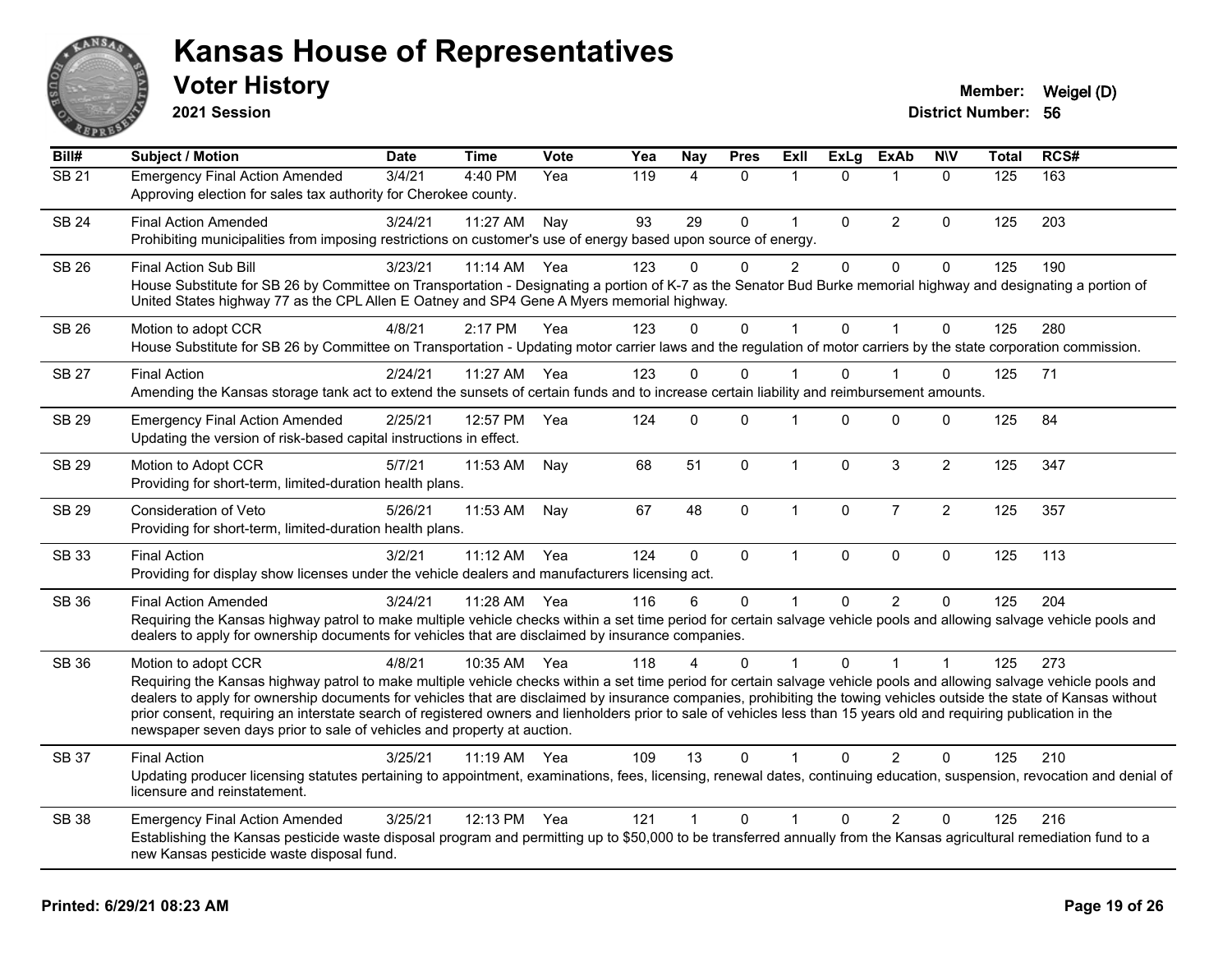# AN. **PARTIE**

#### **Kansas House of Representatives**

**2021 Session**

| Bill#        | <b>Subject / Motion</b>                                                                                                                                                                                                                                                                                                                                                                                                                                                                                                                                                                                                                                                                                                                                                                                                                                                                                                                                                                                                                                                                                          | <b>Date</b> | <b>Time</b> | Vote | Yea | Nay | <b>Pres</b>  | ExII | <b>ExLg</b> | <b>ExAb</b> | <b>NIV</b>   | <b>Total</b> | RCS# |
|--------------|------------------------------------------------------------------------------------------------------------------------------------------------------------------------------------------------------------------------------------------------------------------------------------------------------------------------------------------------------------------------------------------------------------------------------------------------------------------------------------------------------------------------------------------------------------------------------------------------------------------------------------------------------------------------------------------------------------------------------------------------------------------------------------------------------------------------------------------------------------------------------------------------------------------------------------------------------------------------------------------------------------------------------------------------------------------------------------------------------------------|-------------|-------------|------|-----|-----|--------------|------|-------------|-------------|--------------|--------------|------|
| <b>SB 38</b> | Motion to adopt CCR<br>Establishing the Kansas pesticide waste disposal program and implementing the provisions of 2011 executive reorganization order No. 40 relating to the Kansas<br>department of agriculture's division of conservation.                                                                                                                                                                                                                                                                                                                                                                                                                                                                                                                                                                                                                                                                                                                                                                                                                                                                    | 4/8/21      | 2:19 PM     | Yea  | 120 | 3   | $\mathbf{0}$ |      | $\Omega$    | $\mathbf 1$ | $\mathbf{0}$ | 125          | 281  |
| <b>SB 39</b> | <b>Emergency Final Action Amended</b><br>Changing Kansas department of agriculture division of animal health license, permit and registration renewal deadlines and allowing the animal health commissioner to<br>recover the actual cost of official calfhood vaccination tags.                                                                                                                                                                                                                                                                                                                                                                                                                                                                                                                                                                                                                                                                                                                                                                                                                                 | 2/25/21     | 12:54 PM    | Yea  | 117 | 7   | $\Omega$     | -1   | $\Omega$    | $\Omega$    | 0            | 125          | 82   |
| <b>SB 40</b> | <b>Emergency Final Action Amended</b><br>Updating provisions related to the Kansas department of agriculture division of conservation.                                                                                                                                                                                                                                                                                                                                                                                                                                                                                                                                                                                                                                                                                                                                                                                                                                                                                                                                                                           | 2/25/21     | 12:59 PM    | Yea  | 123 |     | 0            |      | 0           | $\Omega$    | 0            | 125          | 85   |
| <b>SB 40</b> | Motion to adopt CCR<br>Prescribing powers, duties and functions of the board of education of each school district, the governing body of each community college and the governing body of<br>each technical college related to the COVID-19 health emergency, adding the vice president of the senate to the legislative coordinating council, modifying the<br>procedure for the declaration and extension of a state of disaster emergency under the Kansas emergency management act, prohibiting certain actions by the governor<br>related to the COVID-19 health emergency and revoking all executive orders related to such emergency on March 31, 2021, establishing judicial review for certain<br>executive orders issued during a state of disaster emergency and certain actions taken by a local unit of government during a state of local disaster emergency,<br>authorizing the legislature or the legislative coordinating council to revoke certain orders issued by the secretary of health and environment and limiting powers granted<br>to local health officers related to certain orders. | 3/16/21     | 12:40 PM    | Yea  | 118 | 5   | $\Omega$     |      | $\Omega$    | $\Omega$    |              | 125          | 171  |
| <b>SB 47</b> | <b>Emergency Final Action Amended</b><br>Enacting the Kansas taxpayer protection act, requiring the signature and tax identification number of paid tax return preparers on income tax returns and authorizing<br>actions to enjoin paid tax return preparers from engaging in certain conduct.                                                                                                                                                                                                                                                                                                                                                                                                                                                                                                                                                                                                                                                                                                                                                                                                                  | 3/4/21      | 4:29 PM     | Yea  | 115 | 8   | 0            |      | $\Omega$    |             | 0            | 125          | 156  |
| SB 47        | Motion to adopt CCR<br>Enacting the Kansas taxpayer protection act requiring the signature and tax identification number of paid tax return preparers on income tax returns and authorizing<br>actions to enjoin paid tax return preparers from engaging in certain conduct, exempting compensation attributable as a result of identity fraud, extending the dates when<br>corporate returns are required to be filed, providing conformity with the federal return due date for returns other than corporate returns, providing a temporary withholding<br>option for certain teleworking employees, establishing the Eisenhower foundation contribution credit and the friends of cedar crest association contribution credit,<br>extending the time period and expanding eligibility for the single city port authority credit, extending the time period for eligibility in the loan repayment program and<br>income tax credit related to rural opportunity zones and defining rural opportunity zone on the basis of population.                                                                          | 5/4/21      | 11:26 AM    | Yea  | 107 | 14  | $\Omega$     | -1   | $\Omega$    | 3           | 0            | 125          | 328  |
| <b>SB 50</b> | <b>Final Action Amended</b><br>Requiring marketplace facilitators to collect and remit sales, compensating use and transient guest taxes and prepaid wireless 911 fees, removing clickthrough nexus<br>provisions, providing for addition and subtraction modifications for the treatment of global intangible low-taxed income, business interest, capital contributions, FDIC<br>premiums and business meals, expanding the expense deduction for income taxpayers and calculating the deduction amount, providing the ability to elect to itemize for<br>individuals, providing an exemption of unemployment compensation income attributable as a result of identity fraud, removing the line for reporting compensating use<br>tax from individual tax returns, extending the dates when corporate tax returns are required to be filed, increasing the Kansas standard deduction and providing for an<br>extension of the corporate net operating loss carryforward period.                                                                                                                                | 3/30/21     | 10:46 AM    | Nav  | 81  | 43  | 0            |      | O.          | $\Omega$    | 0            | 125          | 240  |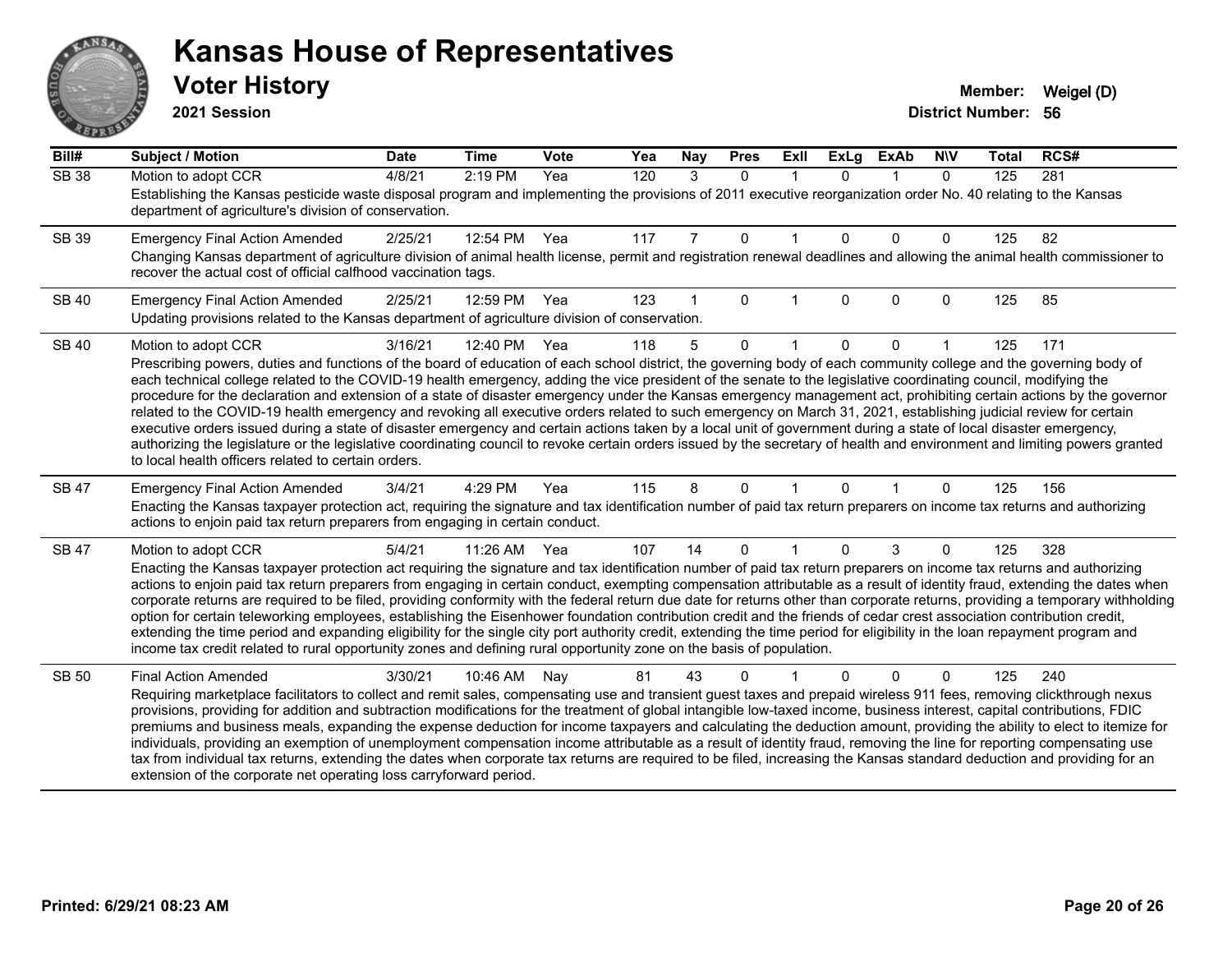

**2021 Session**

| Bill#        | <b>Subject / Motion</b>                                                                                                                                                                                                                                                                                                                                                                                                                                                                                                                                                                                                                                                                                                                                                                                                                                                                                                                            | <b>Date</b> | <b>Time</b>  | <b>Vote</b> | Yea | Nay             | <b>Pres</b>  | Exll           | ExLg     | <b>ExAb</b>    | <b>NIV</b>     | <b>Total</b> | RCS# |
|--------------|----------------------------------------------------------------------------------------------------------------------------------------------------------------------------------------------------------------------------------------------------------------------------------------------------------------------------------------------------------------------------------------------------------------------------------------------------------------------------------------------------------------------------------------------------------------------------------------------------------------------------------------------------------------------------------------------------------------------------------------------------------------------------------------------------------------------------------------------------------------------------------------------------------------------------------------------------|-------------|--------------|-------------|-----|-----------------|--------------|----------------|----------|----------------|----------------|--------------|------|
| <b>SB 50</b> | Consideration of Veto                                                                                                                                                                                                                                                                                                                                                                                                                                                                                                                                                                                                                                                                                                                                                                                                                                                                                                                              | 5/3/21      | 12:47 PM     | Nay         | 84  | $\overline{39}$ | $\Omega$     | $\Omega$       | U        |                |                | 125          | 321  |
|              | Requiring marketplace facilitators to collect and remit sales, compensating use and transient guest taxes and prepaid wireless 911 fees, removing clickthrough nexus<br>provisions, providing for addition and subtraction modifications for the treatment of global intangible low-taxed income, business interest, capital contributions, FDIC<br>premiums and business meals, expanding the expense deduction for income taxpayers and calculating the deduction amount, providing the ability to elect to itemize for<br>individuals, providing an exemption of unemployment compensation income attributable as a result of identity fraud, removing the line for reporting compensating use<br>tax from individual tax returns, extending the dates when corporate tax returns are required to be filed, increasing the Kansas standard deduction and providing for an<br>extension of the corporate net operating loss carryforward period. |             |              |             |     |                 |              |                |          |                |                |              |      |
| SB 52        | <b>Emergency Final Action</b><br>Creating the Sedgwick county urban area nuisance abatement act.                                                                                                                                                                                                                                                                                                                                                                                                                                                                                                                                                                                                                                                                                                                                                                                                                                                   | 3/25/21     | 12:18 PM     | Yea         | 80  | 42              | $\Omega$     |                | $\Omega$ | $\overline{2}$ | $\Omega$       | 125          | 220  |
| <b>SB 55</b> | <b>Final Action Amended</b><br>Clarifying the authority of healing arts school clinics to provide healing arts services.                                                                                                                                                                                                                                                                                                                                                                                                                                                                                                                                                                                                                                                                                                                                                                                                                           | 3/24/21     | 11:29 AM     | Yea         | 122 | $\mathbf{0}$    | $\mathbf{0}$ | 1              | $\Omega$ | $\overline{2}$ | $\mathbf 0$    | 125          | 205  |
| <b>SB 55</b> | Motion to Adopt CCR                                                                                                                                                                                                                                                                                                                                                                                                                                                                                                                                                                                                                                                                                                                                                                                                                                                                                                                                | 4/8/21      | 11:43 PM     | Nay         | 76  | 43              | $\Omega$     |                | $\Omega$ | 3              | $\overline{2}$ | 125          | 298  |
|              | Creating the fairness in women's sports act to require that female student athletic teams only include members who are biologically female.                                                                                                                                                                                                                                                                                                                                                                                                                                                                                                                                                                                                                                                                                                                                                                                                        |             |              |             |     |                 |              |                |          |                |                |              |      |
| <b>SB 58</b> | <b>Final Action Amended</b><br>Prohibiting the filing of certain liens or claims against real or personal property and providing for criminal penalties.                                                                                                                                                                                                                                                                                                                                                                                                                                                                                                                                                                                                                                                                                                                                                                                           | 3/25/21     | 11:20 AM     | Yea         | 122 | $\Omega$        | $\Omega$     |                | $\Omega$ | 2              | $\Omega$       | 125          | 211  |
| SB 60        | <b>Final Action Amended</b><br>Defining proximate result for purposes of determining when a crime is committed partly within this state and amending the crimes of criminal sodomy and sexual battery<br>to make certain conduct unlawful when the victim's consent was obtained through a knowing misrepresentation.                                                                                                                                                                                                                                                                                                                                                                                                                                                                                                                                                                                                                              | 3/30/21     | 10:48 AM Yea |             | 113 | 11              | $\Omega$     |                | $\Omega$ | $\Omega$       | $\Omega$       | 125          | 241  |
| <b>SB 60</b> | Motion to adopt CCR                                                                                                                                                                                                                                                                                                                                                                                                                                                                                                                                                                                                                                                                                                                                                                                                                                                                                                                                | 5/4/21      | 11:05 AM Yea |             | 118 | 3               | $\Omega$     |                | $\Omega$ | 3              | $\Omega$       | 125          | 327  |
|              | Creating the crime of sexual extortion and requiring an offender to register under the Kansas offender registration act, prohibiting a court from requiring psychiatric or<br>psychological examinations of an alleged victim of any crime, increasing criminal penalties for fleeing or attempting to elude a police officer when operating a stolen<br>vehicle, committing certain driving violations or causing a collision involving another driver, defining proximate result for purposes of determining when a crime is<br>committed partly within this state, removing the spousal exception from the crime of sexual battery and making fleeing or attempting to elude a police officer evidence of<br>intent to commit theft of a vehicle.                                                                                                                                                                                               |             |              |             |     |                 |              |                |          |                |                |              |      |
| SB 63        | <b>Final Action Sub Bill</b>                                                                                                                                                                                                                                                                                                                                                                                                                                                                                                                                                                                                                                                                                                                                                                                                                                                                                                                       | 3/23/21     | 11:19 AM Nay |             | 77  | 46              | $\Omega$     | $\overline{2}$ | $\Omega$ | $\Omega$       | $\Omega$       | 125          | 191  |
|              | House Substitute for SB 63 by Committee on K-12 Education Budget - Enacting the back to school act to require school districts to provide a full-time, in person<br>attendance option for all students beginning March 31, 2021, for school year 2020-2021.                                                                                                                                                                                                                                                                                                                                                                                                                                                                                                                                                                                                                                                                                        |             |              |             |     |                 |              |                |          |                |                |              |      |
| <b>SB 64</b> | <b>Final Action</b>                                                                                                                                                                                                                                                                                                                                                                                                                                                                                                                                                                                                                                                                                                                                                                                                                                                                                                                                | 3/24/21     | 11:12 AM     | Yea         | 120 | $\overline{2}$  | $\Omega$     |                | $\Omega$ | $\overline{2}$ | $\Omega$       | 125          | 199  |
|              | Amending the private and out-of-state postsecondary educational institution act to clarify the state board of regents' authority and provide additional student<br>protections and institutional accountability.                                                                                                                                                                                                                                                                                                                                                                                                                                                                                                                                                                                                                                                                                                                                   |             |              |             |     |                 |              |                |          |                |                |              |      |
| SB 65        | <b>Emergency Final Action Amended</b>                                                                                                                                                                                                                                                                                                                                                                                                                                                                                                                                                                                                                                                                                                                                                                                                                                                                                                              | 3/25/21     | 12:16 PM     | Yea         | 121 |                 | $\Omega$     | 1              | $\Omega$ | $\mathcal{P}$  | $\Omega$       | 125          | 219  |
|              | Enhancing the high performance incentive program by decoupling the KIT and KIR workforce training programs and by providing for the transferability of the tax credit.                                                                                                                                                                                                                                                                                                                                                                                                                                                                                                                                                                                                                                                                                                                                                                             |             |              |             |     |                 |              |                |          |                |                |              |      |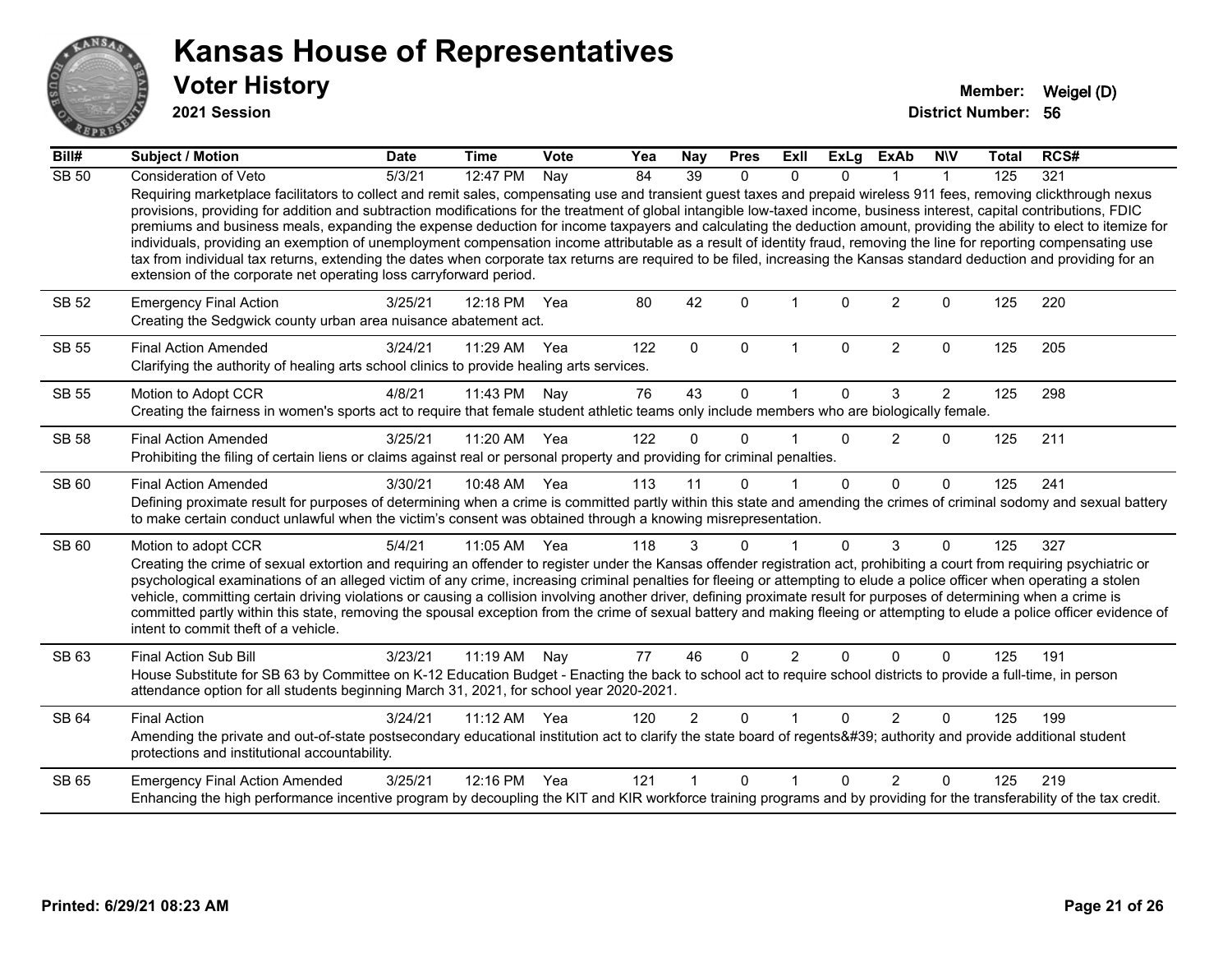|              | <b>Voter History</b><br>2021 Session                                                                                                                                                                                                                                                                                                                                                                                                                                                                                                                                                                                                                                                                                                           |             |              |             |     |            |             |             |             |               |              | Member:<br><b>District Number: 56</b> | Weigel (D) |
|--------------|------------------------------------------------------------------------------------------------------------------------------------------------------------------------------------------------------------------------------------------------------------------------------------------------------------------------------------------------------------------------------------------------------------------------------------------------------------------------------------------------------------------------------------------------------------------------------------------------------------------------------------------------------------------------------------------------------------------------------------------------|-------------|--------------|-------------|-----|------------|-------------|-------------|-------------|---------------|--------------|---------------------------------------|------------|
| Bill#        | <b>Subject / Motion</b>                                                                                                                                                                                                                                                                                                                                                                                                                                                                                                                                                                                                                                                                                                                        | <b>Date</b> | <b>Time</b>  | <b>Vote</b> | Yea | <b>Nay</b> | <b>Pres</b> | <b>Exll</b> | <b>ExLg</b> | <b>ExAb</b>   | <b>NIV</b>   | Total                                 | RCS#       |
| SB 66        | <b>Emergency Final Action Amended</b><br>Amending the angel investor tax credit with respect to the definition of qualified securities, tax credit limitations and amounts, investor requirements and extending the<br>date that credits may be allowed, and also amending the tax credit for expenses incurred to make a residence accessible to persons with a disability by increasing the<br>credit.                                                                                                                                                                                                                                                                                                                                       | 3/25/21     | 12:14 PM     | Yea         | 109 | 12         |             |             | $\Omega$    | $\mathcal{P}$ | $\mathbf{0}$ | 125                                   | 217        |
| SB 67        | <b>Final Action Amended</b><br>Expanding the definitions of all-terrain vehicles and recreational off-highway vehicles.                                                                                                                                                                                                                                                                                                                                                                                                                                                                                                                                                                                                                        | 3/23/21     | 11:21 AM     | Nay         | 99  | 24         | $\Omega$    | 2           | $\Omega$    | $\Omega$      | $\Omega$     | 125                                   | 192        |
| SB 67        | Motion to adopt CCR<br>Permitting funeral escorts to direct traffic for funeral processions and requiring drivers to yield the right-of-way and move over for authorized utility or telecommunication<br>vehicles.                                                                                                                                                                                                                                                                                                                                                                                                                                                                                                                             | 4/8/21      | 10:37 AM Yea |             | 119 | 3          | $\Omega$    |             | $\Omega$    |               |              | 125                                   | 274        |
| <b>SB77</b>  | <b>Final Action Amended</b><br>Enacting the audiology and speech-language pathology interstate compact.                                                                                                                                                                                                                                                                                                                                                                                                                                                                                                                                                                                                                                        | 3/18/21     | 11:30 AM     | Yea         | 119 | 3          | $\Omega$    |             | $\Omega$    | $\mathcal{P}$ | $\Omega$     | 125                                   | 183        |
| <b>SB 78</b> | Final Action Sub Bill<br>House Substitute for SB 78 by Committee on Insurance and Pensions - Updating the national insurance commissioners credit for insurance reinsurance model law,<br>codifying the national insurance commissioners credit for reinsurance model regulation and updating certain terms and definitions relating to the insurance holding<br>company act, service contracts and surplus lines insurance. Eliminating certain requirements relating to the annual submittal of certain documents by out-of-state risk<br>retention groups, extending the time frame to submit certain documents by professional employer organizations, abolishing the utilization review advisory committee and<br>replacing it with URAC. | 3/30/21     | 10:49 AM Yea |             | 124 | $\Omega$   | $\Omega$    |             | $\Omega$    | $\Omega$      | $\Omega$     | 125                                   | 242        |
| <b>SB78</b>  | Motion to adopt CCR<br>House Substitute for SB 78 by Committee on Insurance and Pensions - Updating the national insurance commissioners credit for insurance reinsurance model law,<br>codifying the national insurance commissioners credit for reinsurance model regulation and updating certain terms and definitions relating to the insurance holding<br>company act, service contracts and surplus lines insurance. Eliminating certain requirements relating to the annual submittal of certain documents by out-of-state risk<br>retention groups, extending the time frame to submit certain documents by professional employer organizations, abolishing the utilization review advisory committee and<br>replacing it with URAC.   | 5/7/21      | 11:24 AM Yea |             | 113 |            | $\Omega$    |             | $\Omega$    |               | $\Omega$     | 125                                   | 346        |

SB 86 Motion to adopt CCR 4/9/21 11:43 AM Yea 117 6 0 2 0 0 0 125 302 Establishing the Kansas extraordinary utility costs loan deposit program and the Kansas economic recovery loan deposit program and amending the city utility lowinterest loan program by providing for electronic repayment of loans, cash basis exception, payment frequency, loan security and an ending date for making loans. SB 88 EFA Amend and Debate 3/3/21 11:34 AM Yea 124 0 0 1 0 0 0 0 125 116 House Substitute for SB 88 by Committee on Financial Institutions and Rural Development - Establishing the city utility low-interest loan program, allowing cities to apply to the state treasurer for loans from state unencumbered funds for extraordinary electric or natural gas costs incurred during the extreme winter weather event of February 2021.

SB 86 Final Action Amended 3/24/21 11:30 AM Yea 122 0 0 1 0 2 0 125 206

Conforming certain KPERS provisions with the federal CARES act.

SB 89 Emergency Final Action Amended 3/25/21 12:15 PM Yea 122 0 0 1 0 2 0 125 218 Exempting the transport of agricultural forage commodities from secured load requirements.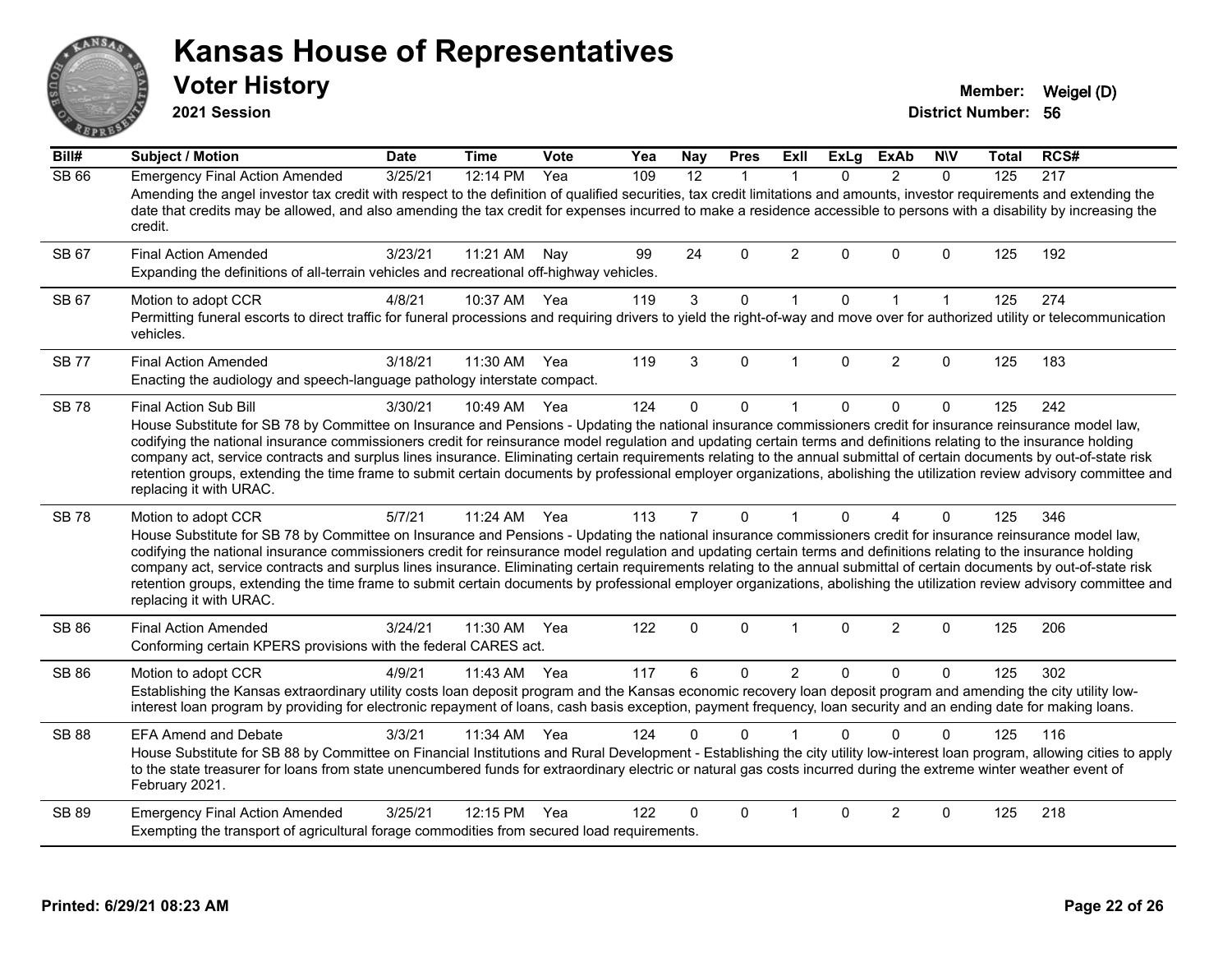

**2021 Session**

| Bill#         | <b>Subject / Motion</b>                                                                                                                                                                                                                                                                                                                                                 | <b>Date</b> | <b>Time</b> | Vote | Yea | Nay            | <b>Pres</b>  | <b>ExII</b>    | <b>ExLg</b> | <b>ExAb</b>    | <b>NIV</b>   | Total | RCS# |
|---------------|-------------------------------------------------------------------------------------------------------------------------------------------------------------------------------------------------------------------------------------------------------------------------------------------------------------------------------------------------------------------------|-------------|-------------|------|-----|----------------|--------------|----------------|-------------|----------------|--------------|-------|------|
| <b>SB 90</b>  | <b>Emergency Final Action Amended</b><br>Amending the Kansas rural housing incentive district act to permit bond funding for vertical residential renovation of older buildings in central business districts and by<br>changing the definitions of an eligible city or county.                                                                                         | 3/25/21     | 12:20 PM    | Yea  | 105 | 17             | $\mathbf{0}$ | 1              | $\Omega$    | $\overline{2}$ | $\mathbf{0}$ | 125   | 222  |
| SB 91         | EFA Sub Bill<br>House Substitute for SB 91 by Committee on Commerce, Labor and Economic Development - Providing liability protection for businesses, municipalities and<br>educational institutions that participate in high school work-based learning programs and providing that schools are responsible for injuries to students participating in<br>such programs. | 4/8/21      | 11:31 AM    | Yea  | 123 | 0              | $\Omega$     | $\mathbf 1$    | $\Omega$    |                | $\mathbf{0}$ | 125   | 278  |
| <b>SB 95</b>  | <b>Final Action Amended</b><br>Exempting motor vehicle odometer reading recording requirements when such recording requirements are exempted by federal law.                                                                                                                                                                                                            | 3/23/21     | $11:22$ AM  | Yea  | 123 | $\Omega$       | $\mathbf{0}$ | $\overline{c}$ | $\Omega$    | $\Omega$       | $\mathbf{0}$ | 125   | 193  |
| SB 95         | Motion to adopt CCR<br>Exempting motor vehicle odometer reading recording requirements when such recording requirements are exempted by federal law and expanding the definitions of all-<br>terrain vehicles and recreational off-highway vehicles.                                                                                                                    | 4/8/21      | 10:40 AM    | Yea  | 116 | 6              | $\Omega$     |                | 0           |                | 1            | 125   | 275  |
| SB 99         | <b>Final Action Sub Bill</b><br>House Substitute for SB 99 by Committee on Transportation - Increasing the bond amount required for a vehicle dealer license and providing for display show licenses<br>under the vehicle dealers and manufacturers licensing act.                                                                                                      | 3/23/21     | 11:23 AM    | Yea  | 121 | $\overline{2}$ | $\Omega$     | $\overline{2}$ | $\Omega$    | $\mathbf{0}$   | $\mathbf{0}$ | 125   | 194  |
| SB 103        | <b>Final Action Amended</b><br>Amending the Kansas power of attorney act regarding the form of a power of attorney and the duties of third parties relying and acting on a power of attorney.                                                                                                                                                                           | 3/25/21     | 11:21 AM    | Yea  | 122 | $\mathbf 0$    | $\mathbf 0$  | $\mathbf{1}$   | $\mathbf 0$ | $\overline{2}$ | $\mathbf 0$  | 125   | 212  |
| SB 103        | Motion to adopt CCR<br>Amending the Kansas power of attorney act regarding the form of a power of attorney and the duties of third parties relying and acting on a power of attorney.                                                                                                                                                                                   | 4/7/21      | 3:44 PM     | Yea  | 123 | 0              | $\Omega$     | 1              | $\Omega$    |                | 0            | 125   | 268  |
| <b>SB 106</b> | <b>Final Action Amended</b><br>Enacting the revised uniform law on notarial acts and repealing the uniform law on notarial acts.                                                                                                                                                                                                                                        | 3/30/21     | 10:51 AM    | Yea  | 122 | $\overline{2}$ | $\mathbf 0$  | $\mathbf 1$    | $\Omega$    | $\mathbf 0$    | 0            | 125   | 243  |
| <b>SB 106</b> | Motion to adopt CCR<br>Enacting the revised uniform law on notarial acts and repealing the uniform law on notarial acts.                                                                                                                                                                                                                                                | 4/7/21      | 3:46 PM     | Yea  | 123 | $\Omega$       | $\mathbf 0$  | $\mathbf{1}$   | $\Omega$    | $\overline{1}$ | 0            | 125   | 269  |
| <b>SB 107</b> | <b>Final Action Amended</b><br>Enacting the uniform fiduciary income and principal act (UFIPA).                                                                                                                                                                                                                                                                         | 3/25/21     | 11:23 AM    | Yea  | 122 | $\mathbf{0}$   | $\mathbf 0$  | $\mathbf{1}$   | $\Omega$    | 2              | $\mathbf 0$  | 125   | 213  |
| <b>SB 107</b> | Motion to adopt CCR<br>Enacting the uniform fiduciary income and principal act (UFIPA).                                                                                                                                                                                                                                                                                 | 4/7/21      | 3:48 PM     | Yea  | 123 | $\mathbf 0$    | $\mathbf 0$  | $\mathbf{1}$   | 0           | $\overline{1}$ | $\mathbf 0$  | 125   | 270  |
| <b>SB 118</b> | <b>Final Action</b><br>Providing for the dissolution of special districts and the assumption of responsibilities by a city or county.                                                                                                                                                                                                                                   | 3/23/21     | 11:26 AM    | Yea  | 121 | $\overline{2}$ | 0            | $\overline{2}$ | $\Omega$    | $\mathbf 0$    | $\mathbf 0$  | 125   | 195  |
| <b>SB 122</b> | <b>Final Action Amended</b><br>Modifying certain rules of evidence in the code of civil procedure related to authentication of records and documents.                                                                                                                                                                                                                   | 3/30/21     | 10:52 AM    | Yea  | 117 | $\overline{7}$ | $\Omega$     | $\mathbf{1}$   | $\Omega$    | $\Omega$       | $\mathbf 0$  | 125   | 244  |
| <b>SB 122</b> | Motion to adopt CCR<br>Modifying certain rules of evidence in the code of civil procedure related to authentication of records and documents.                                                                                                                                                                                                                           | 4/7/21      | 3:49 PM     | Yea  | 115 | 8              | $\mathbf{0}$ |                | $\Omega$    | $\mathbf{1}$   | $\mathbf 0$  | 125   | 271  |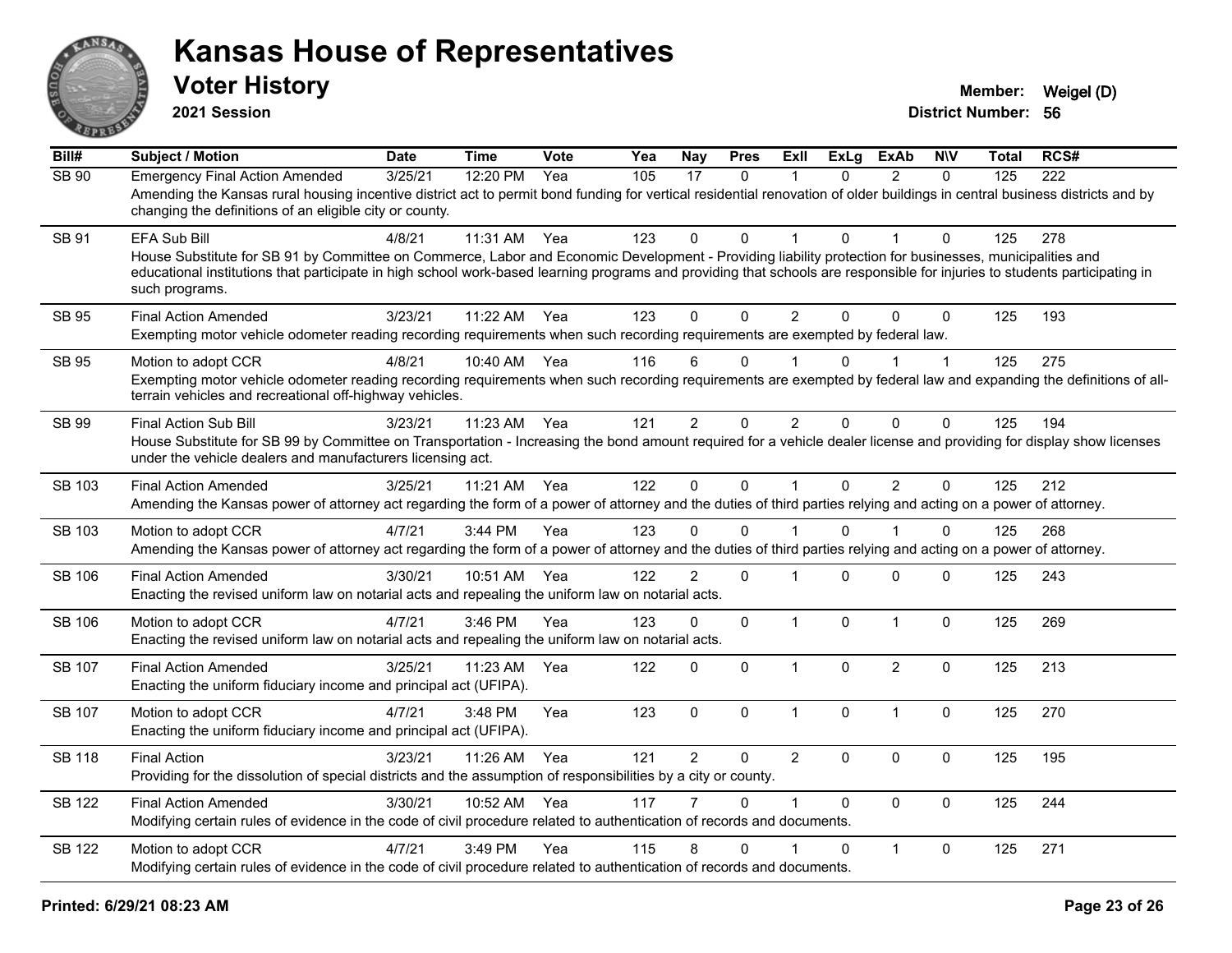

**2021 Session**

| Bill#         | Subject / Motion                                                                                                                                                                                                                                                                                                                                                                                                                                                                                                                                                                                                                                                                                                                                                                                                                                                     | <b>Date</b> | <b>Time</b> | Vote | Yea | <b>Nay</b>     | <b>Pres</b>  | Exll        | <b>ExLg</b>  | <b>ExAb</b>            | <b>NIV</b>   | <b>Total</b> | RCS# |
|---------------|----------------------------------------------------------------------------------------------------------------------------------------------------------------------------------------------------------------------------------------------------------------------------------------------------------------------------------------------------------------------------------------------------------------------------------------------------------------------------------------------------------------------------------------------------------------------------------------------------------------------------------------------------------------------------------------------------------------------------------------------------------------------------------------------------------------------------------------------------------------------|-------------|-------------|------|-----|----------------|--------------|-------------|--------------|------------------------|--------------|--------------|------|
| <b>SB 124</b> | Final Action Sub Bill Amended<br>House Substitute for SB 124 by Committee on Commerce, Labor and Economic Development - Expanding STAR bonds by adding rural redevelopment projects and<br>major business facilities, prohibiting public officials from employment with a developer, providing for public notice of hearings on city or county websites, posting of<br>certain documents and links on websites, disclosure of names of developer, disclosure of state, federal and local tax incentives within a STAR bond district, changing<br>certain project financing, investment and sales provisions, adding visitor tracking plan requirements and additional feasibility study requirements with oversight by the<br>secretary, requiring approval by the secretary for real estate transfers, requiring district contiguity and extending the sunset date. | 3/30/21     | 10:53 AM    | Yea  | 101 | 23             | $\mathbf{0}$ |             |              | $\Omega$               | $\mathbf{0}$ | 125          | 245  |
| SB 127        | <b>Final Action Amended</b><br>Modifying the eligibility requirements for restricted driving privileges, increasing the age for eligibility to renew drivers' licenses online to 65 and allowing drivers' license<br>renewal notices to be sent electronically.                                                                                                                                                                                                                                                                                                                                                                                                                                                                                                                                                                                                      | 3/30/21     | 10:55 AM    | Yea  | 123 |                | U            |             |              |                        | 0            | 125          | 246  |
| SB 127        | Motion to adopt CCR<br>Modifying the eligibility requirements for restricted driving privileges, increasing the age for eligibility to renew drivers' licenses online to 65, allowing drivers' license<br>renewal notices to be sent electronically, authorizing a waiver of traffic fines for manifest hardship situations and excluding the additional 90-day wait period for driver's<br>license suspension for certain offenses.                                                                                                                                                                                                                                                                                                                                                                                                                                 | 4/8/21      | 10:42 AM    | Yea  | 122 | $\Omega$       | $\Omega$     |             | $\Omega$     |                        |              | 125          | 276  |
| SB 142        | <b>Emergency Final Action Amended</b><br>Requiring coast guard-approved personal flotation devices as prescribed by the secretary of wildlife, parks and tourism in rules and regulations.                                                                                                                                                                                                                                                                                                                                                                                                                                                                                                                                                                                                                                                                           | 3/25/21     | 12:24 PM    | Yea  | 102 | 20             | $\mathbf{0}$ | $\mathbf 1$ | $\Omega$     | $\overline{2}$         | $\Omega$     | 125          | 225  |
| <b>SB 142</b> | Motion to adopt CCR<br>Amending certain department of wildlife, parks and tourism statutes by requiring coast guard-approved personal flotation devices as prescribed by the secretary of<br>wildlife, parks and tourism in rules and regulations and updating the reference to the guidelines of the American fisheries society in the commercialization of wildlife<br>statute.                                                                                                                                                                                                                                                                                                                                                                                                                                                                                    | 4/8/21      | 2:23 PM     | Yea  | 109 | 14             | $\Omega$     |             | 0            |                        | $\Omega$     | 125          | 282  |
| SB 143        | <b>Emergency Final Action Amended</b><br>Updating definitions and increasing maximum functional unit license and storage fees relating to grain and public warehouse laws.                                                                                                                                                                                                                                                                                                                                                                                                                                                                                                                                                                                                                                                                                           | 3/25/21     | 12:21 PM    | Yea  | 117 | 5              | $\Omega$     |             | <sup>n</sup> | $\overline{2}$         | $\Omega$     | 125          | 223  |
| SB 143        | Motion to adopt CCR<br>Updating definitions and increasing maximum functional unit license and storage fees relating to grain and public warehouse laws.                                                                                                                                                                                                                                                                                                                                                                                                                                                                                                                                                                                                                                                                                                             | 4/8/21      | 2:25 PM     | Yea  | 115 | 8              | 0            |             |              |                        | $\Omega$     | 125          | 283  |
| SB 158        | <b>EFA Sub Bill Amended</b><br>House Substitute for SB 158 by Committee on Federal and State Affairs - Creating the Kansas medical marijuana regulation act.                                                                                                                                                                                                                                                                                                                                                                                                                                                                                                                                                                                                                                                                                                         | 5/6/21      | 3:36 PM     | Yea  | 79  | 42             | $\Omega$     | U           |              | $\overline{2}$         | 1            | 125          | 342  |
| SB 159        | <b>Emergency Final Action Amended</b><br>Paying certain claims against the state submitted by the joint committee on special claims against the state.                                                                                                                                                                                                                                                                                                                                                                                                                                                                                                                                                                                                                                                                                                               | 3/30/21     | 8:01 PM     | Nay  | 106 | 17             | $\Omega$     |             | <sup>0</sup> |                        | $\Omega$     | 125          | 258  |
| SB 159        | Motion to adopt CCR<br>Appropriations for FY 2021, FY 2022, and FY 2023, for various state agencies; authorizing the payment of certain claims against the state; authorizing certain transfers<br>and capital improvement projects.                                                                                                                                                                                                                                                                                                                                                                                                                                                                                                                                                                                                                                 | 5/7/21      | 3:50 PM     | Yea  | 98  | 21             | $\Omega$     |             | 0            | $\boldsymbol{\Lambda}$ |              | 125          | 349  |
| SB 160        | <b>Emergency Final Action Amended</b><br>Updating the reference to the guidelines of the American fisheries society in the commercialization of wildlife statute.                                                                                                                                                                                                                                                                                                                                                                                                                                                                                                                                                                                                                                                                                                    | 3/25/21     | 12:19 PM    | Yea  | 120 | $\overline{2}$ | $\Omega$     |             | <sup>0</sup> | 2                      | $\Omega$     | 125          | 221  |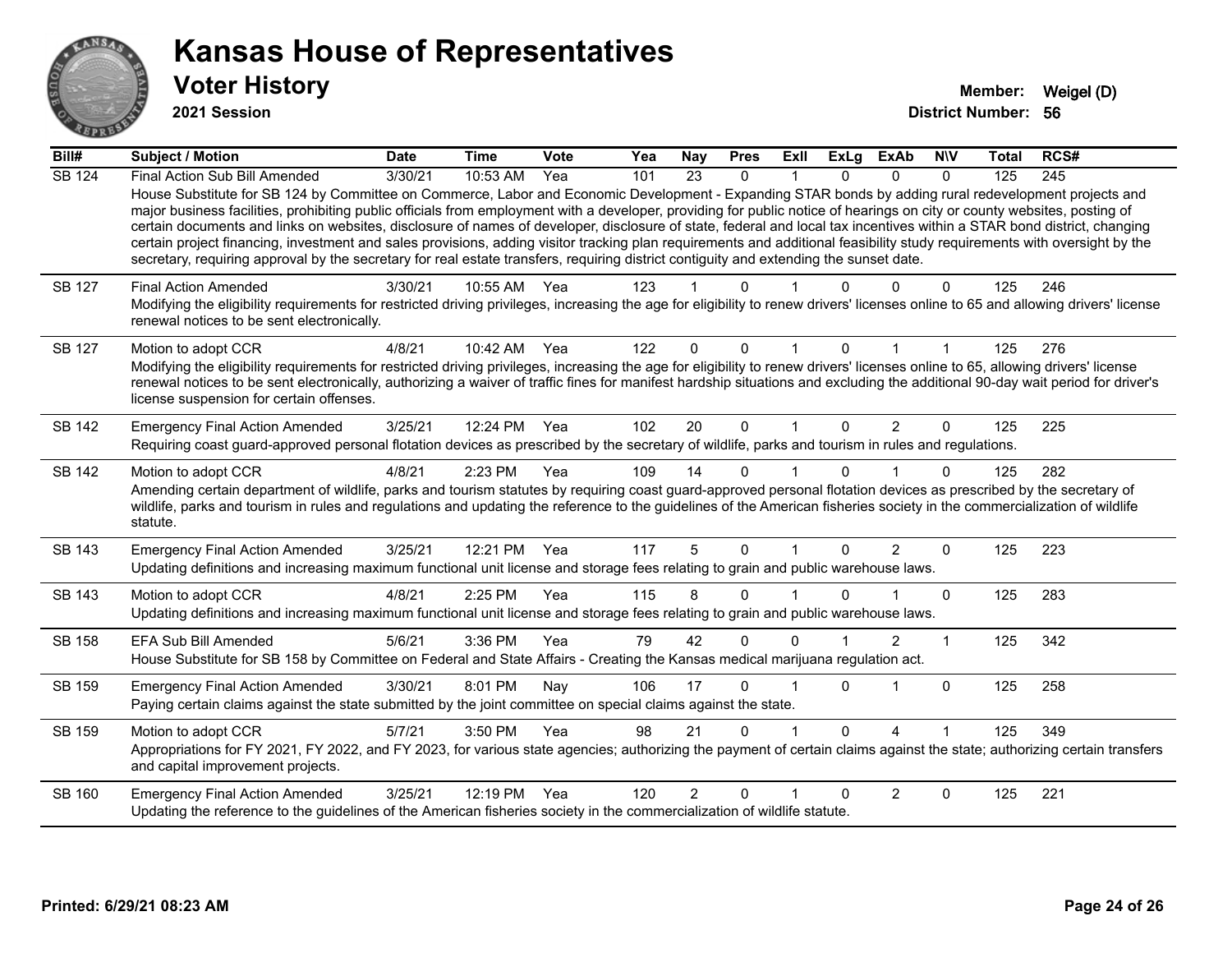

**2021 Session**

| Bill#         | <b>Subject / Motion</b>                                                                                                                                                                                                                                                                                                                                                                                                                                                                                                                                                                                                                                                       | <b>Date</b> | <b>Time</b>  | Vote | Yea | Nay            | <b>Pres</b>  | ExII           | <b>ExLg</b> | <b>ExAb</b>    | <b>NIV</b>   | <b>Total</b> | RCS# |
|---------------|-------------------------------------------------------------------------------------------------------------------------------------------------------------------------------------------------------------------------------------------------------------------------------------------------------------------------------------------------------------------------------------------------------------------------------------------------------------------------------------------------------------------------------------------------------------------------------------------------------------------------------------------------------------------------------|-------------|--------------|------|-----|----------------|--------------|----------------|-------------|----------------|--------------|--------------|------|
| <b>SB 170</b> | <b>Emergency Final Action Amended</b><br>3/18/21<br>11:54 AM<br>98<br>23<br>$\Omega$<br>$\overline{2}$<br>125<br>185<br>Nay<br>0<br>$\mathbf{1}$<br>Clarifying the authority of the Kansas commission for the deaf and hard of hearing with regard to registration of interpreters, establishing guidelines for communication<br>access services and authorizing the adoption of rules and regulations.                                                                                                                                                                                                                                                                       |             |              |      |     |                |              |                |             |                |              |              |      |
| SB 170        | Motion to adopt CCR<br>Enacting the psychology interjurisdictional compact to provide for interjurisdictional authorization to practice telepsychology and temporary in-person, face-to-face<br>psychology and enacting the physical therapy licensure compact and authorizing criminal history record checks in the physical therapy practice act.                                                                                                                                                                                                                                                                                                                           | 4/9/21      | 2:25 PM      | Yea  | 119 | 4              | 0            | $\overline{2}$ | 0           | 0              | $\mathbf 0$  | 125          | 304  |
| SB 172        | <b>Final Action Amended</b><br>Creating the crimes of trespassing on a critical infrastructure facility and criminal damage to a critical infrastructure facility and eliminating the crime of tampering with a<br>pipeline.                                                                                                                                                                                                                                                                                                                                                                                                                                                  | 3/30/21     | 10:56 AM     | Nay  | 82  | 42             | $\Omega$     |                | 0           | 0              | $\Omega$     | 125          | 247  |
| SB 175        | <b>Final Action Amended</b><br>Enacting the rural emergency hospital act to provide for the licensure of rural emergency hospitals and establishing the rural hospital innovation grant program to assist<br>rural hospitals in serving rural communities.                                                                                                                                                                                                                                                                                                                                                                                                                    | 3/25/21     | 11:24 AM     | Yea  | 119 | 3              | 0            |                | 0           | 2              | $\mathbf 0$  | 125          | 214  |
| SB 175        | Motion to adopt CCR<br>Enacting the rural emergency hospital act to provide for the licensure of rural emergency hospitals and establishing the rural hospital innovation grant program to assist<br>rural hospitals in serving rural communities.                                                                                                                                                                                                                                                                                                                                                                                                                            | 4/8/21      | 3:30 PM      | Nay  | 64  | 59             | $\mathbf 0$  | $\mathbf{1}$   | $\Omega$    | $\mathbf{1}$   | $\mathbf{0}$ | 125          | 284  |
| SB 178        | <b>Final Action Amended</b><br>Providing for trust company charter conversions.                                                                                                                                                                                                                                                                                                                                                                                                                                                                                                                                                                                               | 3/18/21     | 11:31 AM     | Yea  | 121 | 1              | $\mathbf{0}$ | $\mathbf{1}$   | $\Omega$    | $\overline{2}$ | $\Omega$     | 125          | 184  |
| SB 235        | <b>Final Action</b><br>Enacting the back to school act to require school districts to provide a full-time, in person attendance option for all students beginning on March 26, 2021.                                                                                                                                                                                                                                                                                                                                                                                                                                                                                          | 3/16/21     | 11:19 AM     | Nav  | 55  | 69             | $\mathbf 0$  | $\overline{1}$ | $\Omega$    | $\Omega$       | $\Omega$     | 125          | 170  |
| <b>SB 238</b> | <b>Final Action Sub Amended</b><br>Establishing certification and funding for certified community behavioral health clinics, authorizing telemedicine waivers for out-of-state healthcare providers, reducing<br>certain requirements for licensure by the behavioral sciences regulatory board and expanding out-of-state temporary permits to practice behavioral sciences<br>professions.                                                                                                                                                                                                                                                                                  | 3/25/21     | 11:27 AM     | Yea  | 121 | 1              | $\Omega$     |                | 0           | $\overline{2}$ | $\Omega$     | 125          | 215  |
| SB 238        | Motion to adopt CCR<br>Requiring emergency medical services operators be overseen by medical directors or physicians; clarifying duties and functions of the state board of pharmacy;<br>providing for confidentiality of investigations, inspections and audits; establishing fees on out-of-state facilities; defining telepharmacy and requiring the adoption of rules<br>and regulations related thereto.                                                                                                                                                                                                                                                                 | 4/9/21      | 2:28 PM      | Yea  | 116 | $\overline{7}$ | $\Omega$     | $\overline{2}$ | $\Omega$    | $\Omega$       | $\mathbf{0}$ | 125          | 305  |
| SB 273        | Final Action Sub Bill<br>House Substitute for Substitute for SB 273 by Committee on Judiciary - Directing that tobacco product manufacturer remittances be credited to the Kansas endowment<br>for youth fund rather than deposited into escrow upon certification by the attorney general.                                                                                                                                                                                                                                                                                                                                                                                   | 3/30/21     | 10:57 AM     | Yea  | 123 | $\mathbf{1}$   | $\Omega$     | $\mathbf{1}$   | $\Omega$    | $\Omega$       | $\mathbf{0}$ | 125          | 248  |
| SB 273        | Motion to Adopt CCR<br>Enacting the COVID-19 small business relief act to provide funds for impacted small businesses, create the COVID-19 small business relief fund of the legislative<br>coordinating council and the COVID-19 small business relief claims board, require certain counties to establish and administer a county COVID-19 small business relief<br>fund and certain cities to establish and administer a city COVID-19 small business relief fund, require a study by the legislative division of post audit and prohibit<br>compensation for intangible losses related to the COVID-19 public health emergency under the Kansas emergency management act. | 5/7/21      | 11:59 PM Nay |      | 68  | 42             | $\mathbf{1}$ | $\mathbf{1}$   | $\Omega$    | 13             | $\Omega$     | 125          | 354  |